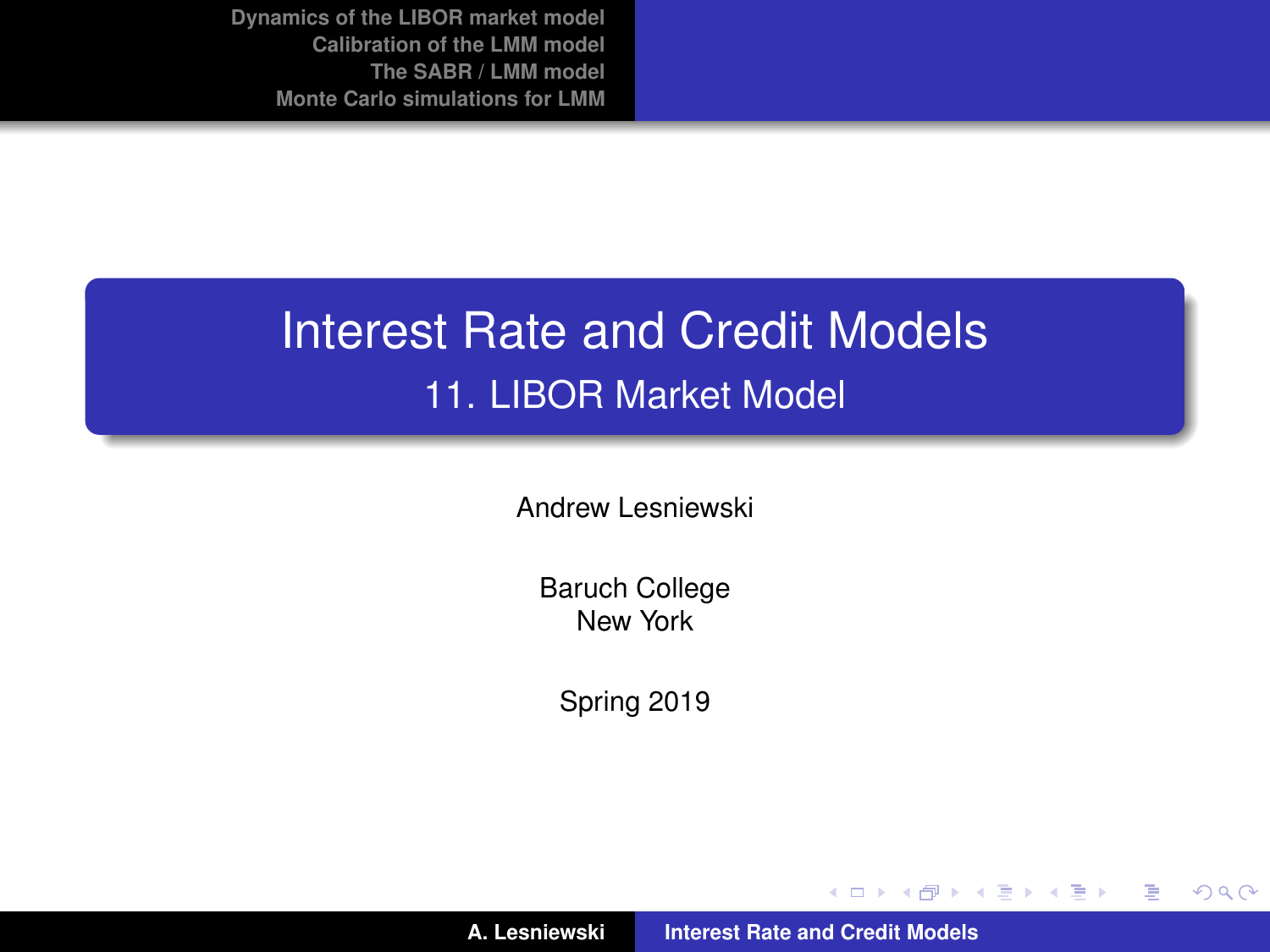



**1** [Dynamics of the LIBOR market model](#page-2-0)









**A. Lesniewski [Interest Rate and Credit Models](#page-0-0)**

(ロトス個) (運) (運)

 $299$ 

重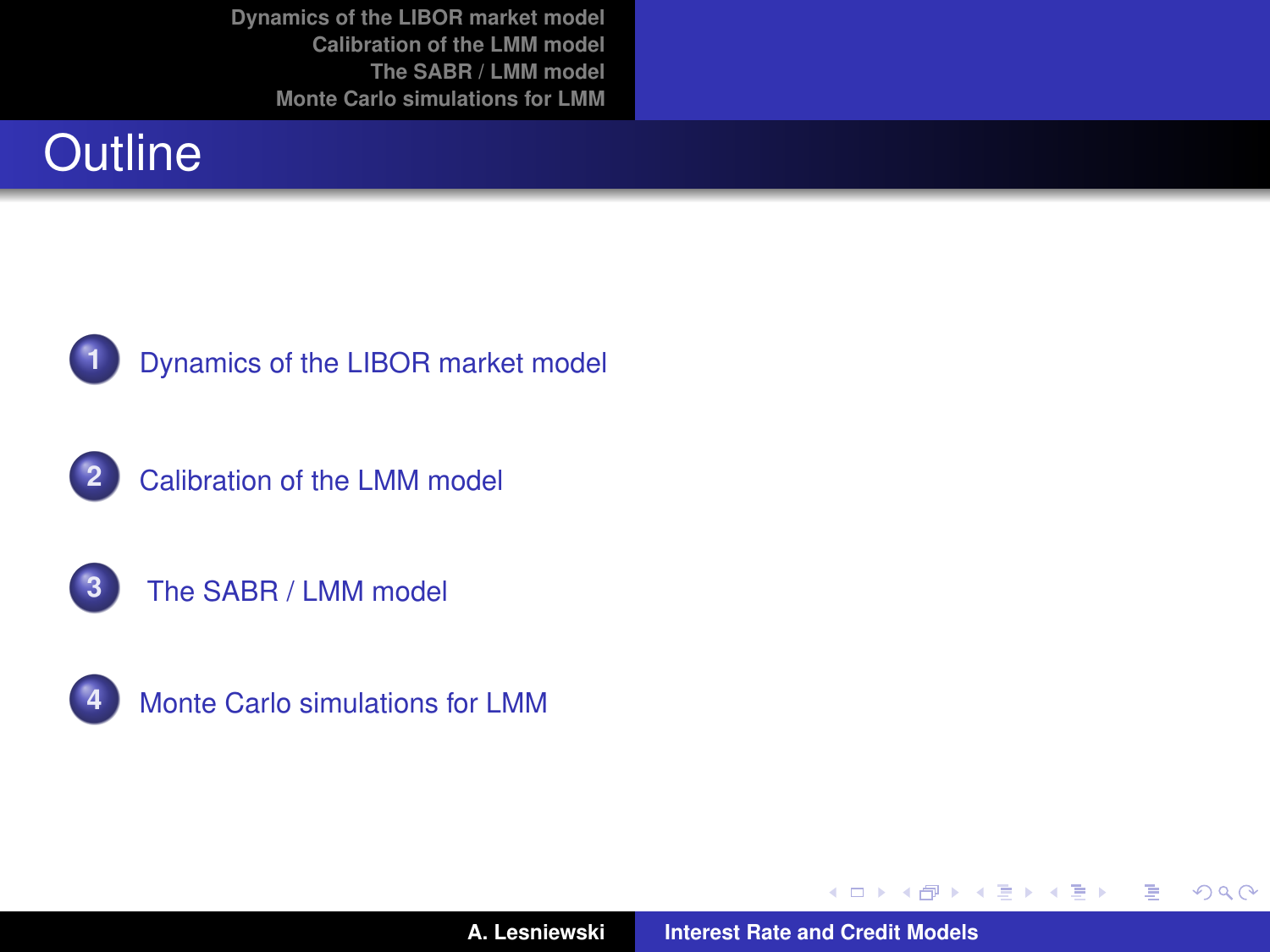**[Calibration of the LMM model](#page-19-0) [The SABR / LMM model](#page-39-0) [Monte Carlo simulations for LMM](#page-49-0)**

# LIBOR market model

- The real challenge in modeling interest rates is the existence of a term structure of interest rates embodied in the shape of the forward curve.
- Fixed income instruments typically depend on a segment of the forward curve rather than a single point.
- **•** Pricing such instruments requires thus a model describing a stochastic time evolution of the entire forward curve.
- There exists a large number of term structure models based on different choices of state variables parameterizing the curve, number of dynamic factors, volatility smile characteristics, etc.

イロメ イ部メ イ君メ イ君メー

<span id="page-2-0"></span>Þ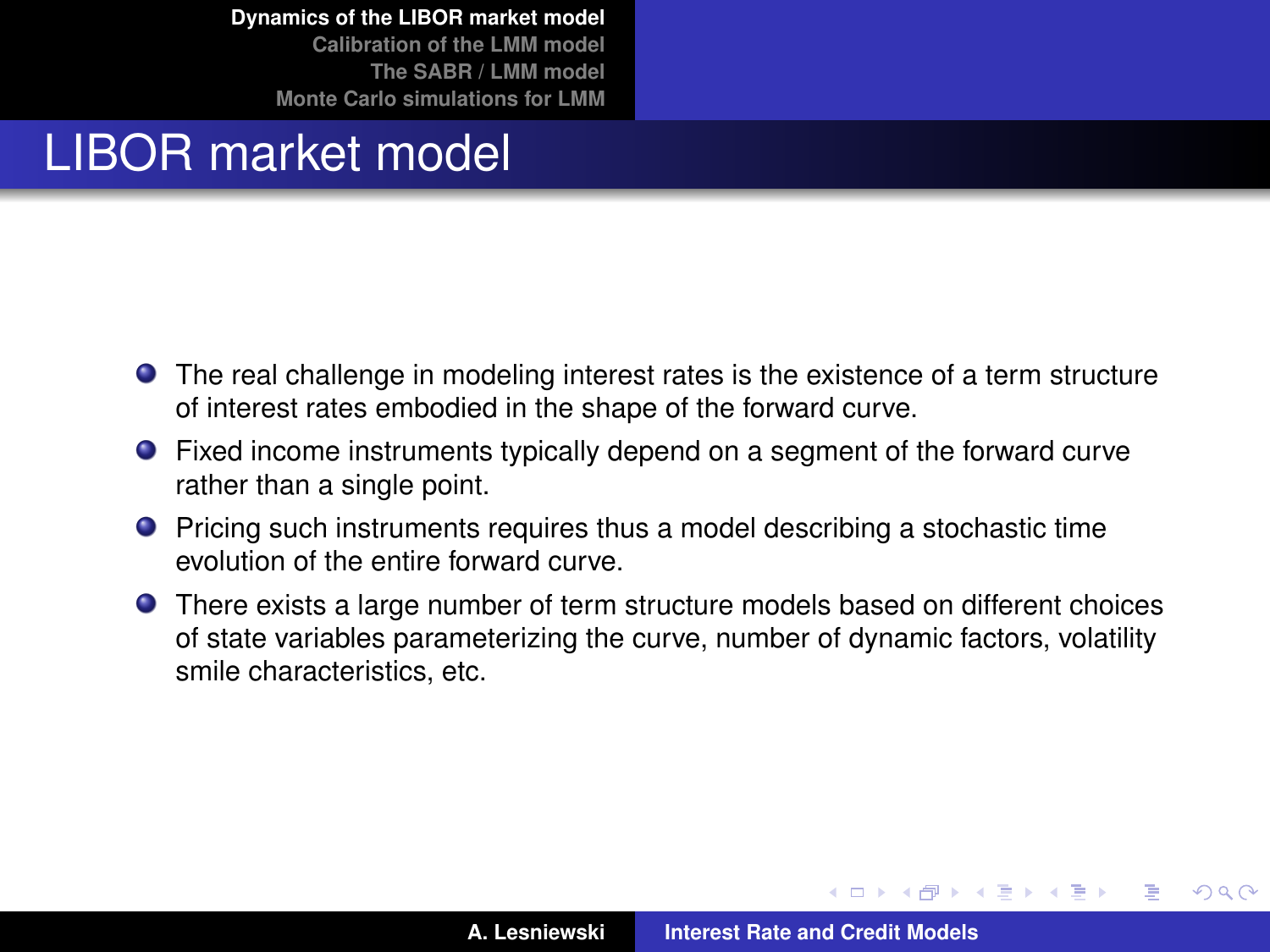**[Calibration of the LMM model](#page-19-0) [The SABR / LMM model](#page-39-0) [Monte Carlo simulations for LMM](#page-49-0)**

# LIBOR market model

- **•** The industry standard for interest rates modeling that has emerged over the past few years is the LIBOR market model (LMM).
- Unlike the older approaches (short rate models which we discussed in the previous lecture), where the underlying state variable is an unobservable instantaneous rate, LMM captures the dynamics of the entire curve of interest rates by using the (market observable) LIBOR forwards as its state variables.
- The time evolution of the forwards is given by a set of intuitive stochastic differential equations in a way which guarantees arbitrage freeness of the process.

 $\overline{AB}$   $\rightarrow$   $\overline{AB}$   $\rightarrow$   $\overline{AB}$   $\rightarrow$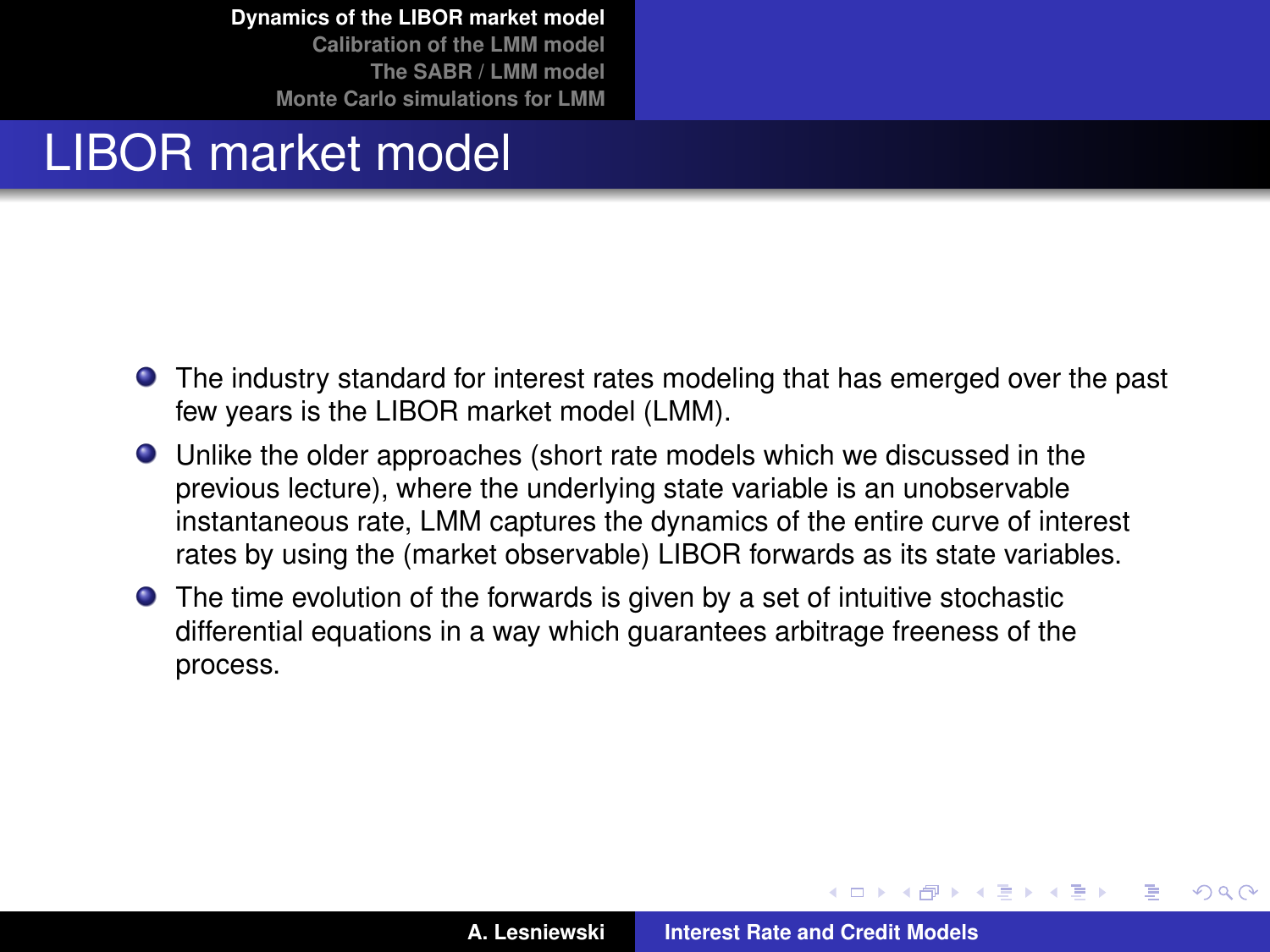**[Calibration of the LMM model](#page-19-0) [The SABR / LMM model](#page-39-0) [Monte Carlo simulations for LMM](#page-49-0)**

# LIBOR market model

- The model is intrinsically multi-factor, meaning that it captures accurately various aspects of the curve dynamics: parallel shifts, steepenings / flattenings, butterflies, etc.
- $\bullet$  In this lecture we discuss two versions of the LMM methodology:
	- (i) the classic LMM with a local volatility specification, and
	- (ii) its stochastic volatility (SABR style) extension.
- One of the main difficulties experienced by the pre-LMM term structure models is the fact that they tend to produce unrealistic volatility structures of forward rates.
- The persistent "hump" occurring in the short end of the volatility curve leads to overvaluation of instruments depending on forward volatility.

 $\left\{ \begin{array}{ccc} 1 & 0 & 0 \\ 0 & 1 & 0 \end{array} \right.$ 

Þ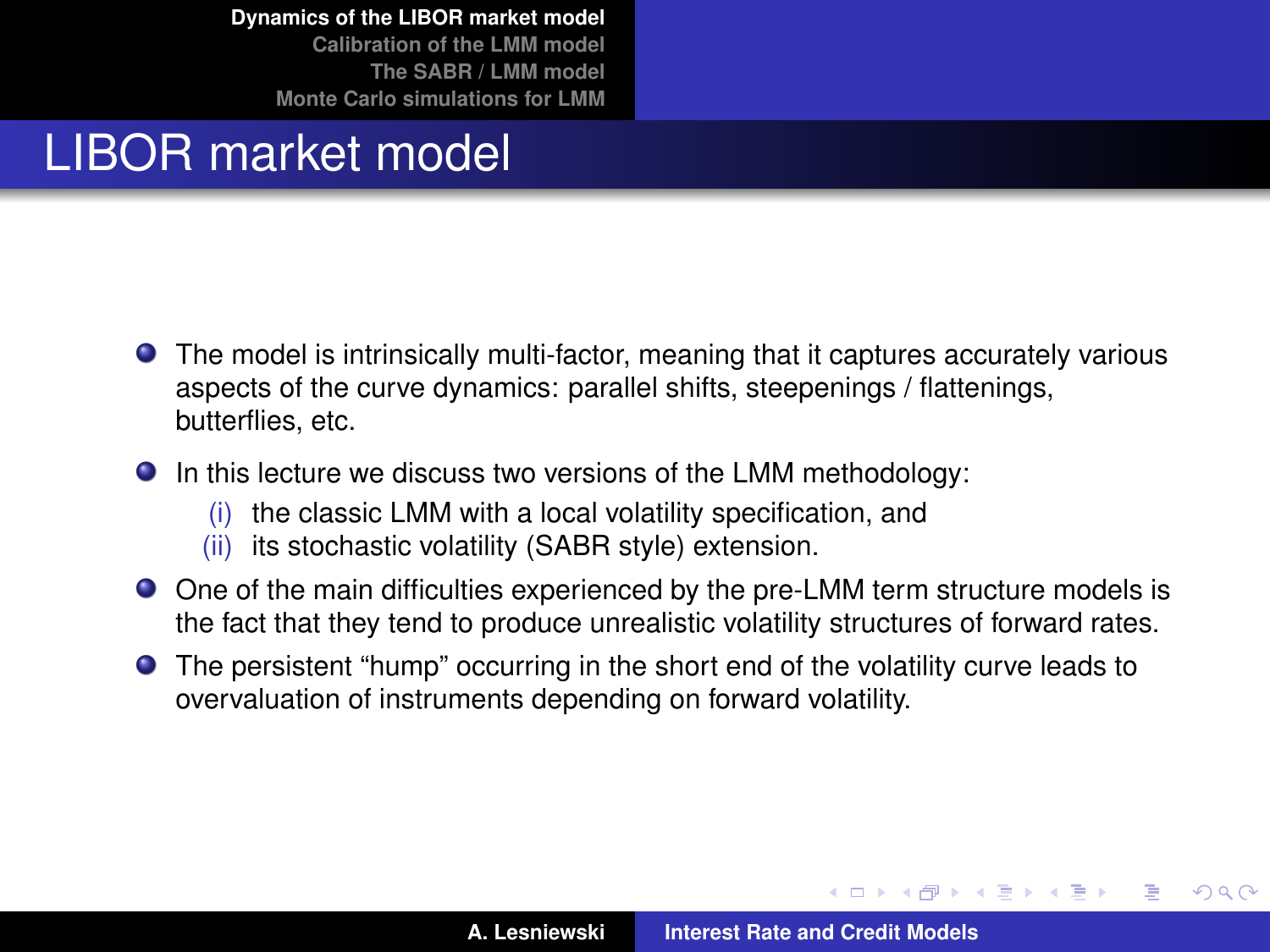**[Calibration of the LMM model](#page-19-0) [The SABR / LMM model](#page-39-0) [Monte Carlo simulations for LMM](#page-49-0)**

# LIBOR market model

- The LMM model offers a solution to this problem by allowing one to impose an approximately stationary volatility and correlation structure of LIBOR forwards.
- This reflects the view that the volatility structure of interest rates retains its shape over time, without distorting the valuation of instruments sensitive to forward volatility.
- On the downside, LMM is far less tractable than, for example, the Hull-White model.
- In addition, it is not Markovian in the sense short rate models are Markovian.
- As a consequence, all valuations based on LMM have to be done by means of Monte Carlo simulations.

 $\left\{ \begin{array}{ccc} 1 & 0 & 0 \\ 0 & 1 & 0 \end{array} \right.$ 

Þ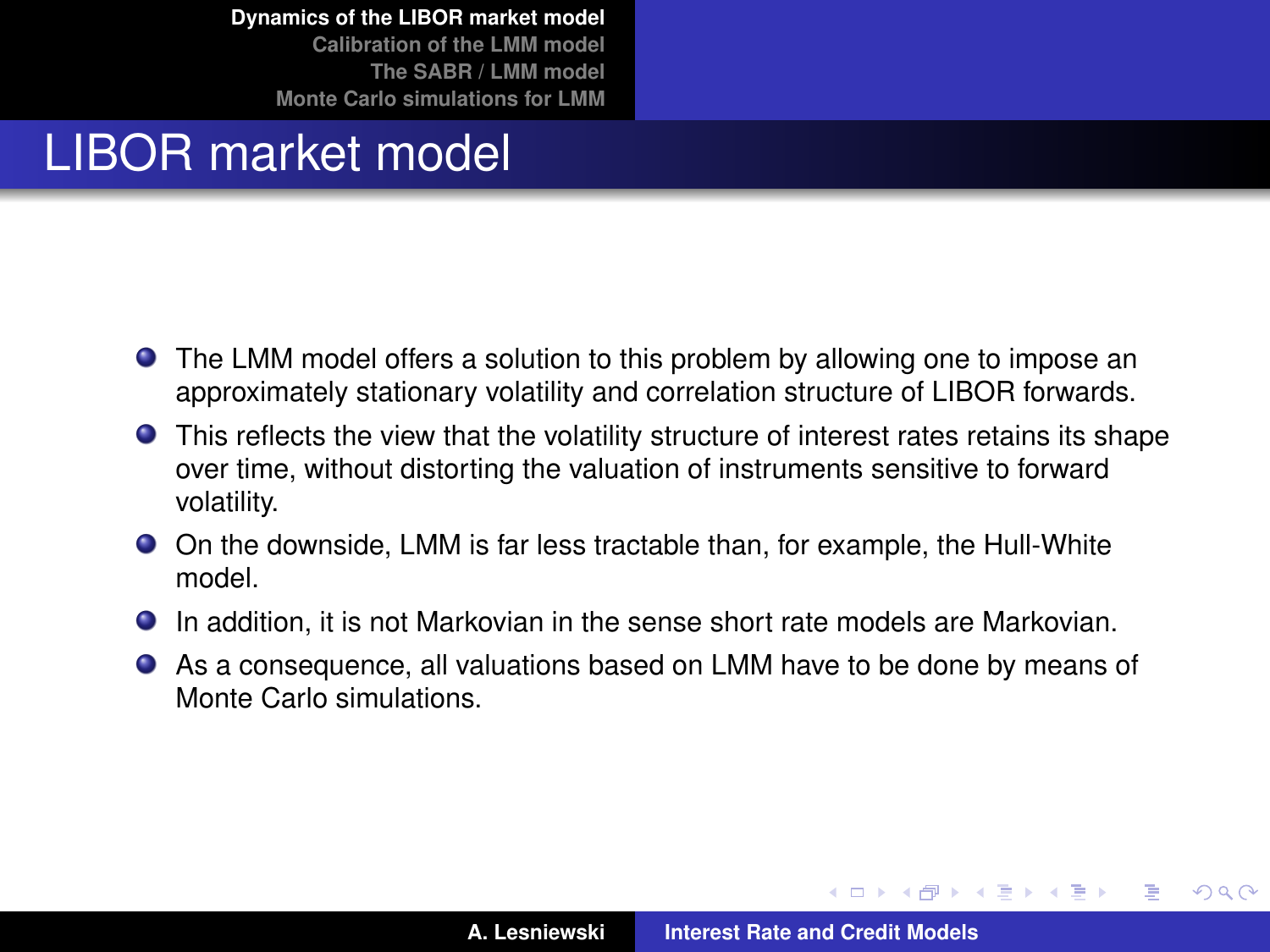**[Calibration of the LMM model](#page-19-0) [The SABR / LMM model](#page-39-0) [Monte Carlo simulations for LMM](#page-49-0)**

# LIBOR market model

- We shall consider a sequence of approximately equally spaced dates  $0 = T_0 < T_1 < \ldots < T_N$  which will be termed the *standard tenors*.
- A standard LIBOR forward rate *L<sup>j</sup>* , *j* = 0, 1, . . . , *N* − 1 is associated with a FRA which starts on  $T_i$  and matures on  $T_{i+1}$ .
- Usually, it is assumed that  $N = 120$  and the  $L_j$ 's are 3 month LIBOR forward rates.
- Note that these dates refer to the actual start and end dates of the contracts rather than the LIBOR "fixing dates", i.e. the dates on which the LIBOR rates settle.
- To simplify the notation, we shall disregard the difference between the contract's start date and the corresponding forward rate's fixing date. Proper implementation, however, must take this distinction into account.

イロメ イ部メ イヨメ イヨメー

 $299$ 

Þ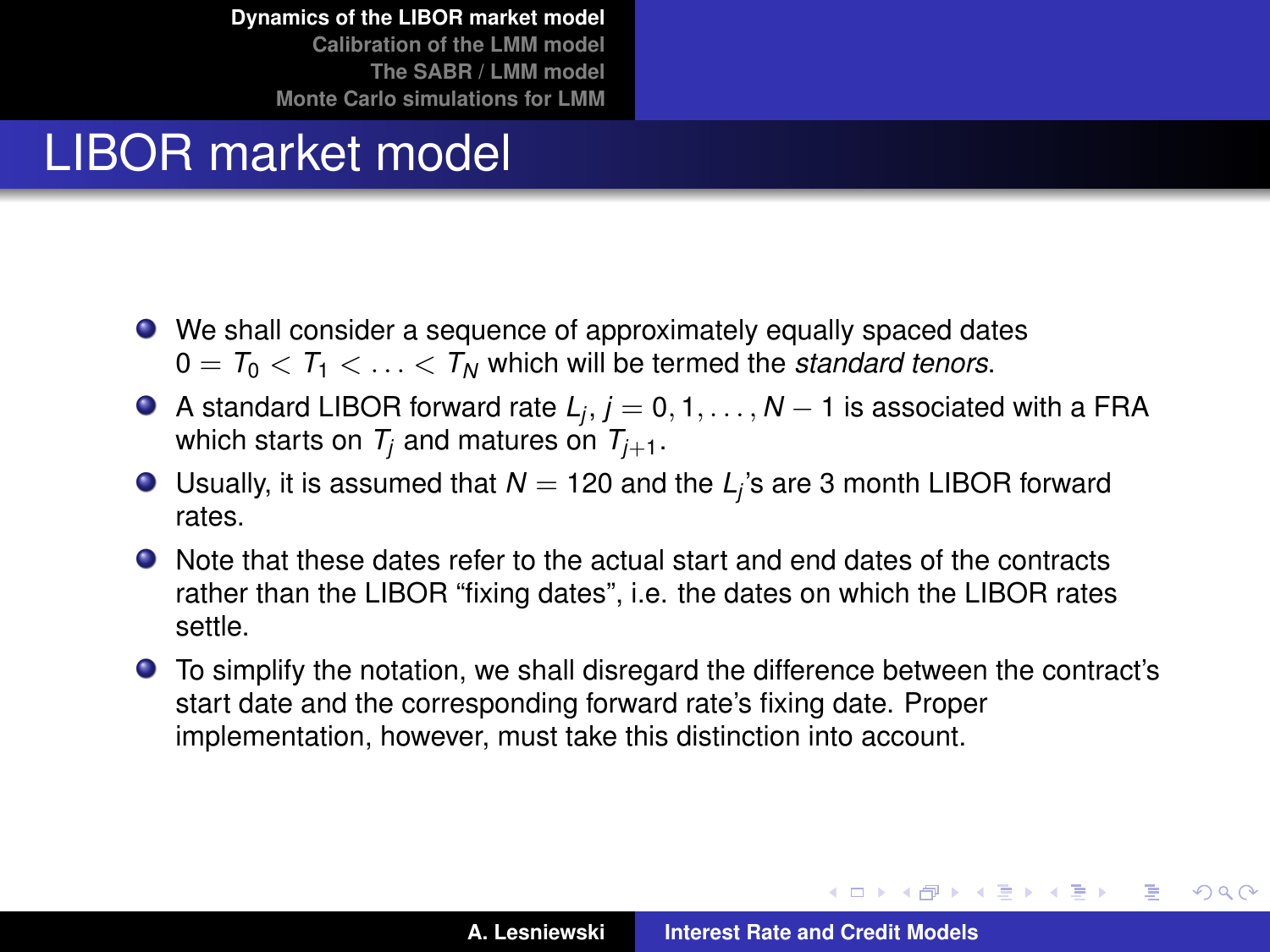**[Calibration of the LMM model](#page-19-0) [The SABR / LMM model](#page-39-0) [Monte Carlo simulations for LMM](#page-49-0)**

# LIBOR market model

- Each LIBOR forward *L<sup>j</sup>* is modeled as a continuous time stochastic process  $L_j$  (*t*). This process gets killed at  $t = T_j$ , as the LIBOR rate fixes.
- The dynamics of the forward process is driven by an *N*-dimensional, correlated Wiener process  $W_1(t), \ldots, W_{N-1}(t)$ .
- $\bullet$  We let  $\rho_{ik}$  denote the correlation coefficient between  $W_i(t)$  and  $W_k(t)$ :

$$
\mathsf{E}\left[dW_{j}\left(t\right)dW_{k}\left(t\right)\right]=\rho_{jk}dt,
$$

where E denotes expected value.

イロメ イ部メ イ君メ イ君メー

 $2Q$ Œ.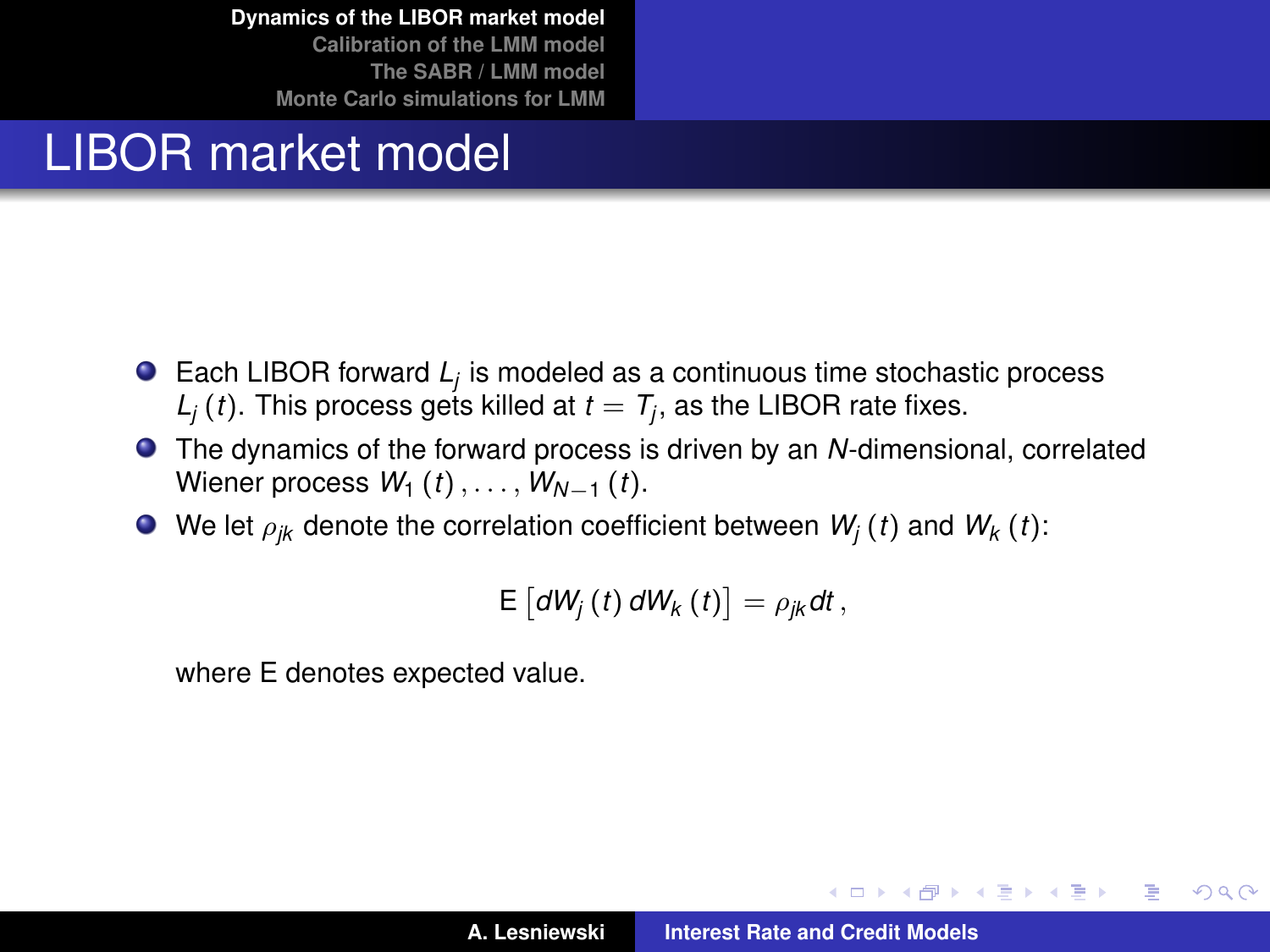# No arbitrage condition

- Let us first consider the world in which there is no volatility of interest rates. The shape of the forward curve would be set once and for all by a higher authority, and each LIBOR forward would have a constant value  $L_i(t) = L_{i0}$ .
- $\bullet$  In other words.

$$
dL_j(t)=0,
$$

for all *j*'s.

The fact that the rates are stochastic forces us to replace this simple dynamical system with a system of stochastic differential equations of the form:

$$
dL_j(t) = \Delta_j(t) dt + C_j(t) dW_j(t).
$$
 (1)

イロメ イ部メ イヨメ イヨメー

 $QQQ$ 重

**O** Here

$$
\Delta_j(t) = \Delta_j(t, L(t)),
$$
  
\n
$$
C_j(t) = C_j(t, L(t)),
$$

are the drift and instantaneous volatility, respectively.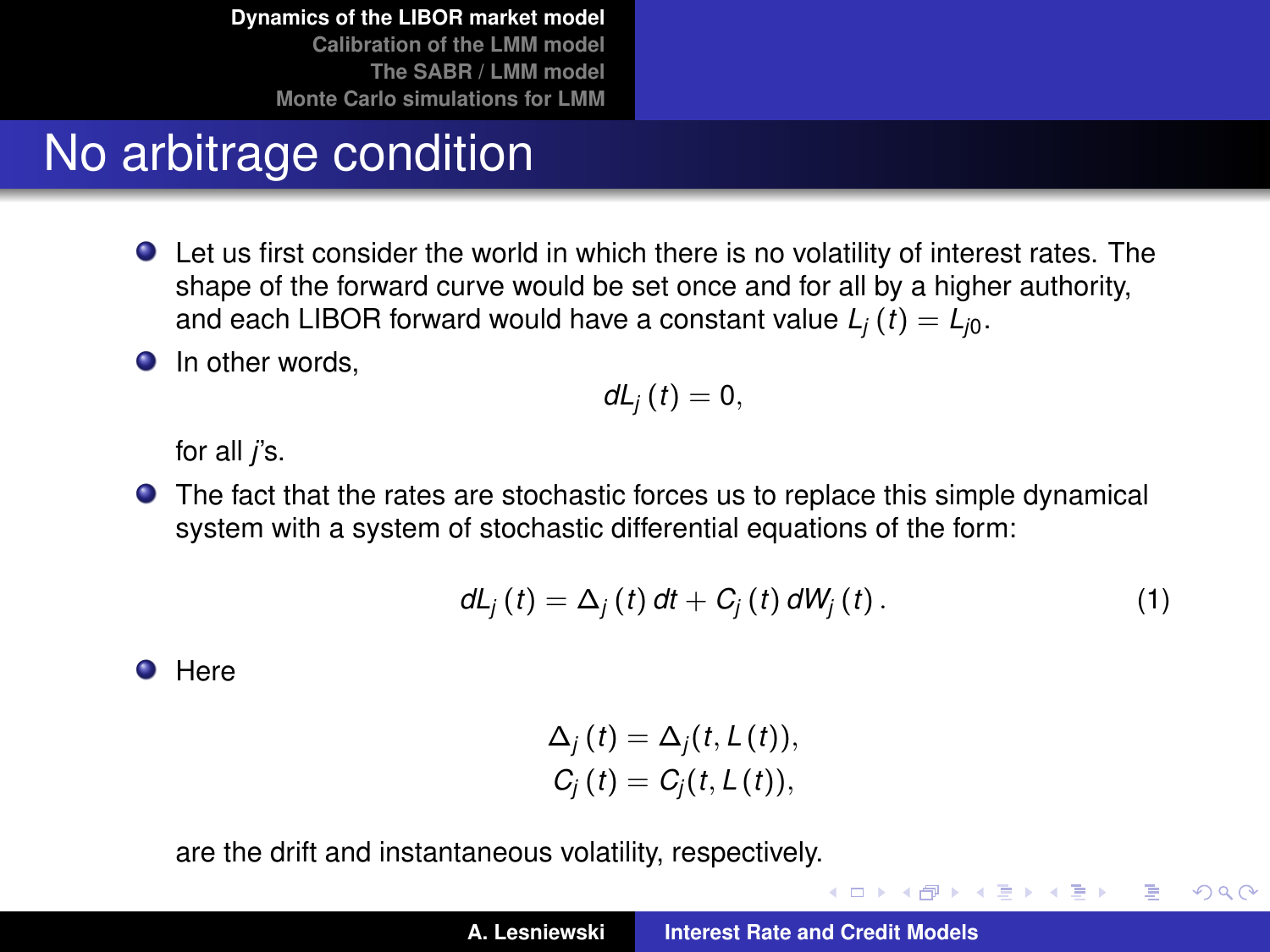## No arbitrage condition

- As discussed in Lecture Notes #4, the *no arbitrage* requirement of asset pricing forces a relationship between the drift term and the diffusion term: the form of the drift term depends thus on the choice of numeraire.
- Recall that  $L_k$  is a martingale under the  $T_{k+1}$ -forward measure  $Q_k$ , and so its dynamics reads:

$$
dL_{k}(t)=C_{k}(t) dW_{k}(t),
$$

where  $C_k$  (*t*) is an instantaneous volatility function which will be defined later.

• For 
$$
j \neq k
$$
,

$$
dL_j(t) = \Delta_j(t) dt + C_j(t) dW_j(t).
$$

Since the *j*-th LIBOR forward settles at  $T_j$ , the process for  $L_j$  (*t*) is killed at  $t=T_j$ .

We shall determine the drifts ∆*<sup>j</sup>* (*t*) by requiring lack of arbitrage.

イロメ イ団メ イヨメ イヨメー

B

 $QQQ$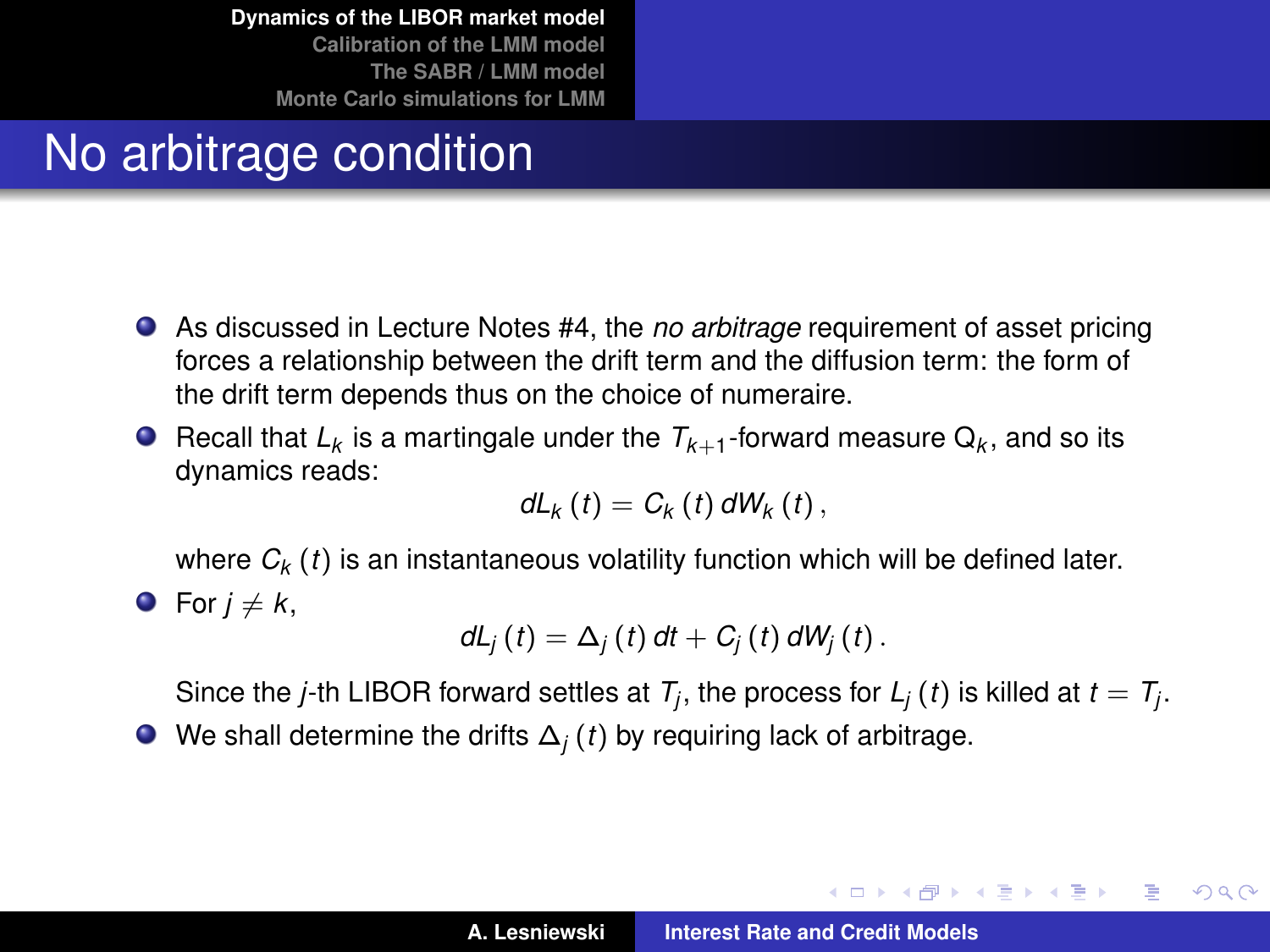# No arbitrage condition

 $\bullet$  Let us first assume that  $j < k$ . The numeraires for the measures  $Q_i$  and  $Q_k$  are the prices  $P\left(t, T_{j+1}\right)$  and  $P\left(t, T_{k+1}\right)$  of the zero coupon bonds expiring at  $T_{j+1}$ and  $T_{k+1}$ , respectively.

**•** Explicitly,

$$
P(t, T_{j+1}) = P(t, T_{\gamma(t)}) \prod_{\gamma(t) \le i \le j} \frac{1}{1 + \delta_i F_i(t)},
$$
 (2)

where  $F_i$  denotes the OIS forward<sup>1</sup> spanning the accrual period  $[T_i, T_{i+1})$ , and where  $\gamma : [0, T_N] \to \mathbb{Z}$  is defined by

$$
\gamma(t) = m + 1, \quad \text{if } t \in [T_m, T_{m+1}).
$$

Notice that  $P(t,\, T_{\gamma(t)})$  is the "stub" discount factor over the incomplete accrual period  $[t, T_{\gamma(t)}].$ 

イロメ イ団メ イヨメ イヨメー

重

 $2Q$ 

<sup>1</sup> Recall that all discounting is done on OIS.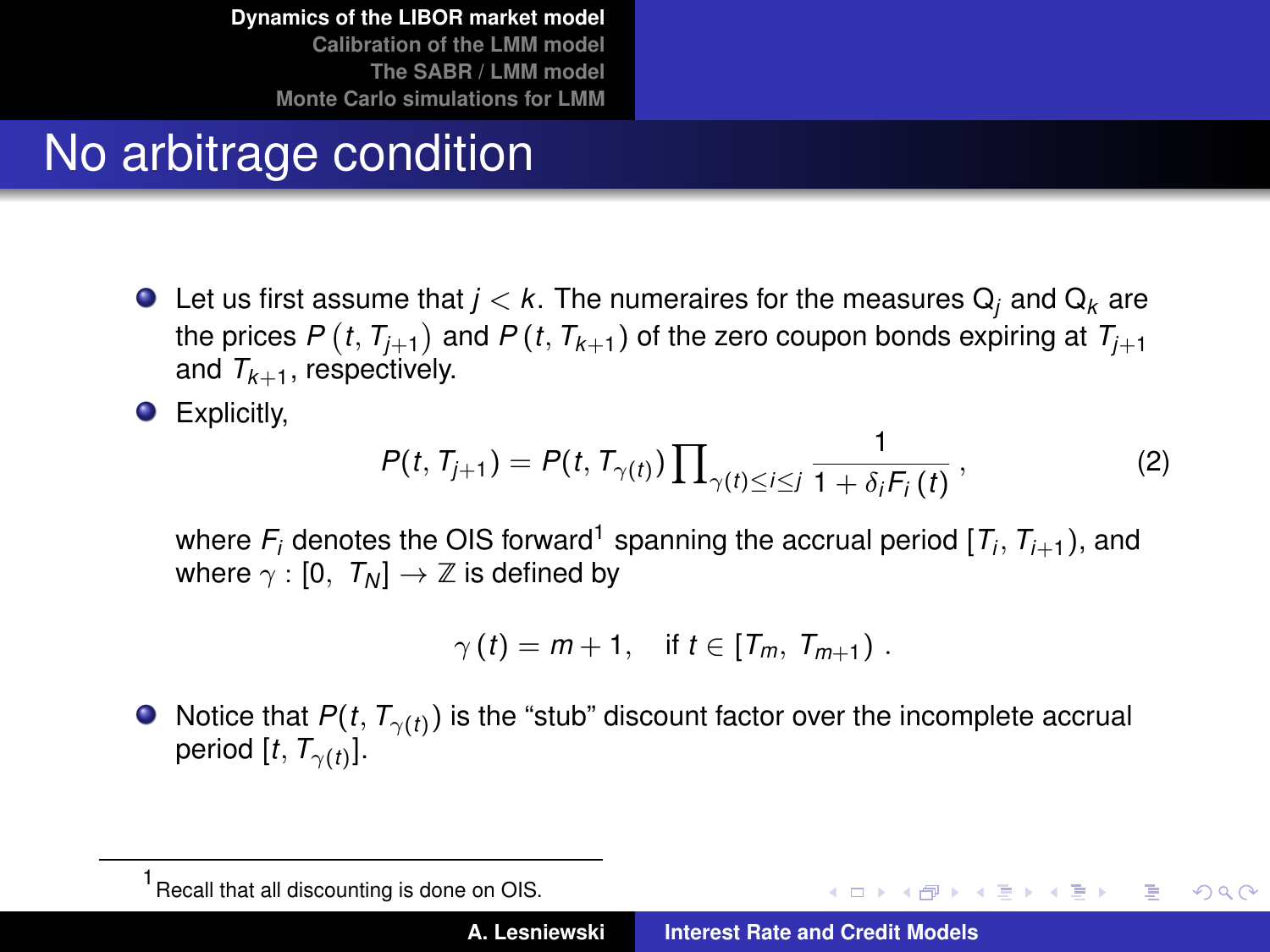## No arbitrage condition

 $\bullet$ Since the drift of *L<sup>j</sup>* (*t*) under Q*<sup>j</sup>* is zero, formula (48) (or (49)) of Lecture #4 yields:

$$
\Delta_{j}(t) = \frac{d}{dt} \left[ L_{j}, \log \frac{P(\cdot, T_{k+1})}{P(\cdot, T_{j+1})} \right] (t)
$$
\n
$$
= -\frac{d}{dt} \left[ L_{j}, \log \prod_{j+1 \leq i \leq k} (1 + \delta_{i} F_{i}) \right] (t)
$$
\n
$$
= -\frac{d}{dt} \int_{0}^{t} \sum_{j+1 \leq i \leq k} dL_{j}(s) \frac{\delta_{i} dF_{i}(s)}{1 + \delta_{i} F_{i}(s)}
$$
\n
$$
= -C_{j}(t) \sum_{j+1 \leq i \leq k} \frac{\rho_{ji} \delta_{i} C_{i}(t)}{1 + \delta_{i} F_{i}(t)},
$$

where, in the third line, we have used the fact that the spread between  $L_i$  and  $F_i$ is deterministic, and thus its contribution to the quadratic variation is zero.

 $\bullet$  Similarly, for  $j > k$ , we find that

$$
\Delta_j(t) = C_j(t) \sum\nolimits_{k+1 \leq i \leq j} \frac{\rho_{ji} \delta_i C_i(t)}{1 + \delta_i F_i(t)}.
$$

 $299$ 

重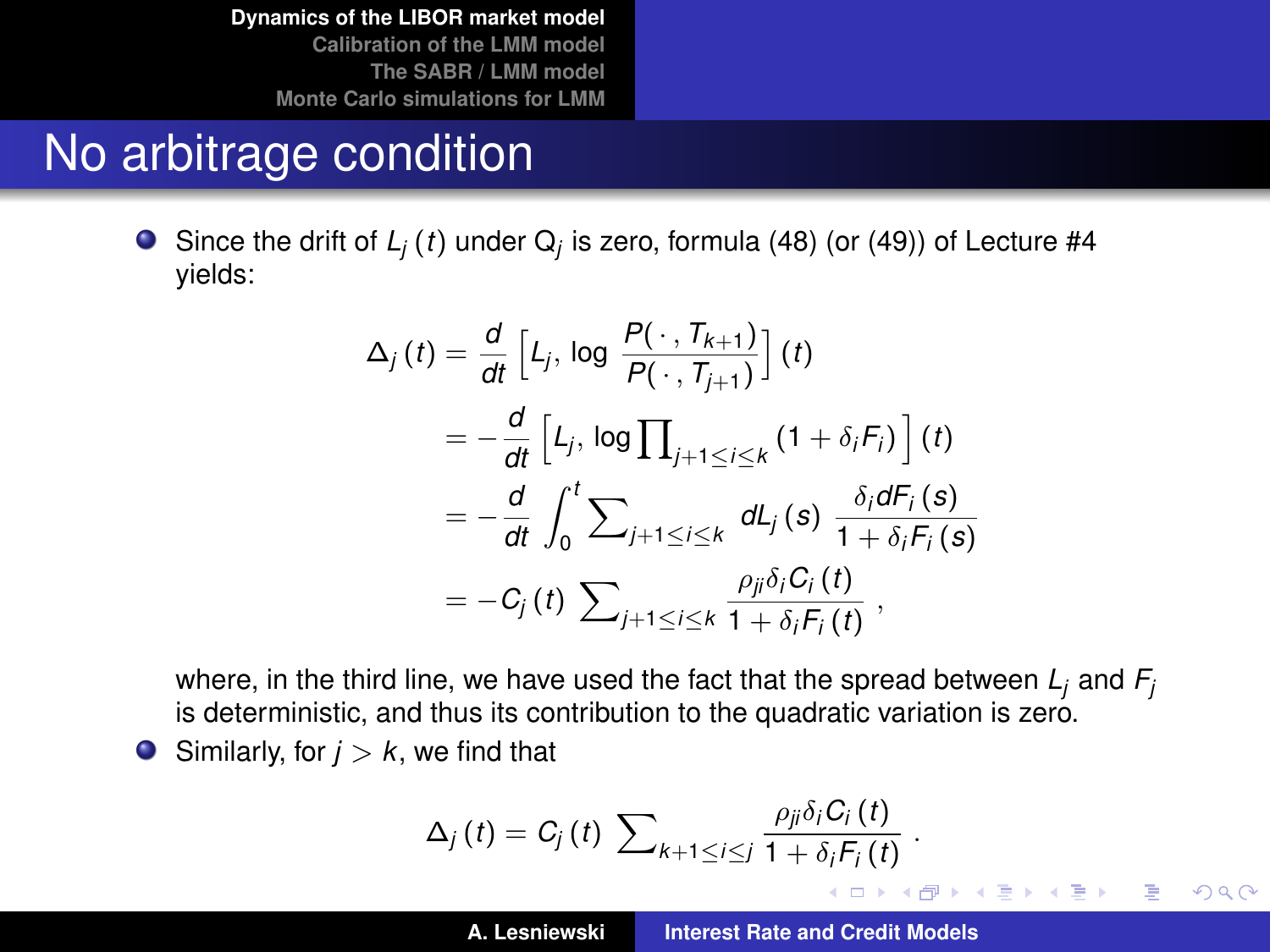# No arbitrage condition

- We can thus summarize the above discussion as follows. We let  $dW_j(t) = dW_j^{\mathbf{Q}_k}(t)$  denote the Wiener process under the measure  $\mathbf{Q}_k$ .
- Then the dynamics of the LMM model is given by the following system of stochastic differential equations. For *t* < min(*T<sup>k</sup>* , *T<sup>j</sup>* ),

$$
dL_j(t) = C_j(t)
$$
  
\n
$$
\times \begin{cases}\n-\sum_{j+1 \leq i \leq k} \frac{\rho_{ji} \delta_i C_i(t)}{1 + \delta_i F_i(t)} dt + dW_j(t), & \text{if } j < k, \\
dW_j(t), & \text{if } j = k,\n\end{cases}
$$
\n(3)  
\n
$$
\sum_{k+1 \leq i \leq j} \frac{\rho_{ji} \delta_i C_i(t)}{1 + \delta_i F_i(t)} dt + dW_j(t), \quad \text{if } j > k.
$$

These equations have to be supplied with initial values for the LIBOR forwards:  $\bullet$ 

$$
L_j(0) = L_{j0}, \qquad (4)
$$

K ロ ⊁ K 伊 ⊁ K 君 ⊁ K 君 ⊁ …

÷.  $299$ 

where  $L_{i0}$  is the current value of the forward.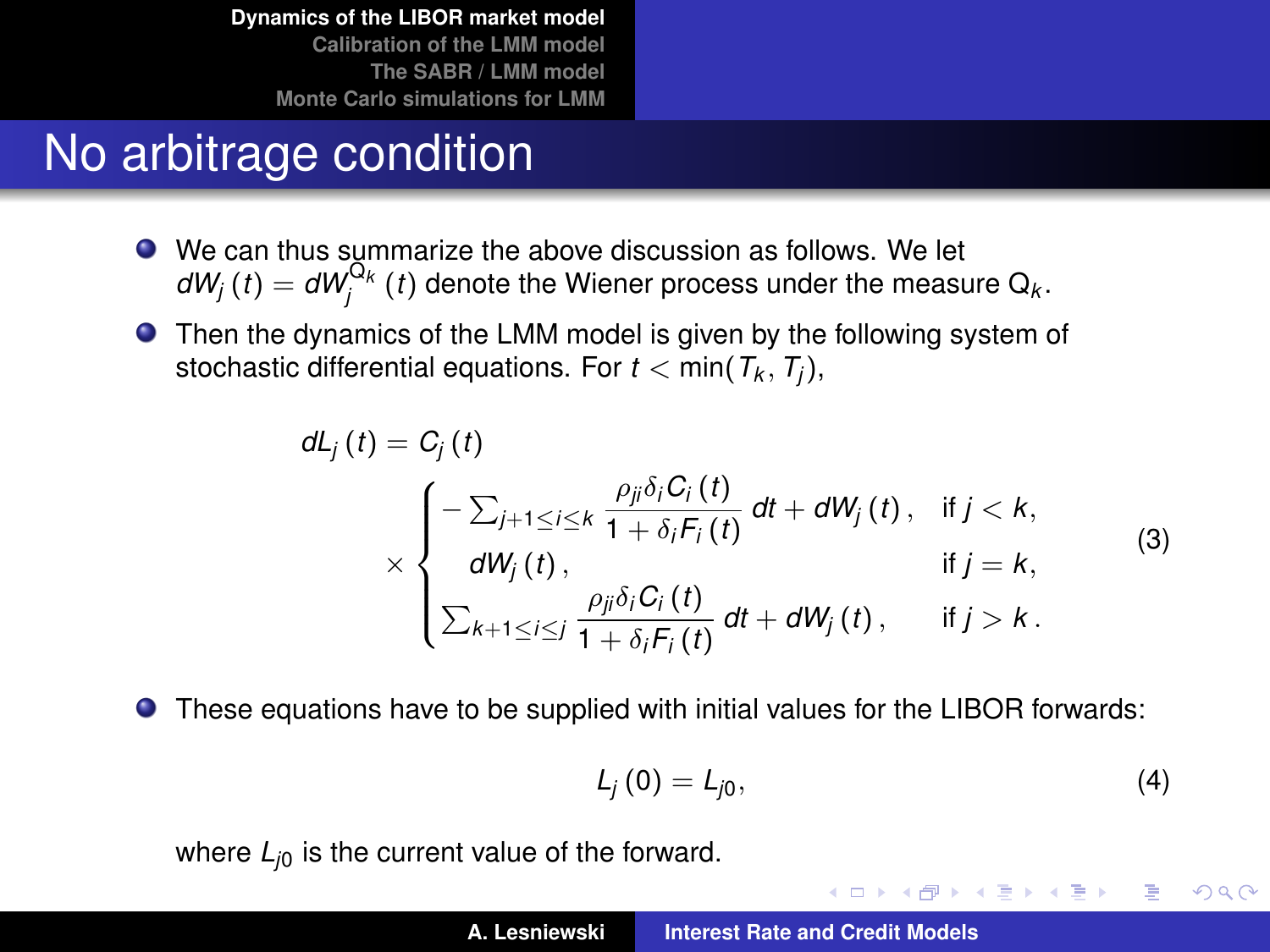#### No arbitrage condition

- In addition to the forward measures discussed above, it is convenient to use the spot measure.
- $\bullet$  It is expressed in terms of the numeraire:

$$
B(t) = \frac{P(t, T_{\gamma(t)})}{\prod_{1 \leq i \leq \gamma(t)} P(T_{i-1}, T_i)}.
$$
\n
$$
(5)
$$

イロメ イ部メ イ君メ イ君メー

 $299$ 

重

Under the spot measure, the LMM dynamics reads:

$$
dL_j(t) = C_j(t) \left( \sum_{\gamma(t) \leq i \leq j} \frac{\rho_{ji} \delta_i C_i(t)}{1 + \delta_i F_i(t)} dt + dW_j(t) \right).
$$
 (6)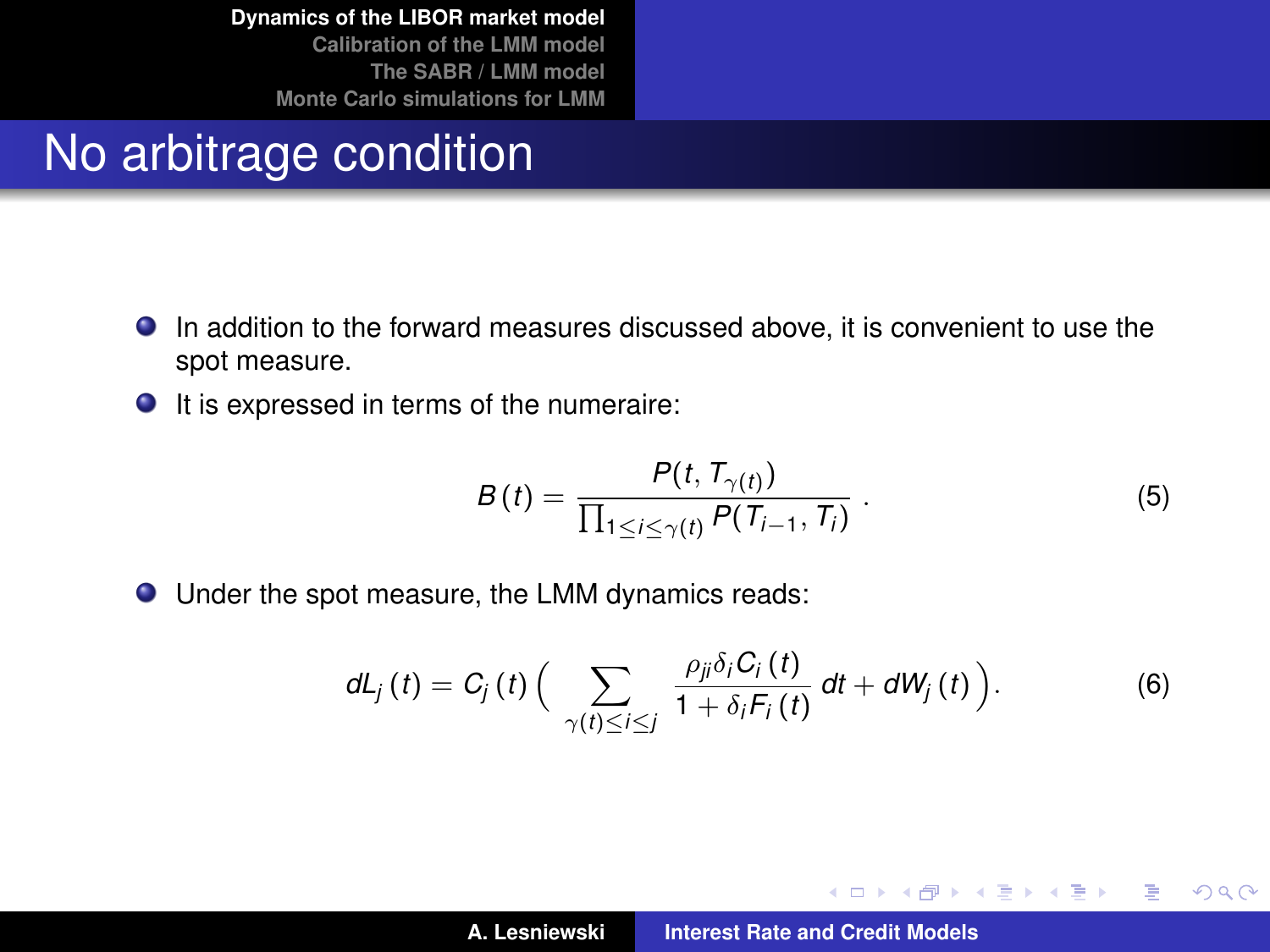## Structure of the instantaneous volatility

- $\bullet$  So far we have been working with a general instantaneous volatility  $C_i(t)$  for the forward  $L_j(t)$ .
- **In practice, we assume**  $C_i(t)$  **to be one of the following standard volatility** specifications discussed in Lecture Notes #5:

$$
C_j(t) = \begin{cases} \sigma_j(t) & \text{(normal model)},\\ \sigma_j(t) L_j(t)^{\beta_j} & \text{(CEV model)},\\ \sigma_j(t) L_j(t) & \text{(lognormal model)},\\ \sigma_j(t) L_j(t) + \vartheta_j(t) & \text{(shifted lognormal model)}, \end{cases}
$$
(7)

where the functions  $\sigma_j(t)$  and  $\vartheta_j(t)$  are deterministic, and where  $\beta_j \leq 1$ .

K ロ ⊁ K 伊 ⊁ K 君 ⊁ K 君 ⊁ …

重  $2Q$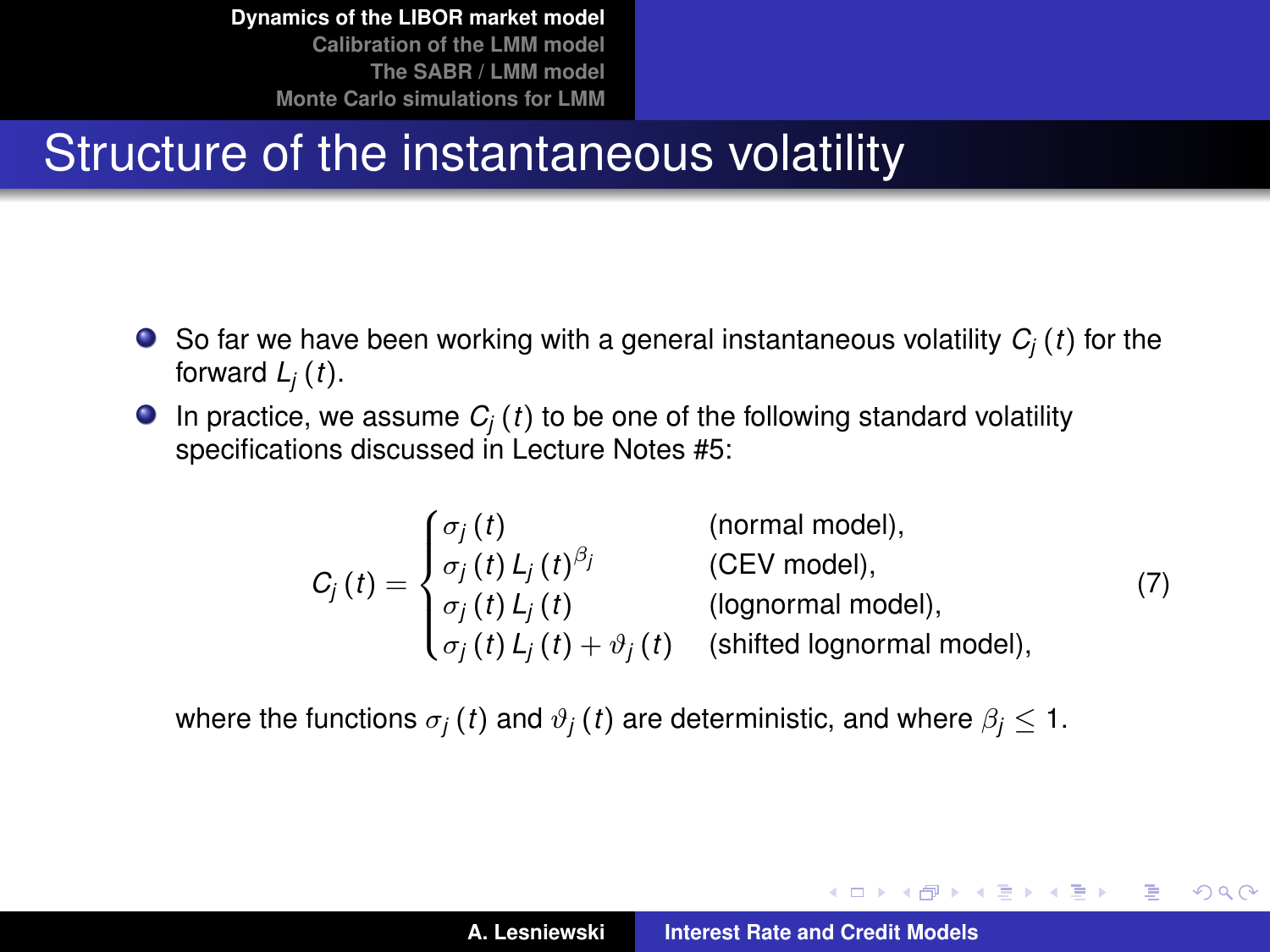#### Structure of the instantaneous volatility

In the following, we will be assuming the CEV model specification, and thus the dynamics of the LIBOR forwards is given by the system:

$$
dL_j(t) = \sigma_j(t) L_j(t)^{\beta_j}
$$
  
\n
$$
\times \begin{cases}\n-\sum_{j+1 \leq i \leq k} \frac{\rho_{ji} \delta_i \sigma_i(t) L_i(t)^{\beta_i}}{1 + \delta_i F_i(t)} dt + dW_j(t), & \text{if } j < k, \\
dW_j(t), & \text{if } j = k,\n\end{cases}
$$
\n(8)  
\n
$$
\sum_{k+1 \leq i \leq j} \frac{\rho_{ji} \delta_i \sigma_i(t) L_i(t)^{\beta_i}}{1 + \delta_i F_i(t)} dt + dW_j(t), \quad \text{if } j > k,
$$

under Q*<sup>k</sup>* .

イロメ イ部メ イヨメ イヨメー

 $299$ 

<span id="page-15-0"></span>重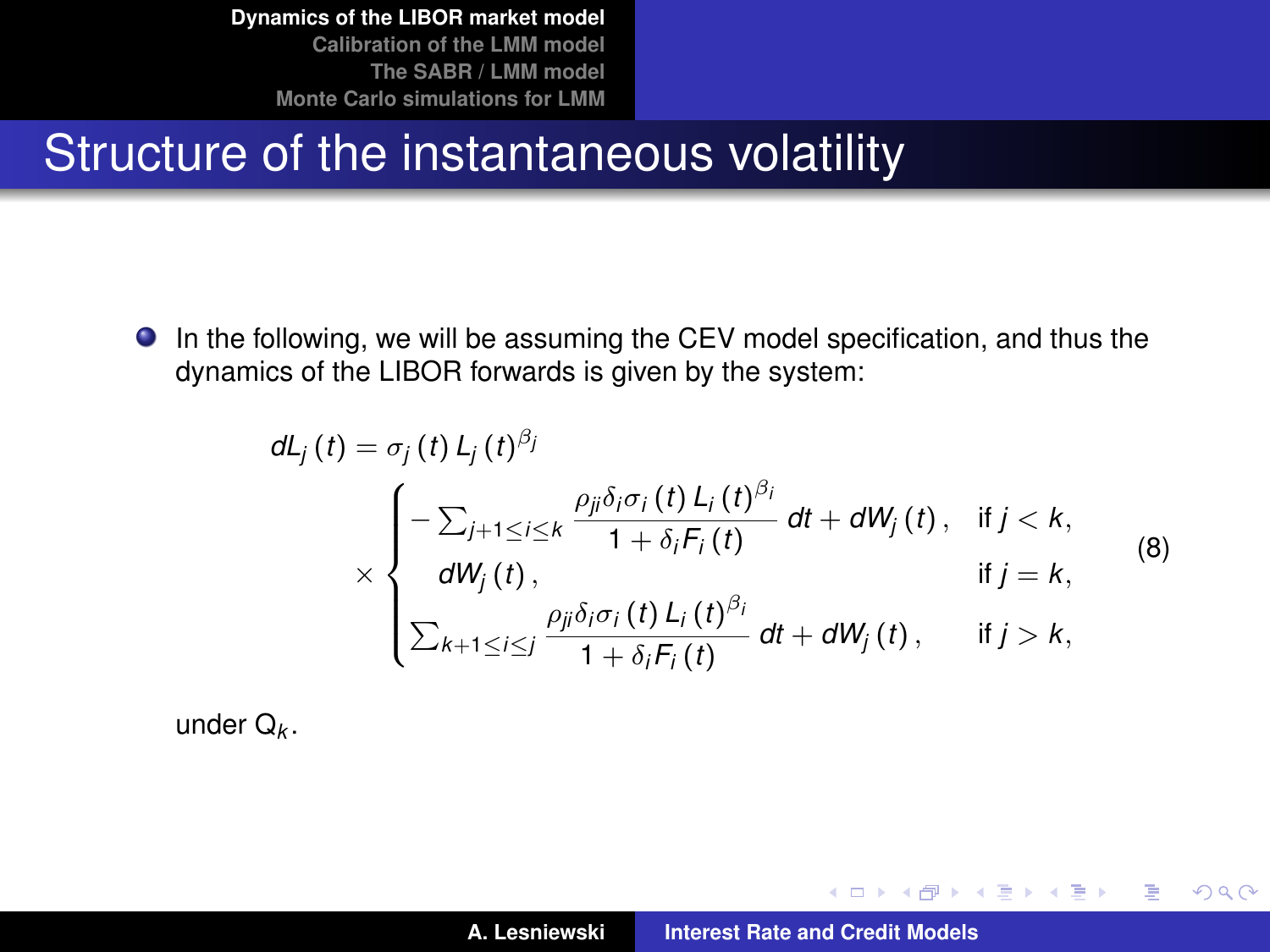### Structure of the instantaneous volatility

**O** Under the spot measure:

$$
dL_j(t) = \sigma_j(t) L_j(t)^{\beta_j} \Big( \sum_{\gamma(t) \leq i \leq j} \frac{\rho_{ji} \delta_i \sigma_i(t) L_i(t)^{\beta_i}}{1 + \delta_i F_i(t)} dt + dW_j(t) \Big).
$$
 (9)

- We recall from the discussion in Lecture Notes #5 that the CEV model needs care at zero forward.
- Experience shows that the Dirichlet (absorbing) boundary condition at zero works better than the Neumann (reflecting) condition, and we will assume that the Dirichlet condition is imposed.
- What it means is that if a path realizing the process for *L<sup>j</sup>* hits zero, it gets killed and stays zero forever.

イロメ イ部メ イヨメ イヨメー

Þ

 $QQQ$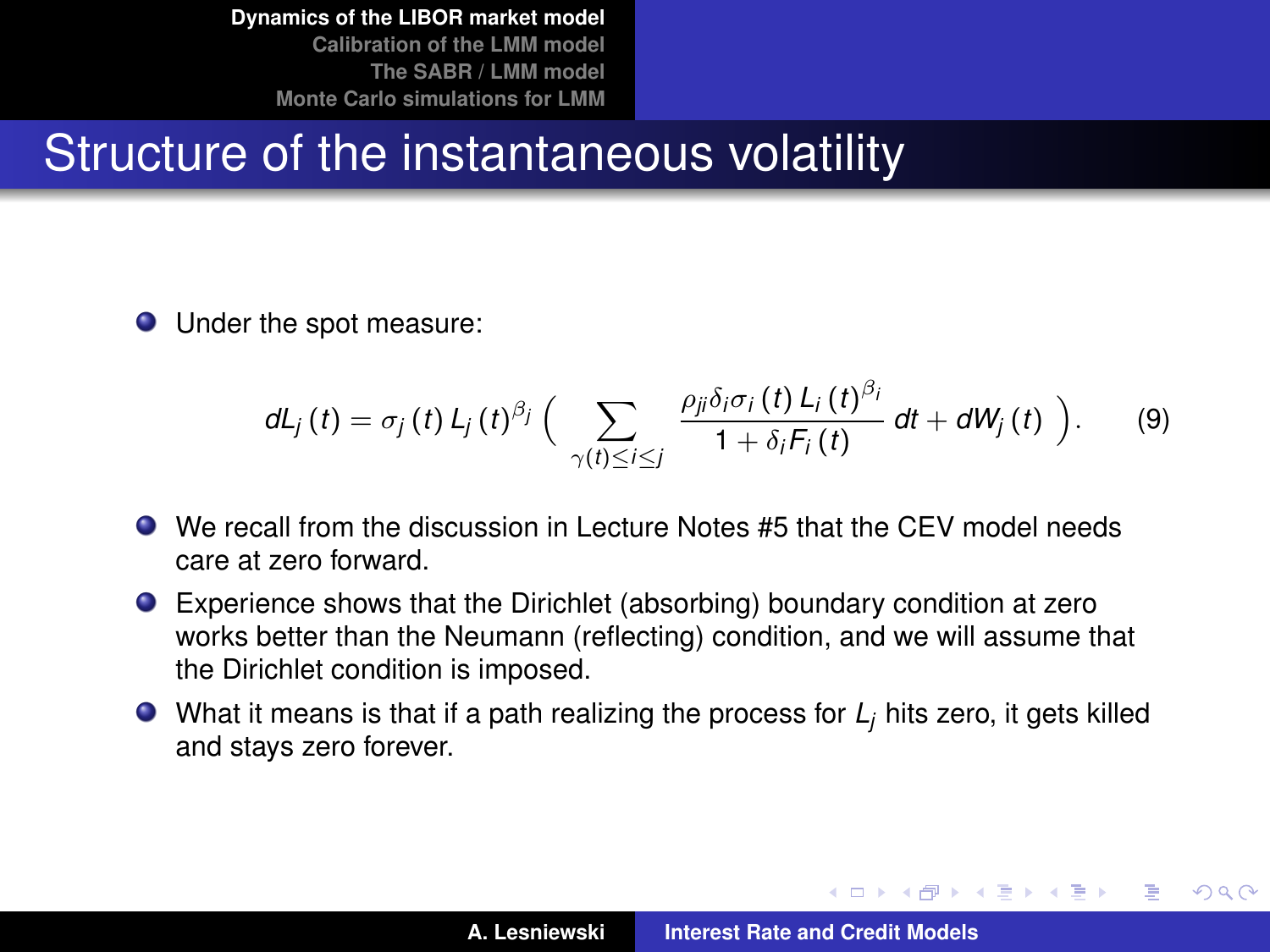**[Calibration of the LMM model](#page-19-0) [The SABR / LMM model](#page-39-0) [Monte Carlo simulations for LMM](#page-49-0)**

# Dimension reduction

- In a market where the forward curve spans 30 years, there are 120 quarterly LIBOR forwards and thus 120 stochastic factors.
- So far we have not imposed any restrictions on the number of these factors, and thus the number of Brownian motions driving the LIBOR forward dynamics is equal to the number of forwards.
- Having a large number of factors poses severe problems with the model's implementation. On the numerical side, the "curse of dimensionality" kicks in, leading to unacceptably slow performance.
- On the financial side, the parameters of the model are severely underdetermined and the calibration of the model becomes unstable.
- We are thus led to the idea that only a small number *d* of independent Brownian motions  $Z_a(t)$ ,  $a = 1, \ldots, d$ , with

$$
E\left[dZ_{a}\left(t\right)dZ_{b}\left(t\right)\right]=\delta_{ab}dt\,,\tag{10}
$$

イロメ イ部メ イヨメ イヨメー

 $299$ 

B

should drive the process. Typically,  $d = 1, 2, 3$ , or 4.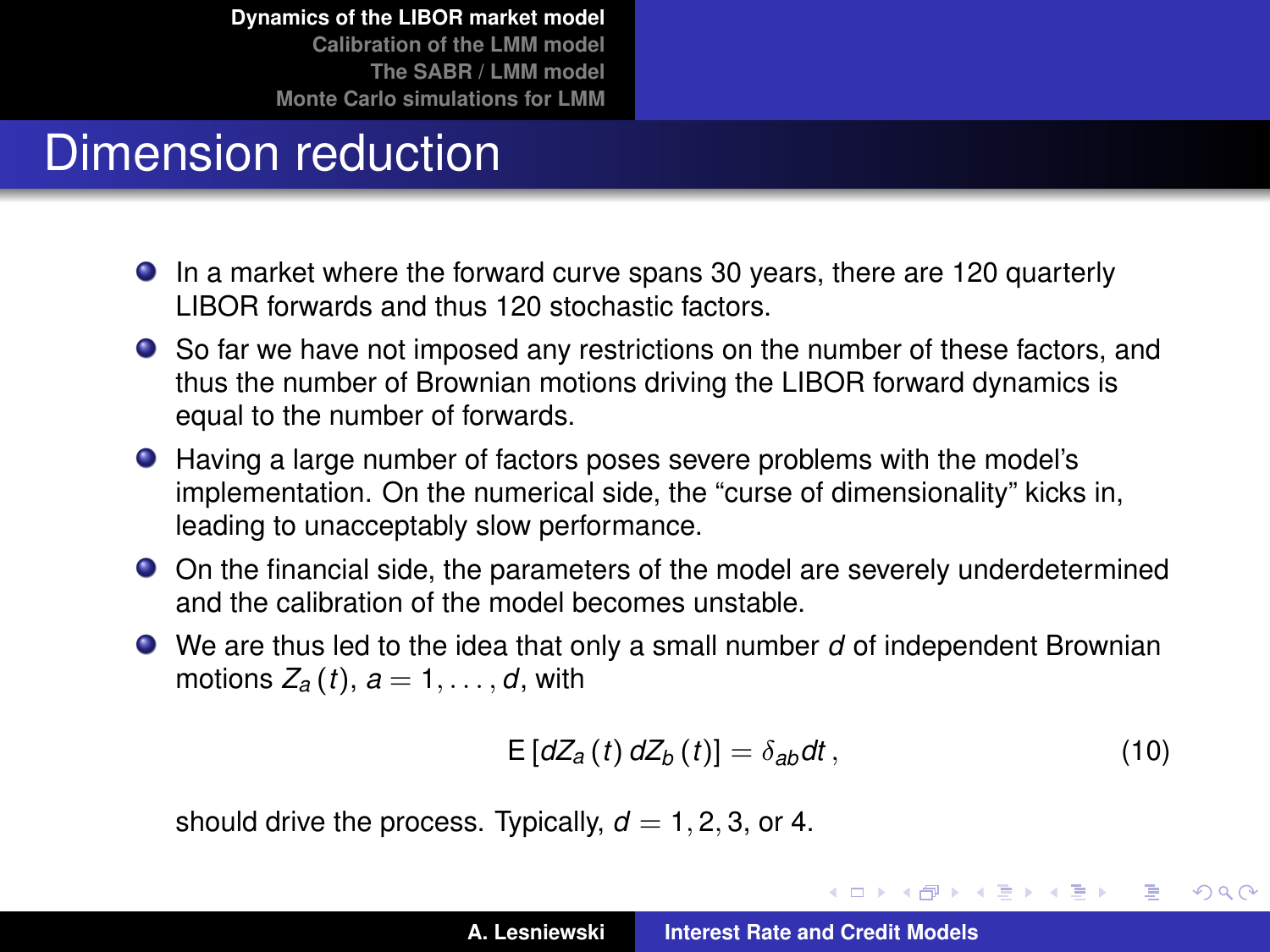**[Dynamics of the LIBOR market model](#page-2-0) [Calibration of the LMM model](#page-19-0)**

**[The SABR / LMM model](#page-39-0) [Monte Carlo simulations for LMM](#page-49-0)**

### Dimension reduction

**O** We set

$$
dW_j(t) = \sum_{1 \leq a \leq d} U_{ja} dZ_a(t), \qquad (11)
$$

where  $U$  is an  $N \times d$  matrix with the property that  $UU'$  is close to the correlation matrix.

 $\bullet$  Of course, it is in general impossible to have  $UU' = \rho$ . We can easily rewrite the dynamics of the model in terms of the independent Brownian motions:

$$
dL_j(t) = \Delta_j(t) dt + \sum_{1 \leq a \leq d} B_{ja}(t) dZ_a(t), \qquad (12)
$$

where

$$
B_{ja}(t) = U_{ja} C_j(t). \qquad (13)
$$

イロメ イ部メ イヨメ イヨメー

 $QQ$ 

<span id="page-18-0"></span>重

We shall call this system the *factor reduced* LMM dynamics. It is the factor reduced form of LMM that is used in practice.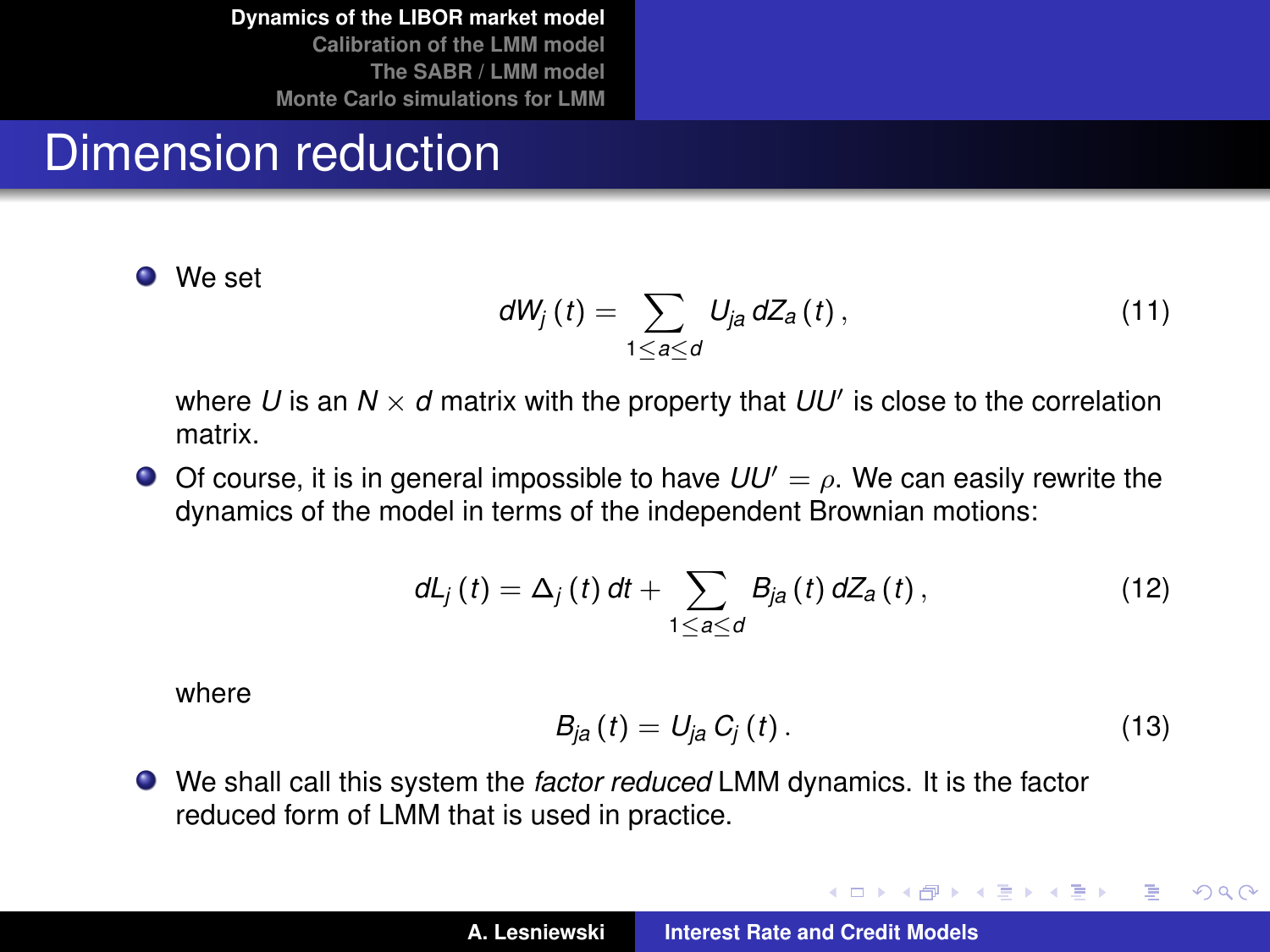# Calibration of the LMM model

- Calibration (to a selected collection of benchmark instruments) is a choice of the model parameters so that the model reprices the benchmark instruments to a desired accuracy.
- The choice of the calibrating instruments is dictated by the characteristics of the portfolio to be managed by the model.
- An special feature of LMM is that it leads to pricing formulas for caps and floors which are consistent with the market practice of quoting the prices of these products in terms of Black's model. This makes the calibration of LMM to caps and floors straightforward.
- On the other hand, from the point of view of the LMM model, swaptions are exotic structures whose fast pricing poses serious challenges. We describe a strategy of dealing with these issues.
- A key ingredient of any efficient calibration methodology for LMM is rapid and accurate swaption valuation.

イロメ イ部メ イヨメ イヨメー

 $QQ$ 

<span id="page-19-0"></span>Þ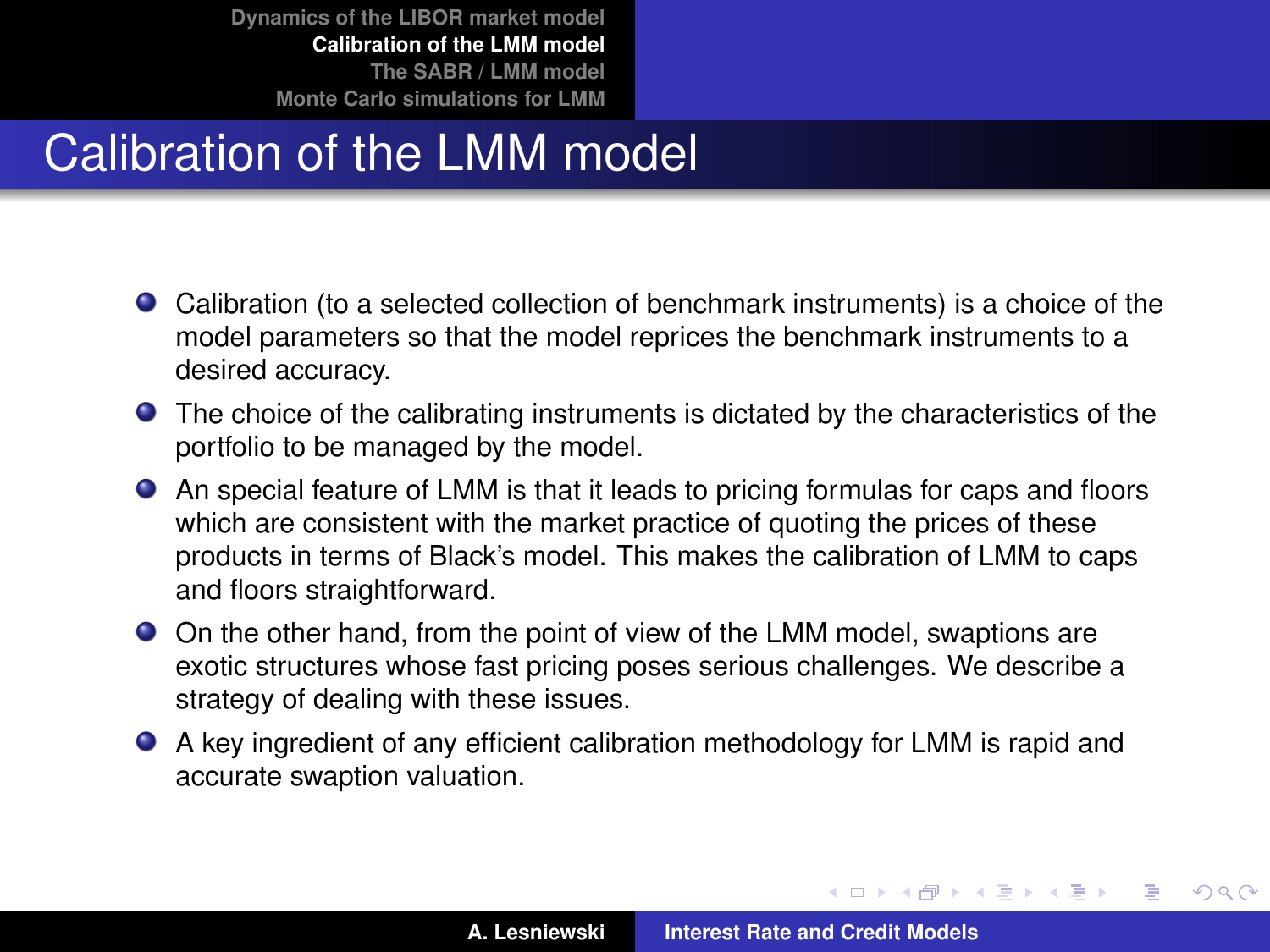### Approximate valuation of swaptions

- A swap rate is a non-linear function of the underlying LIBOR forward rates.
- The stochastic differential equation for the swap rate implied by the LMM model cannot be solved in closed form, and thus pricing swaptions within LMM requires Monte Carlo simulations.
- This poses a serious issue for efficient model calibration, as such simulations are very time consuming.
- We describe a closed form approximation which can be used to calibrate the model. Consider a standard forward starting swap, whose start and end dates are denoted by *Tm* and *Tn*, respectively.

<span id="page-20-0"></span>(ロトス個) (運) (運)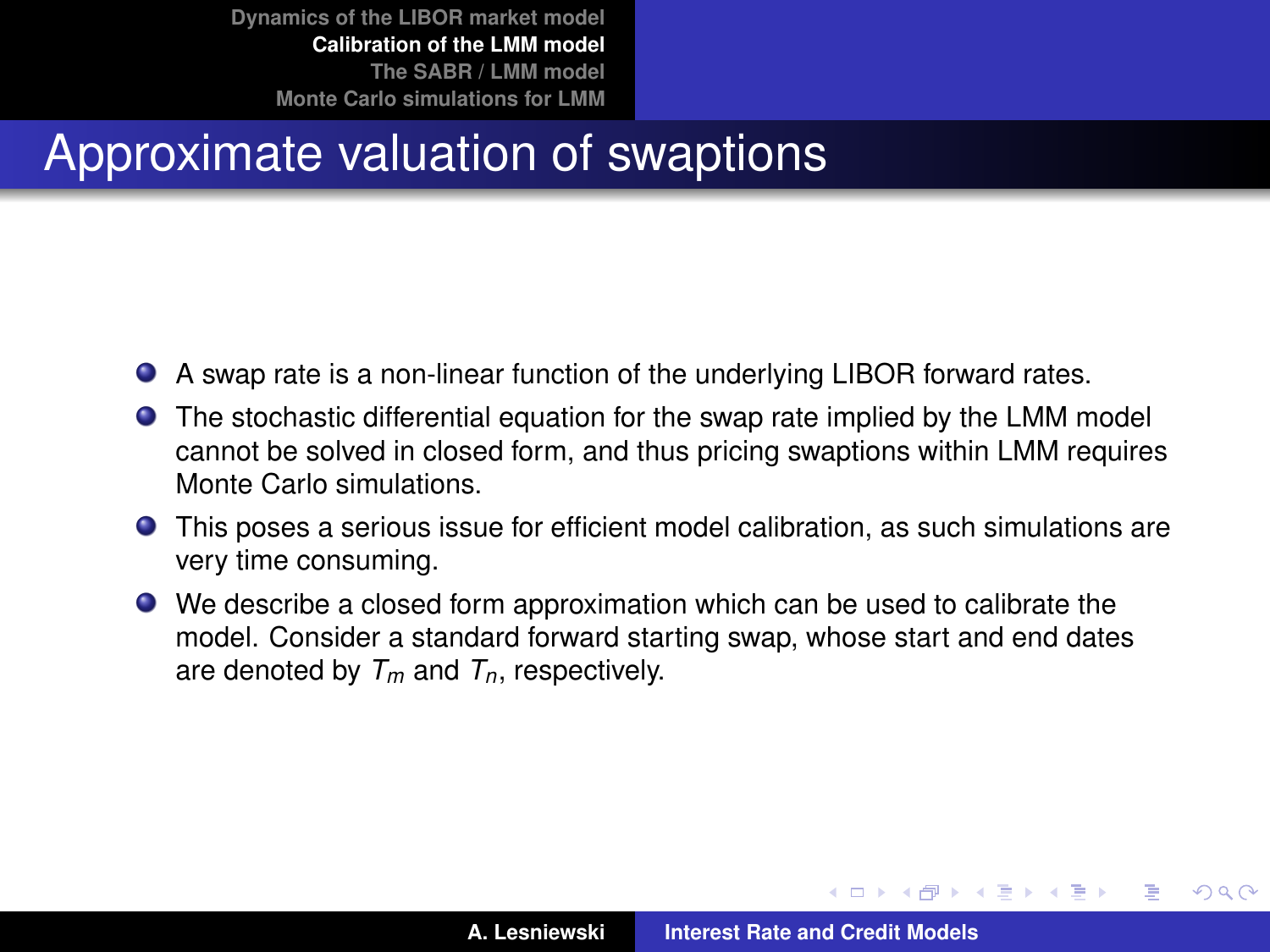# Approximate valuation of swaptions

**•** Recall from Lecture Notes #1 that the level function of the swap is defined by:

$$
A_{mn}(t) = \sum_{m \le j \le n-1} \alpha_{j+1} P(t, T_{j+1}), \qquad (14)
$$

<span id="page-21-0"></span> $QQ$ 

where  $\alpha_j$  are the day count fractions for fixed rate payments, and where  $P\left(t,T_j\right)$ is the time *t* value of \$1 paid at time *T<sup>j</sup>* .

- Typically, the payment frequency on the fixed leg is not the same as that on the floating leg<sup>2</sup> (which we continue to denote by  $\delta_j$ ).
- This fact causes a bit of a notational nuisance but needs to be taken properly into account for accurate pricing.
- We let *S<sub>mn</sub>* (*t*) denote the corresponding forward swap rate. In order to lighten up the notation, we will suppress the subscripts *mn* throughout the remainder of this lecture.

<sup>2</sup> Remember, the default convention on US dollar swaps is a semiannual [30](#page-20-0)/3[60](#page-22-0) [fix](#page-20-0)[ed l](#page-21-0)[eg](#page-22-0) [v](#page-18-0)[er](#page-19-0)[su](#page-38-0)[s](#page-39-0) [a](#page-18-0) [qu](#page-19-0)[a](#page-38-0)[rte](#page-39-0)[rly](#page-0-0) act/360 floating leg. K ロ ⊁ K 御 ⊁ K 君 ⊁ K 君 ⊁ Þ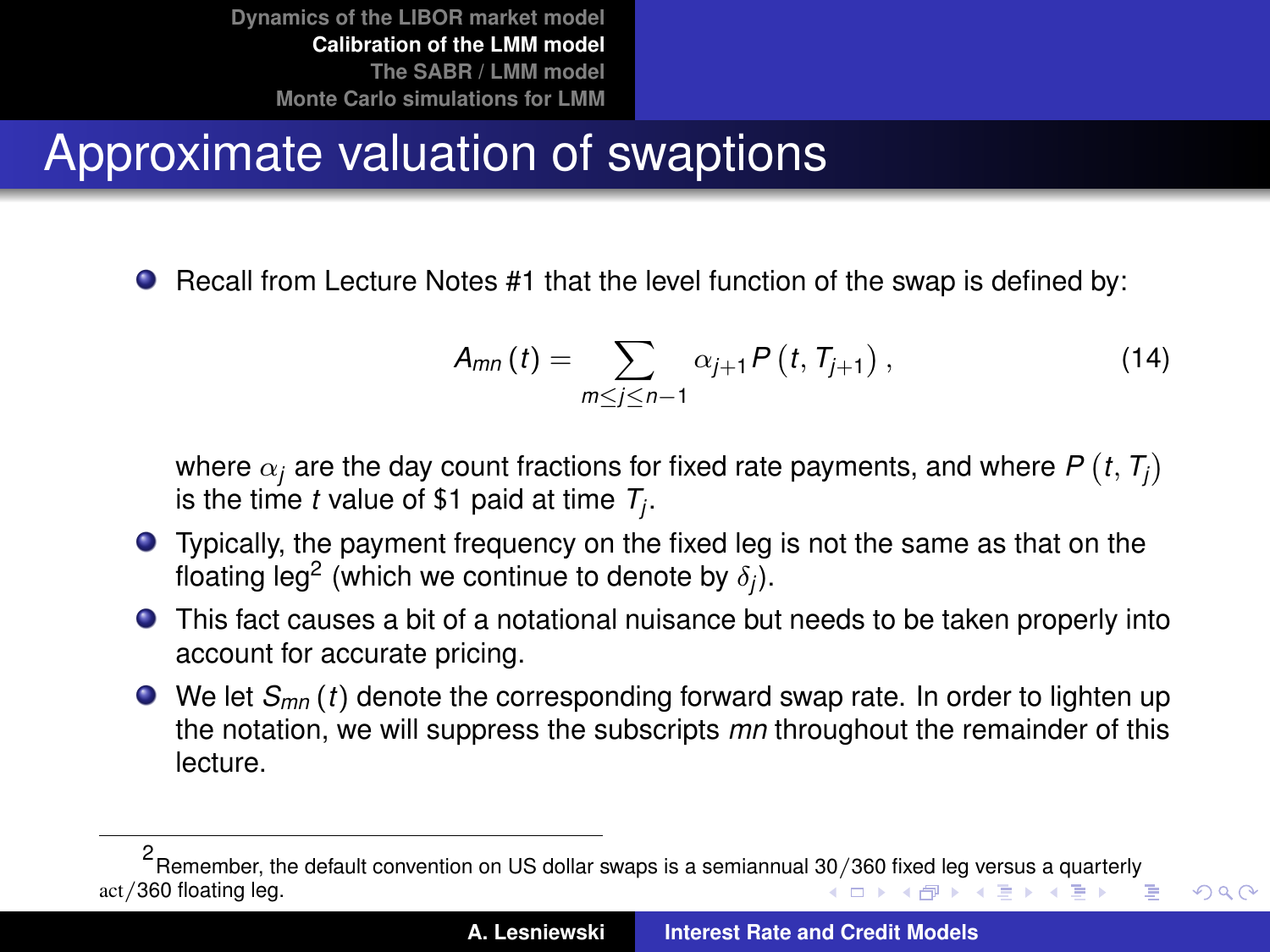### Approximate valuation of swaptions

A straightforward calculation shows that, under the forward measure  $\mathsf{Q}_k$ , the dynamics of the swap rate process can be written in the form:

$$
dS(t) = \Omega(t, L)dt + \sum_{m \le j \le n-1} \Lambda_j(t, L)dW_j(t), \qquad (15)
$$

where

$$
\Omega = \sum_{m \le j \le n-1} \frac{\partial S}{\partial F_j} \Delta_j + \frac{1}{2} \sum_{m \le i, j, \le n-1} \rho_{ij} \frac{\partial^2 S}{\partial F_i \partial F_j} C_i C_j, \qquad (16)
$$

and

<span id="page-22-1"></span>
$$
\Lambda_j = \frac{\partial S}{\partial F_j} C_j. \tag{17}
$$

イロメ イ団メ イヨメ イヨメー

 $299$ 

<span id="page-22-0"></span>重

Not surprisingly, the stochastic differential equation for *S* has a drift term: the forward swap rate is not a martingale under a forward measure.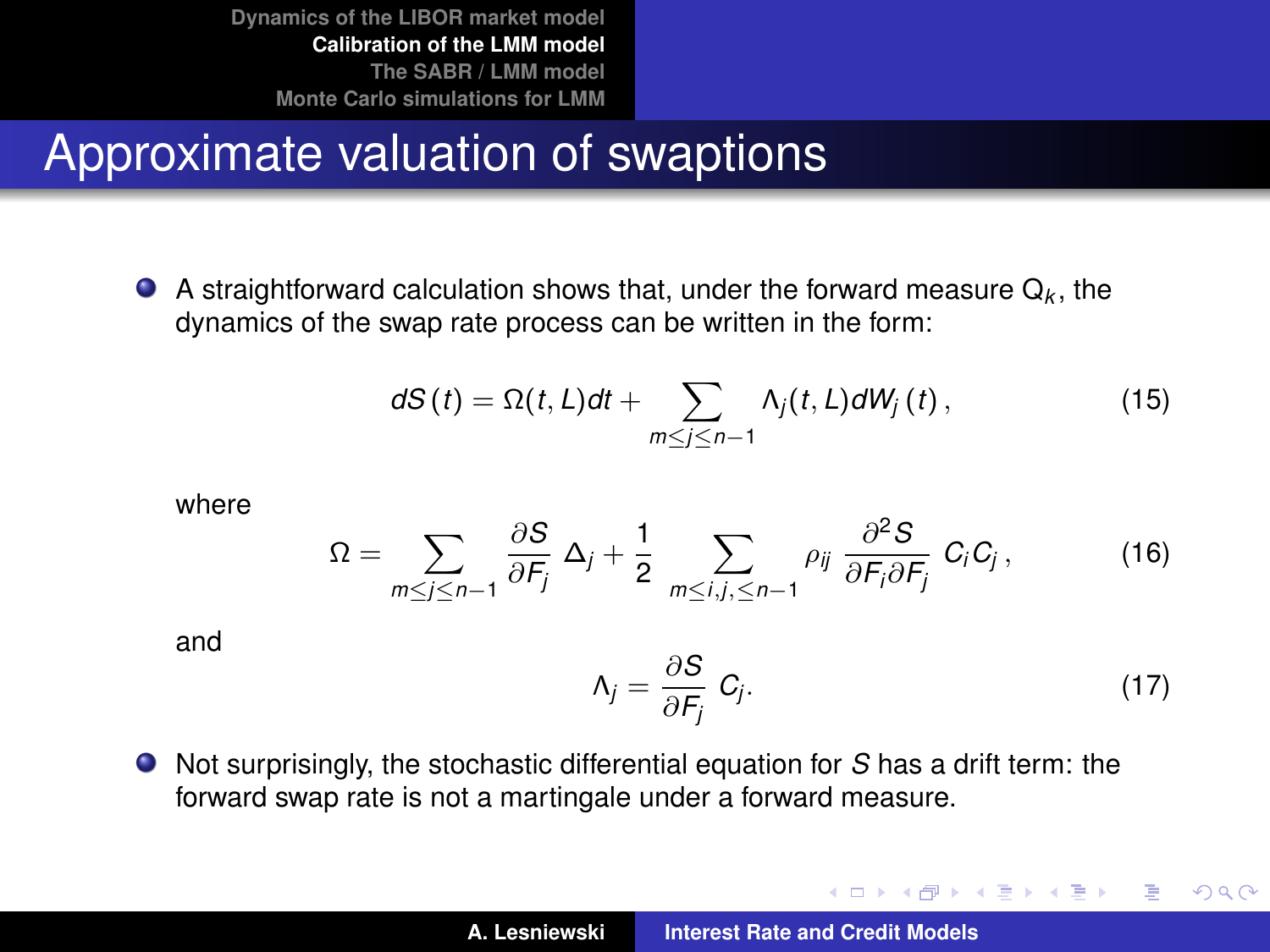#### Approximate valuation of swaptions

We shift to the martingale measure Q*mn* (the swap measure),

$$
dW(t) = \frac{\sum_{m \le j \le n-1} \Lambda_j(t, F) dW_j(t) + \Omega(t, F) dt}{\nu_{mn}(t)},
$$
\n(18)

where

$$
\nu_{mn}(t)^2 = \sum_{m \le i,j \le n-1} \rho_{ij} \Lambda_i(t,L) \Lambda_j(t,L). \tag{19}
$$

● Then the SDE for the swap rate reads

$$
dS(t) = \nu(t) dW(t).
$$
 (20)

<span id="page-23-1"></span><span id="page-23-0"></span>イロメ イ部メ イヨメ イヨメー

 $299$ 

重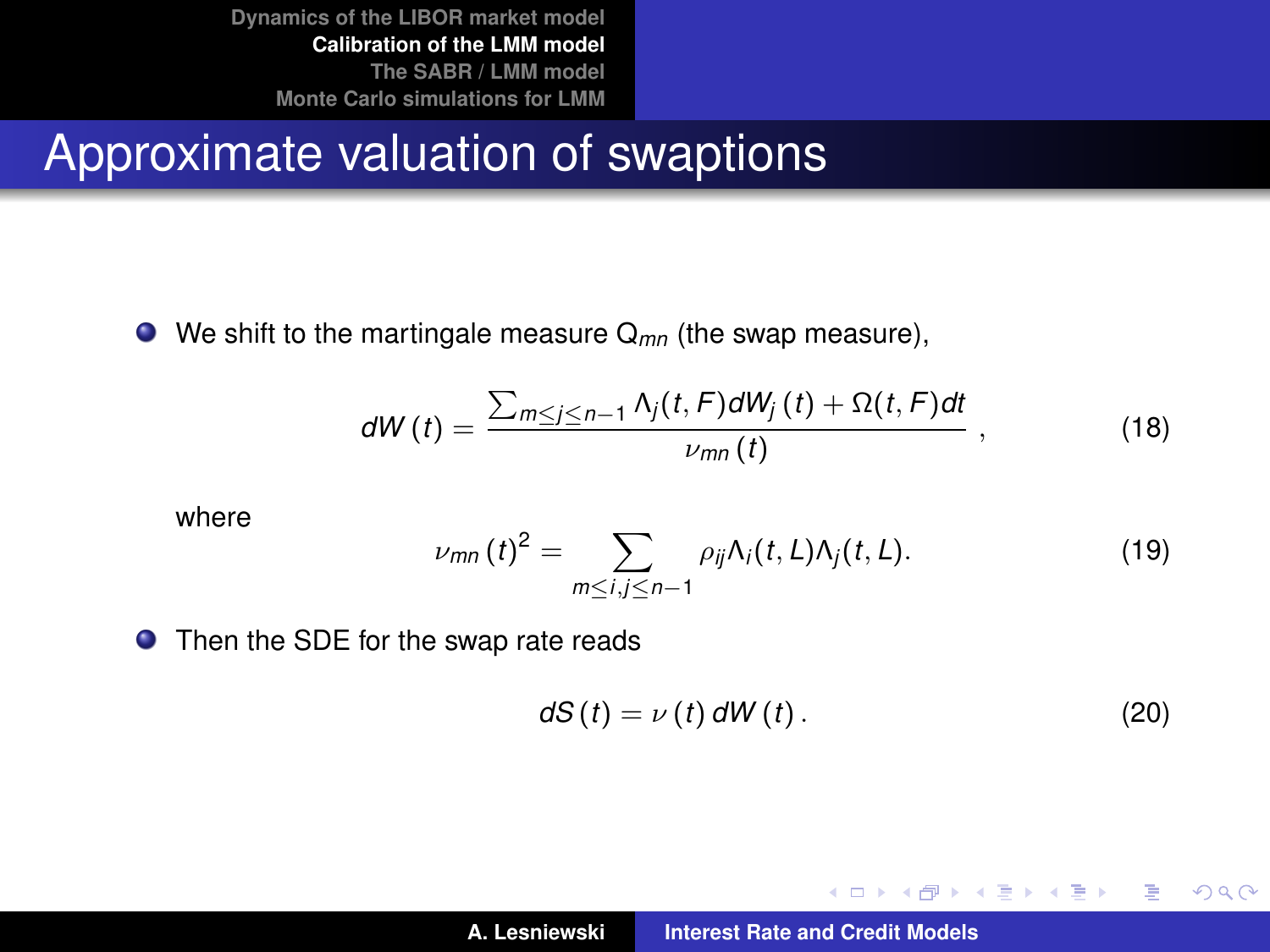### Approximate valuation of swaptions

- In order to be able to use this dynamics effectively, we have to approximate it by quantities with tractable analytic forms.
- The simplest approximation consists in replacing the values of the stochastic forwards  $L_i(t)$  by their initial values  $L_i$ . This amounts to "freezing" the curve at its current shape.
- Within this approximation, the coefficients in the diffusion process [\(15\)](#page-22-1) for the swap rate are deterministic:

$$
\Lambda_j(t,L) \approx \Lambda_j(t,L_0),\tag{21}
$$

and

$$
\Omega(t, L) \approx \Omega(t, L_0). \tag{22}
$$

K ロ ⊁ K 伊 ⊁ K 君 ⊁ K 君 ⊁ …

 $299$ 

重

**Example 1** Let  $\nu_0$  (*t*) denote the value of  $\nu$  (*t*) in this approximation, i.e.  $\nu_0$  (*t*) is given by [\(19\)](#page-23-0) with all  $\Lambda_i(t, L)$  replaced by  $\Lambda_i(t, L_0)$ .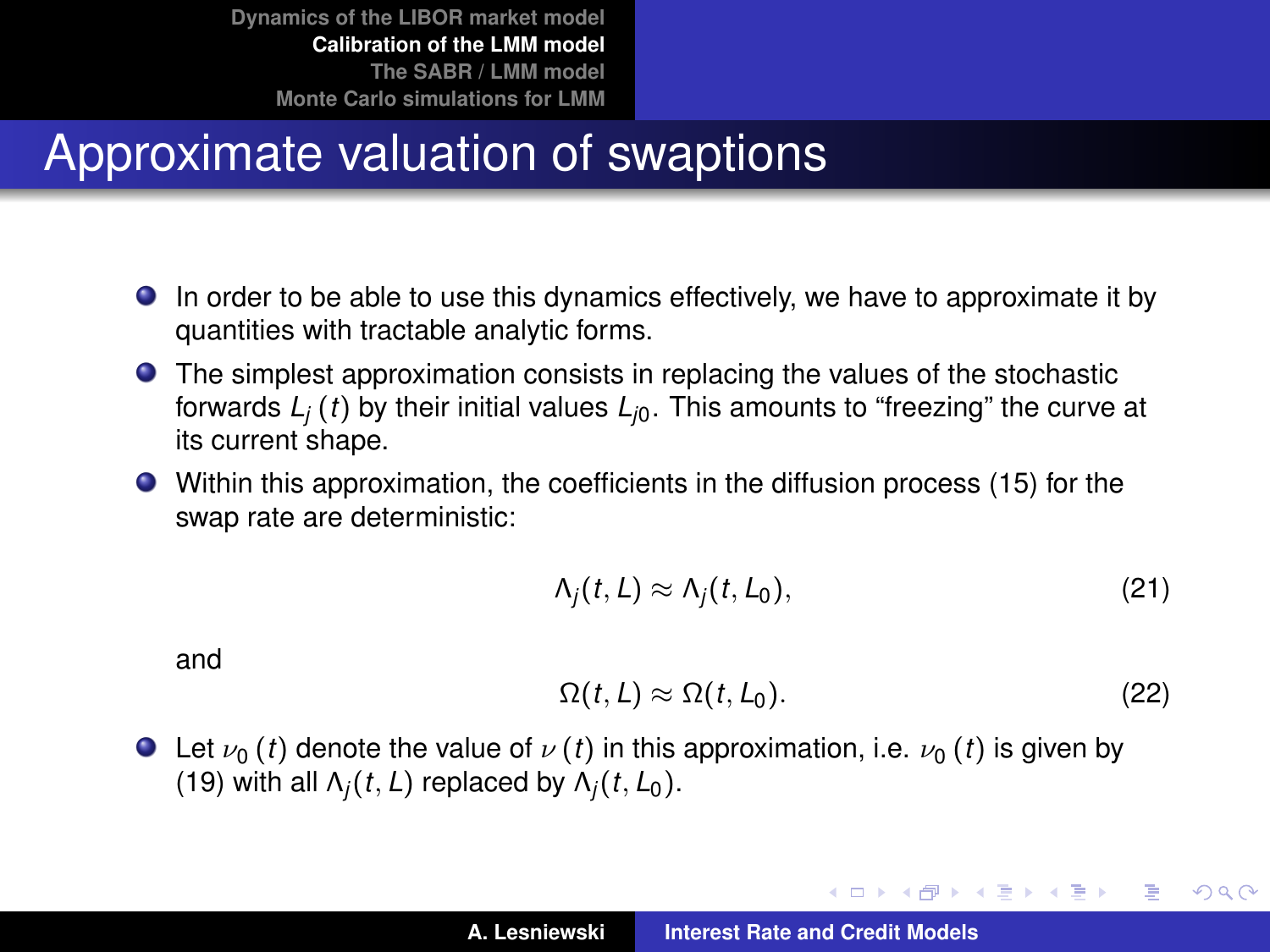# Approximate valuation of swaptions

The stochastic differential equation [\(20\)](#page-23-1) can then be solved in closed form,

$$
S(t) = S_0 + \int_0^t \nu_0(s) \, dW(s) \,. \tag{23}
$$

This is a normal model with deterministic time dependent volatility and thus the swaption implied normal volatility ζ*mn* is approximately given by

$$
\zeta_{mn}^2 \approx \frac{1}{T_m} \int_0^t \nu_0(s)^2 ds
$$
  
= 
$$
\frac{1}{T_m} \sum_{m \le j, l \le n-1} \rho_{jl} \int_0^t \Lambda_j(s, F_0) \Lambda_l(s, F_0) ds.
$$
 (24)

イロメ イ部メ イヨメ イヨメー

 $QQ$ 

Þ

- $\bullet$ This formula is easy to implement, and it yields reasonably accurate results.
- The frozen curve approximation is the lowest order term in the "small noise expansion". With some extra work, one can compute higher order terms in that expansion.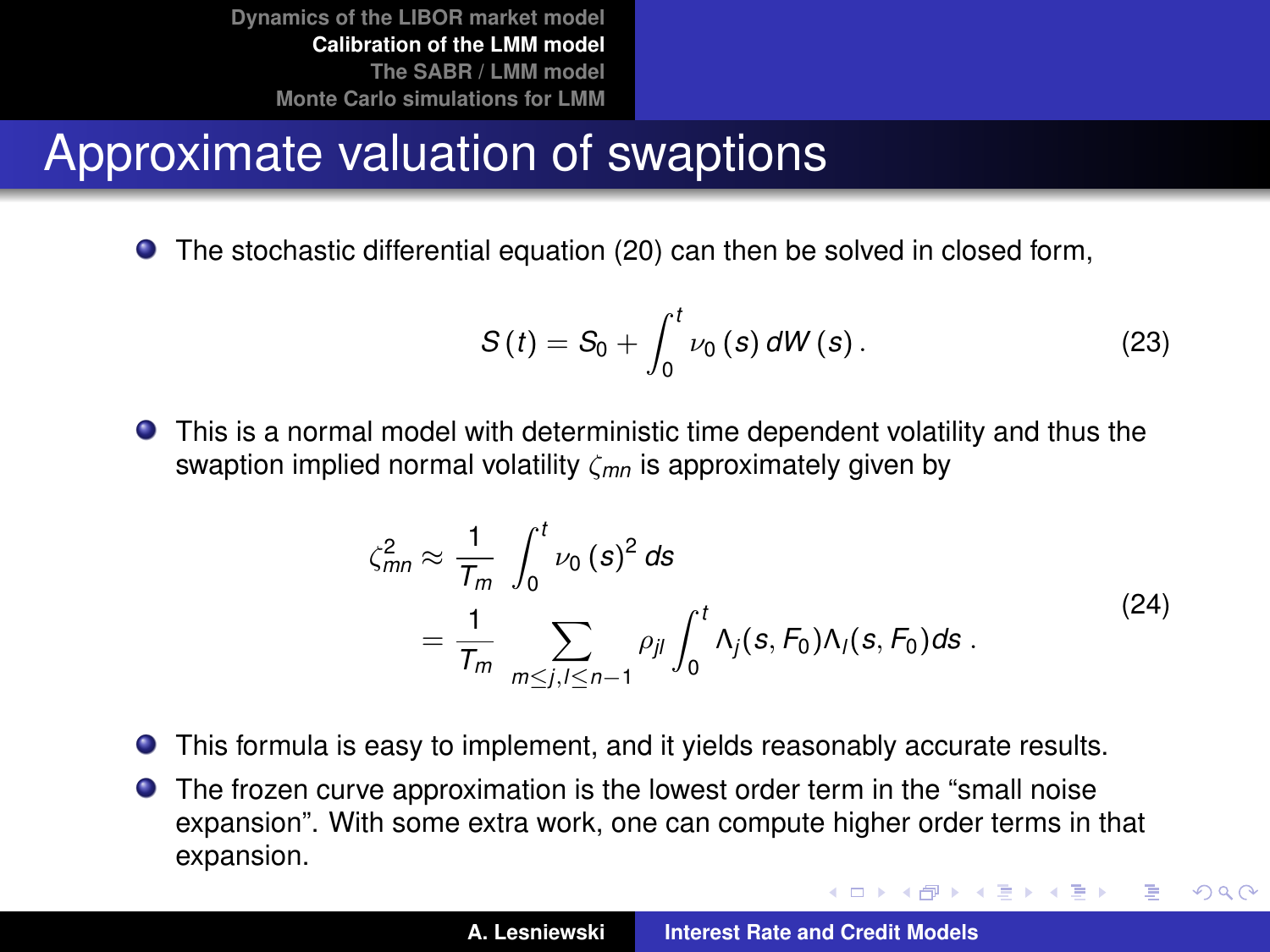# Parametrization of the volatility surface

- For the purpose of calibration we require that the deterministic instantaneous CEV volatilities  $\sigma_i(t)$  in [\(8\)](#page-15-0) are piecewise constant.
- In order to help the intuition, we organize constant components as a lower triangular matrix in Table [1.](#page-27-0)
- Clearly, the problem of determining all the  $\sigma_{j,i}$ 's is vastly overparametrized. Table [1](#page-27-0) contains 7140 parameters (assuming  $N = 120$ )!

イロメ イ部メ イヨメ イヨメー

Þ

 $QQQ$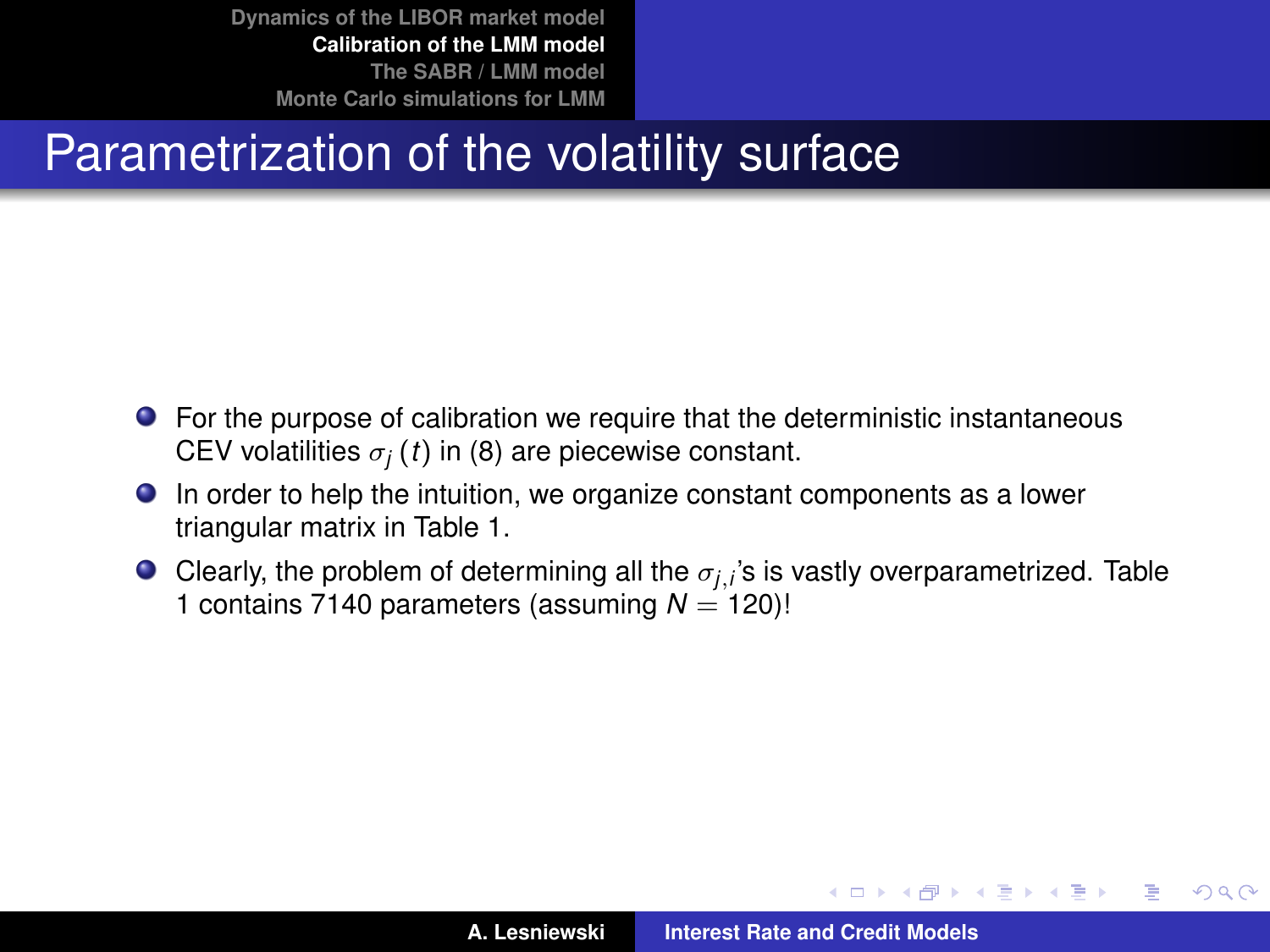#### Parametrization of the volatility surface

|                   | $t \in [T_0, T_1)$ | $t \in [T_1, T_2)$ | $\cdots$                    | $t \in [T_{N-1}, T_N)$ |
|-------------------|--------------------|--------------------|-----------------------------|------------------------|
| $\sigma_0(t)$     |                    |                    | $\cdots$                    |                        |
| $\sigma_1(t)$     | $\sigma_{1,0}$     |                    | $\cdots$                    |                        |
| $\sigma_2(t)$     | $\sigma_{2,0}$     | $\sigma_{2,1}$     | $\cdots$                    |                        |
|                   |                    |                    | $\bullet$<br>$\blacksquare$ |                        |
| $\sigma_{N-1}(t)$ | $\sigma_{N-1,0}$   | $\sigma_{N-1,1}$   | $\cdots$                    |                        |

<span id="page-27-0"></span>Table: [1.](#page-27-0) General volatility structure

**A. Lesniewski [Interest Rate and Credit Models](#page-0-0)**

イロメ イ部メ イヨメ イヨメー

 $299$ 

重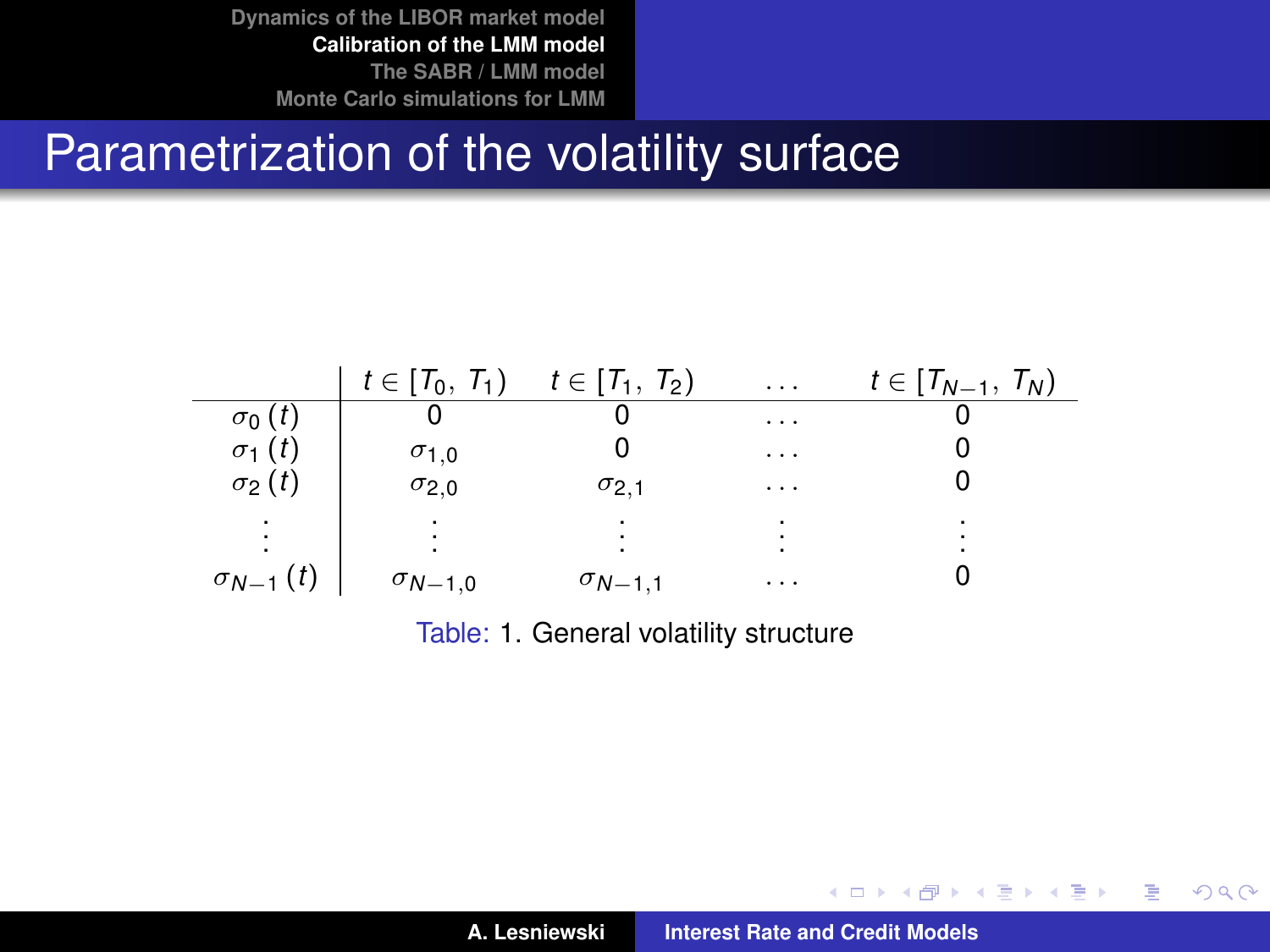# Parametrization of the volatility surface

A natural remedy to the overparametrization problem is assuming that the instantaneous volatility is *stationary*, i.e.,

$$
\sigma_{j,i} = \sigma_{j-i,0} \n\equiv \sigma_{j-i},
$$
\n(25)

イロメ イ部メ イヨメ イヨメー

Þ

 $QQ$ 

for all  $i < j$ .

- This assumption appears natural and intuitive, as it implies that the structure of cap volatility will look in the future exactly the same way as it does currently.
- Consequently, the "forward volatility problem" plaguing the traditional terms structure models would disappear.
- Under the stationary volatility assumption, the instantaneous volatility has the structure summarized in Table [2.](#page-29-0)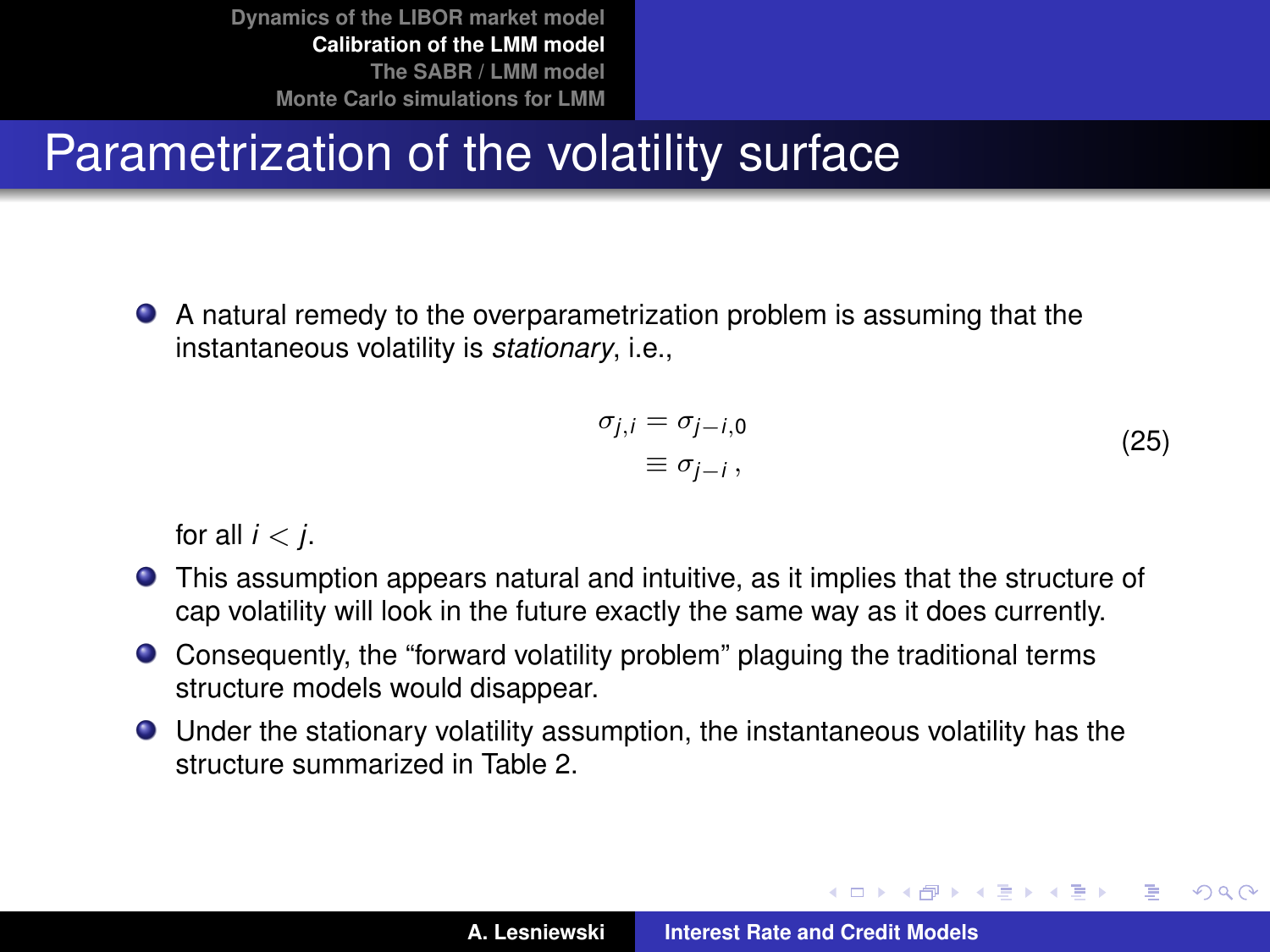#### Parametrization of the volatility surface

|                   | $t \in [T_0, T_1)$ | $t\in[T_1, T_2)$ | $\cdots$ | $t\in[T_{N-1}, T_N)$ |
|-------------------|--------------------|------------------|----------|----------------------|
| $\sigma_0(t)$     |                    |                  | $\cdots$ |                      |
| $\sigma_1(t)$     | σ1                 |                  | $\cdots$ |                      |
| $\sigma_2(t)$     | $\sigma_2$         |                  | $\cdots$ |                      |
|                   |                    |                  |          |                      |
| $\sigma_{N-1}(t)$ | $\sigma_{N-1}$     | $\sigma_{N-2}$   | $\cdots$ |                      |

<span id="page-29-0"></span>Table: [2.](#page-29-0) Stationary volatility structure

**A. Lesniewski [Interest Rate and Credit Models](#page-0-0)**

イロメ イ部メ イヨメ イヨメー

 $299$ 

重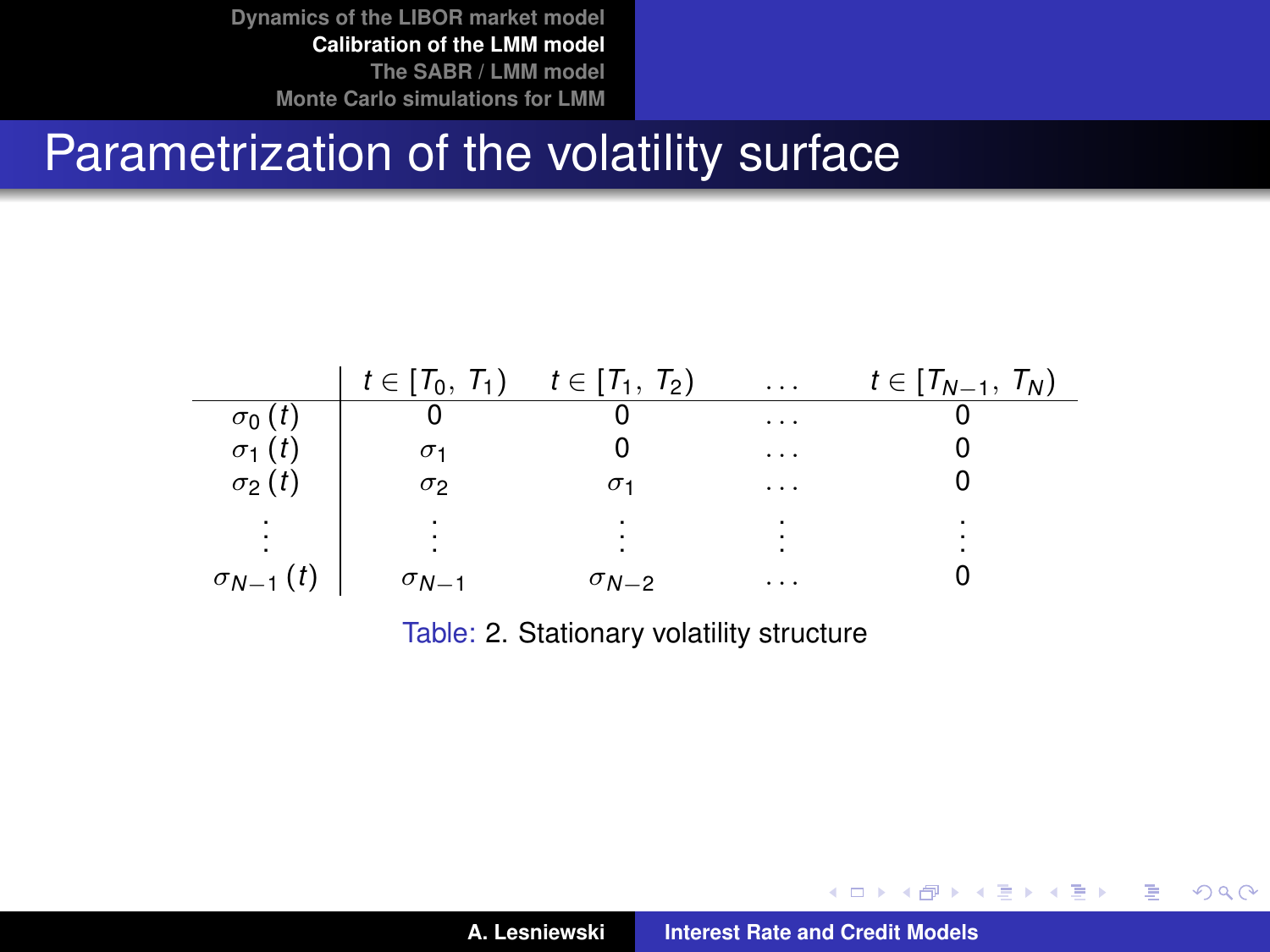# Parametrization of the volatility surface

- It is a good idea to reduce the number of parameters even further, and try to find a parametric fit  $\sigma_i = h(T_i)$ ,  $i = 1, \ldots, N - 1$ .
- A popular (but, by no means the only) choice is the hump function

$$
h(t) = (at + b)e^{-\lambda t} + \mu.
$$
 (26)

イロメ イ部メ イ君メ イ君メー

重い  $299$ 

- Despite its intuitive appeal, the stationarity assumption is not sufficient for accurate calibration of the model.
- **•** The financial reason behind this fact appears to be the phenomenon of mean reversion of long term rates.
- Unlike the Vasicek style models, it is impossible to take this phenomenon into account by adding an Ornstein - Uhlenbeck style drift term to the LMM dynamics as this would violate the arbitrage freeness of the model.
- On the other hand, one can achieve a similar effect by suitably specifying the instantaneous volatility function.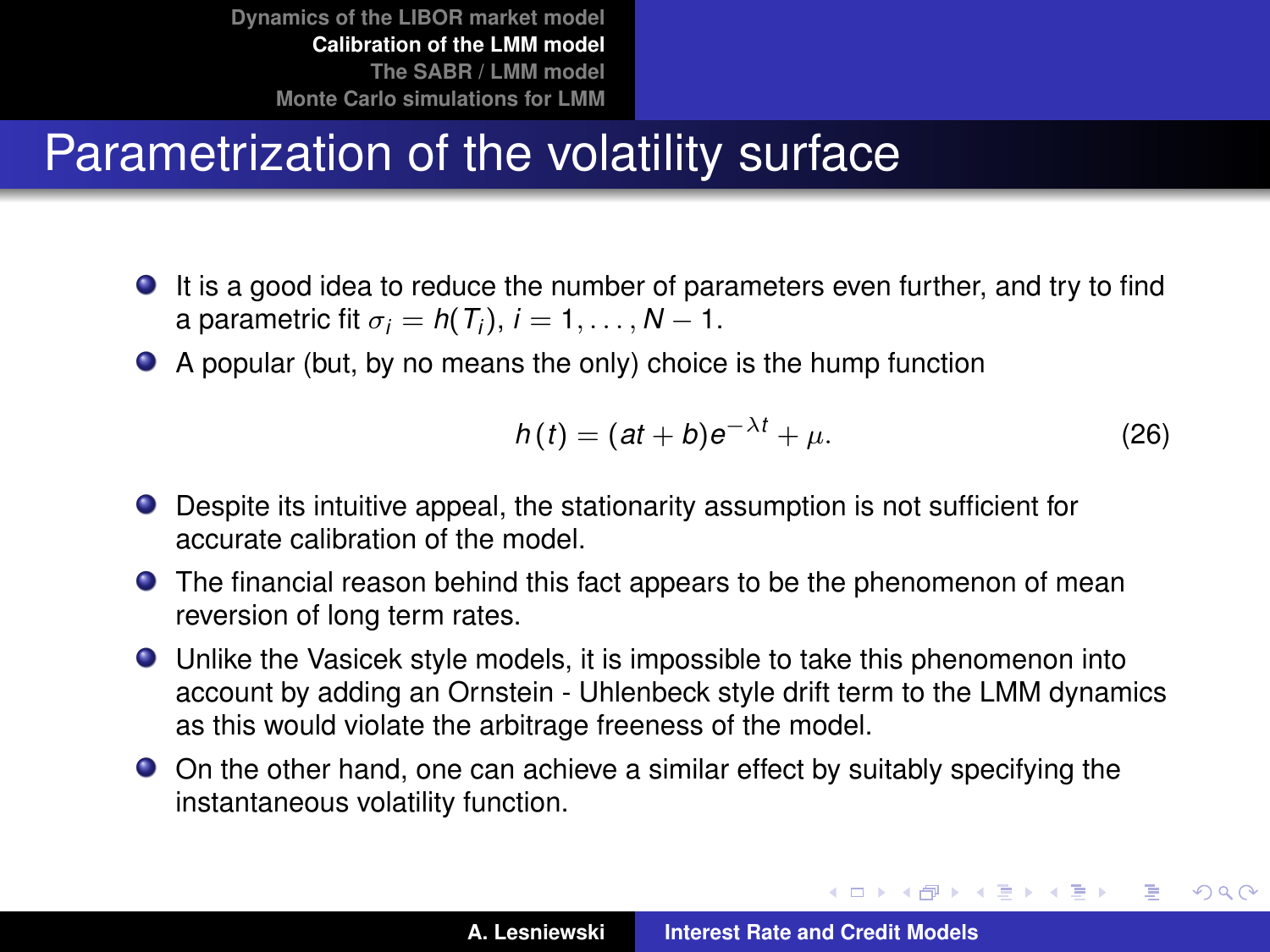# Parametrization of the volatility surface

- In order to implement this idea, we assume that the long term volatility structure is given by  $\overline{\sigma}_i = \overline{h}(T_i)$ ,  $i = 1, ..., N - 1$ , where  $\overline{h}(t)$  is another hump shaped function.
- We then set

$$
\sigma_{j,i} = p_i \sigma_{j-i} + q_i \overline{\sigma}_{j-i},\tag{27}
$$

イロメ イ団メ イヨメ イヨメー

÷.  $2Q$ 

i.e. the  $\sigma$ 's are mixtures of the short term  $\sigma$ 's and the equilibrium  $\bar{\sigma}$ 's.

- The weights  $p_i$  and  $q_i$  are parametrized so that  $p_i, q_i \geq 0$ ,  $p_i + q_i = 1$ , and  $p_i \rightarrow 0$ , as  $i \rightarrow \infty$ .
- In other words, as we move forward in time, the volatility structure looks more and more like the long term limit.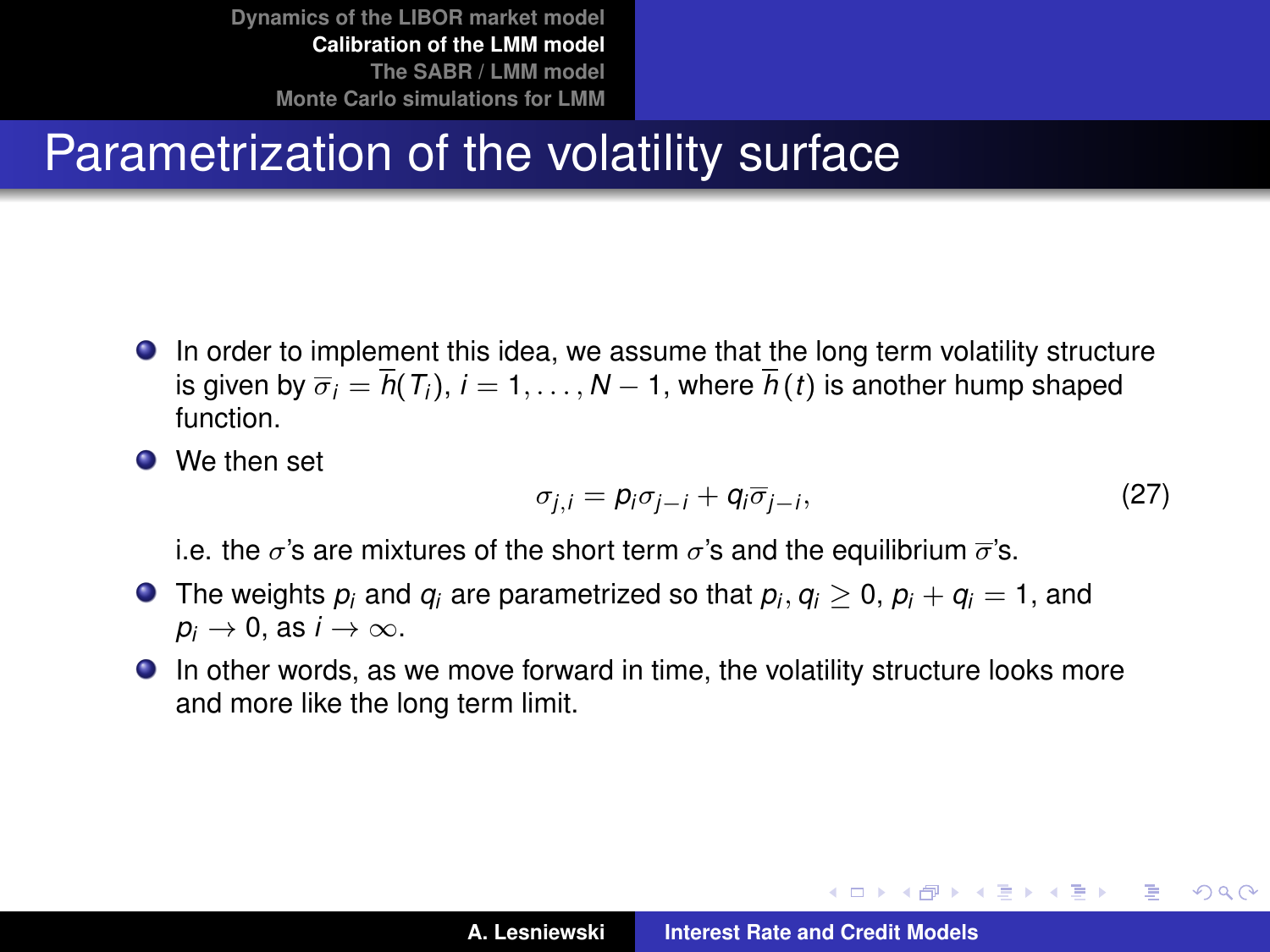# Parametrization of the volatility surface

- This specification is summarized in Table [3.](#page-33-0)
- The lower triangular matrix in Table [3,](#page-33-0) LMM's internal representation of volatility, is referred to as the *LMM volatility surface*.
- We leave out the details of this methodology, as that would make the presentation a bit tedious.
- In the final result, we have a parametrization of the volatility surface by a manageable number of parameters  $\theta = (\theta_1, \dots, \theta_d)$  (such as the parameters of  $t$ he hump functions  $h(t)$  and  $h(t)$ , and of the weights  $\rho_i$ ), such that  $\sigma_{j,i} = \sigma_{j,i}(\theta)$ can be calibrated to the market and has an intuitive shape.

イロメ イ部メ イヨメ イヨメー

Þ

 $QQQ$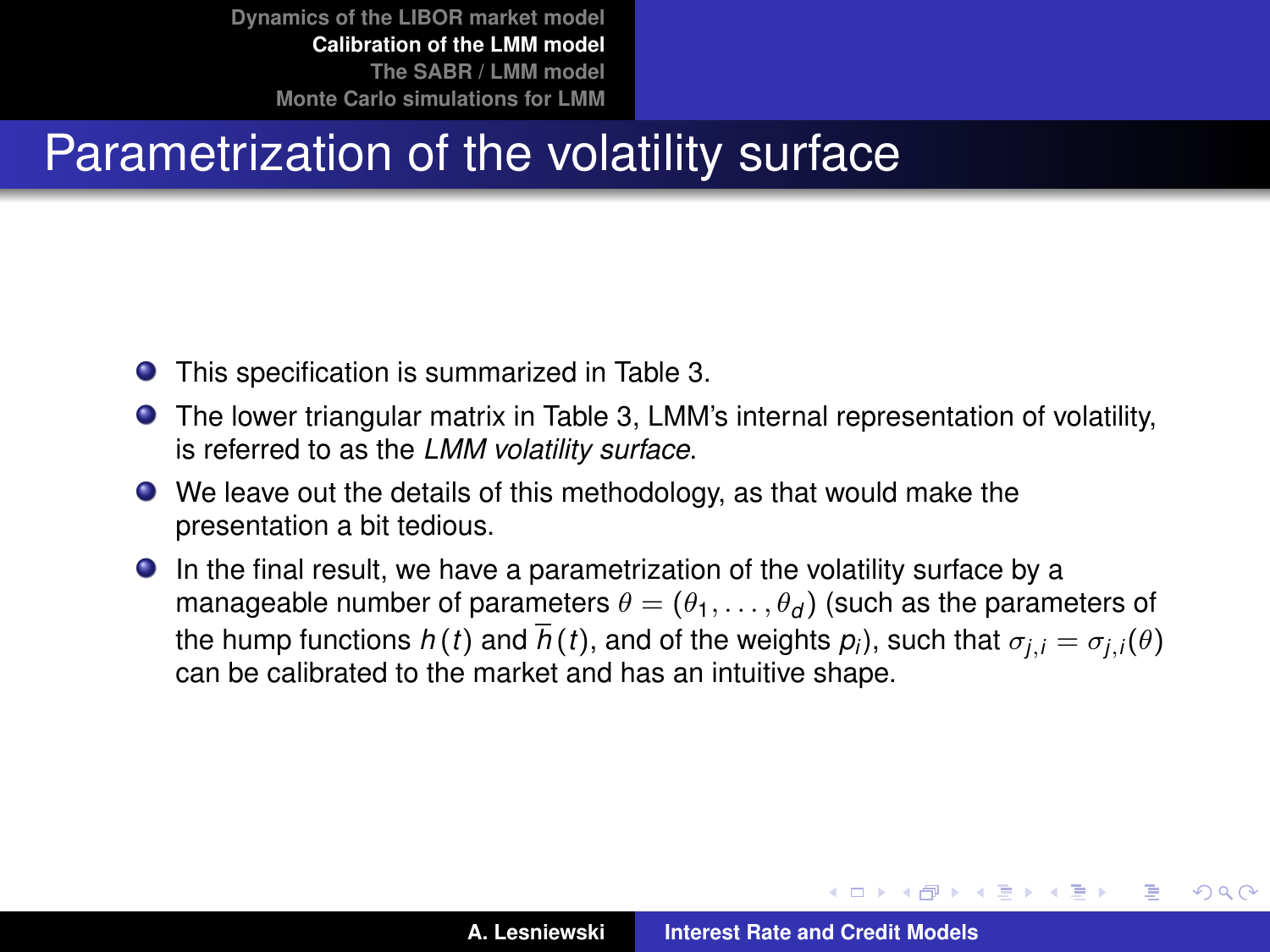#### Parametrization of the volatility surface



<span id="page-33-0"></span>Table: [3.](#page-33-0) Approximately stationary volatility structure

 $299$ 

言い

K ロ ▶ K 御 ▶ K 君 ▶ K 君 ▶ ...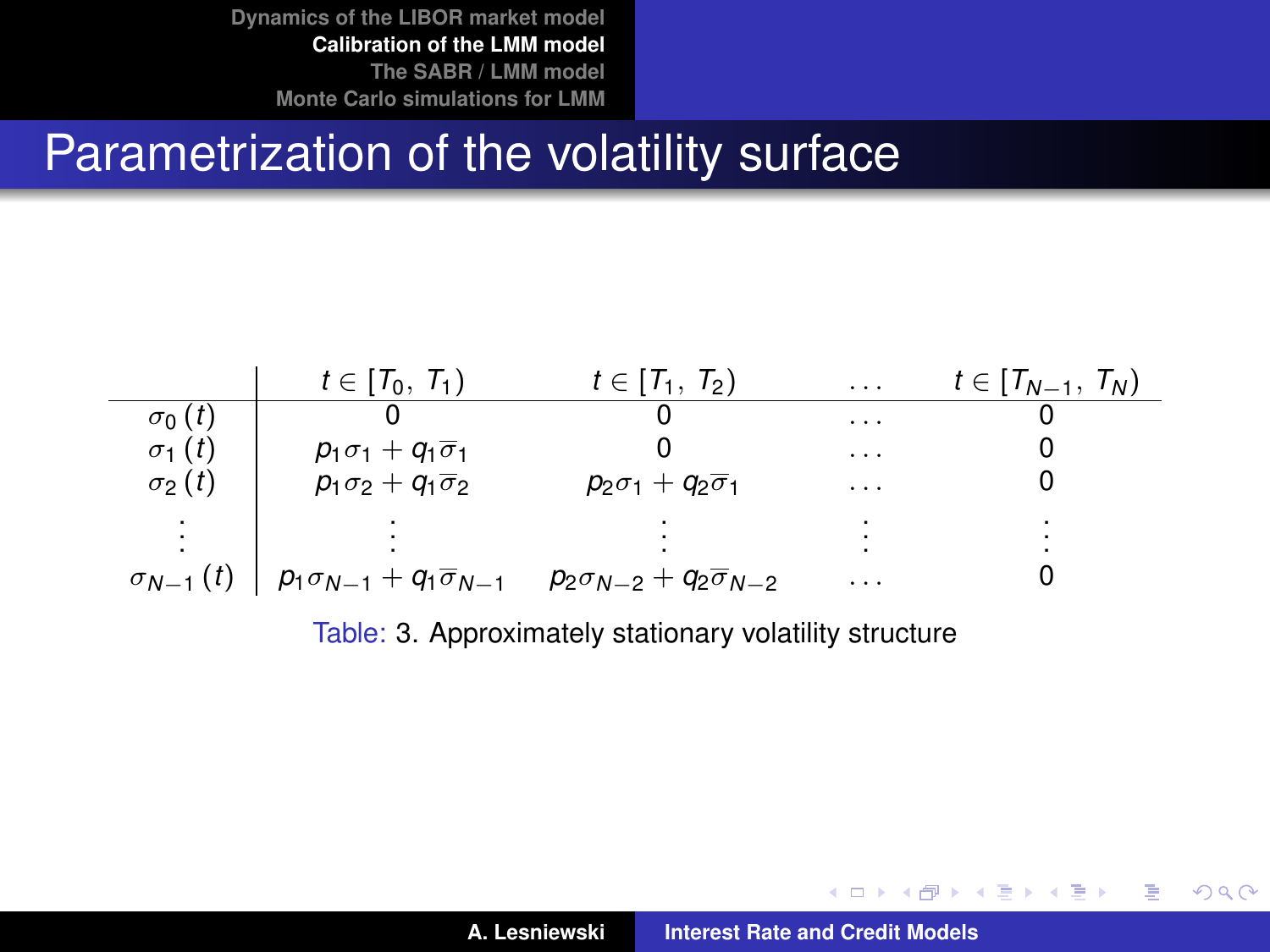## Parametrization of the correlation matrix

- The central issue is to calibrate the model, at the same time, to the cap / floor and swaption markets in a stable and consistent manner.
- An important part of this process is determining the correlation matrix  $\rho = {\rho_{jk}}_{0 \leq j,k \leq N-1}$ . The dimensionality of  $\rho$  is  $N(N+1)/2$ , clearly far too high to assure a stable calibration procedure.
- A convenient approach to correlation modeling is to use a parameterized form of  $\rho_{ji}$ .
- An intuitive and flexible parametrization is given by the formula:

$$
\rho_{ij} = \overline{\rho}_{\min(i,j)} + \left(1 - \overline{\rho}_{\min(i,j)}\right) \exp\left(-\beta_{\min(i,j)} |T_i - T_j|\right),\tag{28}
$$

where

$$
\overline{\rho}_k = \rho \tanh\left(\alpha T_k\right),\tag{29}
$$

and

$$
\beta_k = \beta T_k^{-\kappa}.\tag{30}
$$

イロメ イ部メ イヨメ イヨメー

Þ  $QQQ$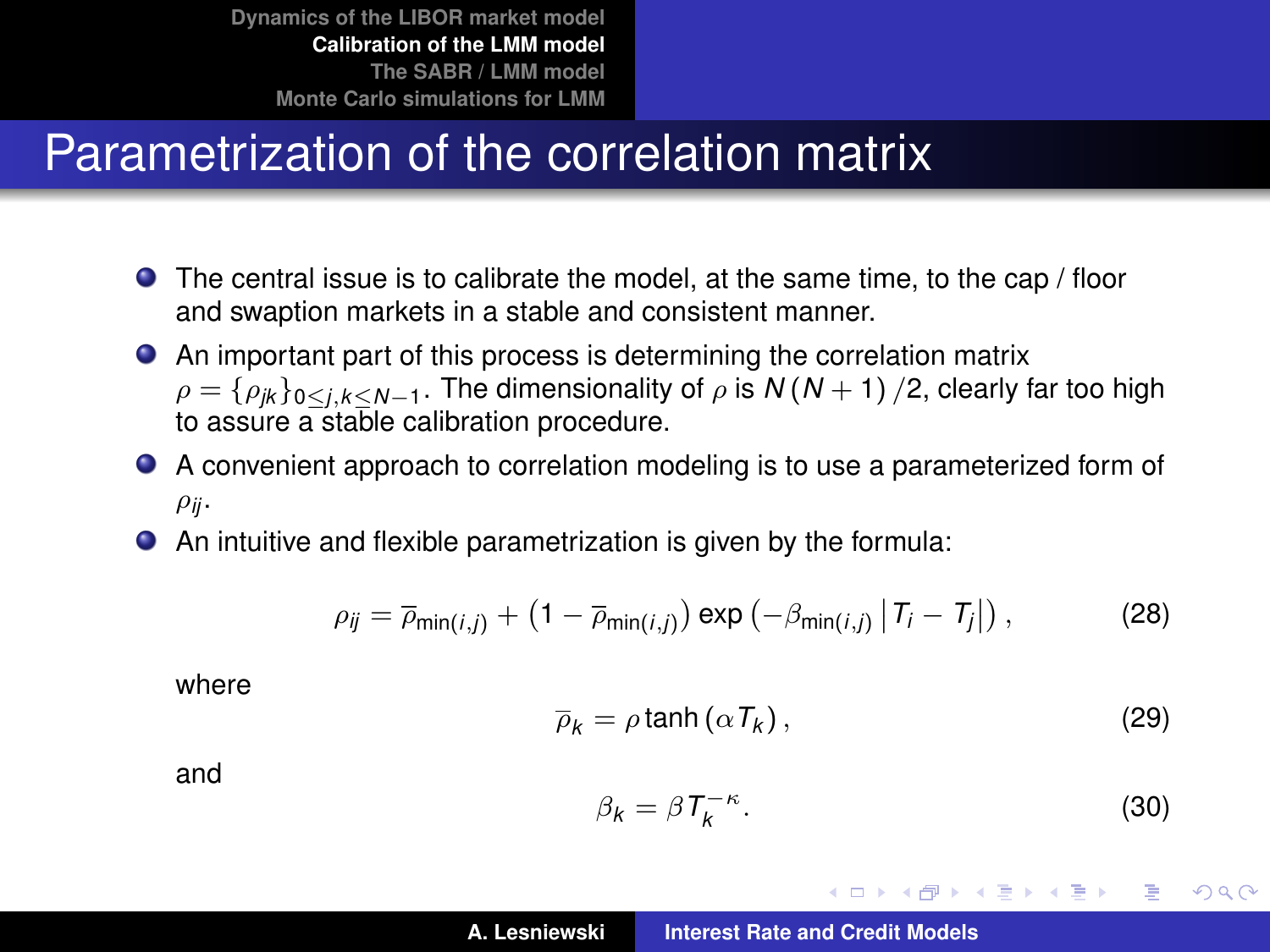# Parametrization of the correlation matrix

- **The meaning of the parameters is as follows:**  $\rho$  is the asymptotic level of correlations,  $\alpha$  is a measure of speed at which  $\rho$  is approached,  $\beta$  is a the decay rate of correlations, and  $\kappa$  is an asymmetry parameter.
- **Intuitively, positive**  $\kappa$  **means that two consecutive forwards with short maturities** are less correlated than two such forwards with long maturities.
- The parameters in this formula can be calibrated by using, for example, historical data.
- A word of caution is in order: this parametrization produces a matrix that is only approximately positive definite.

イロト イ母 トイラ トイラト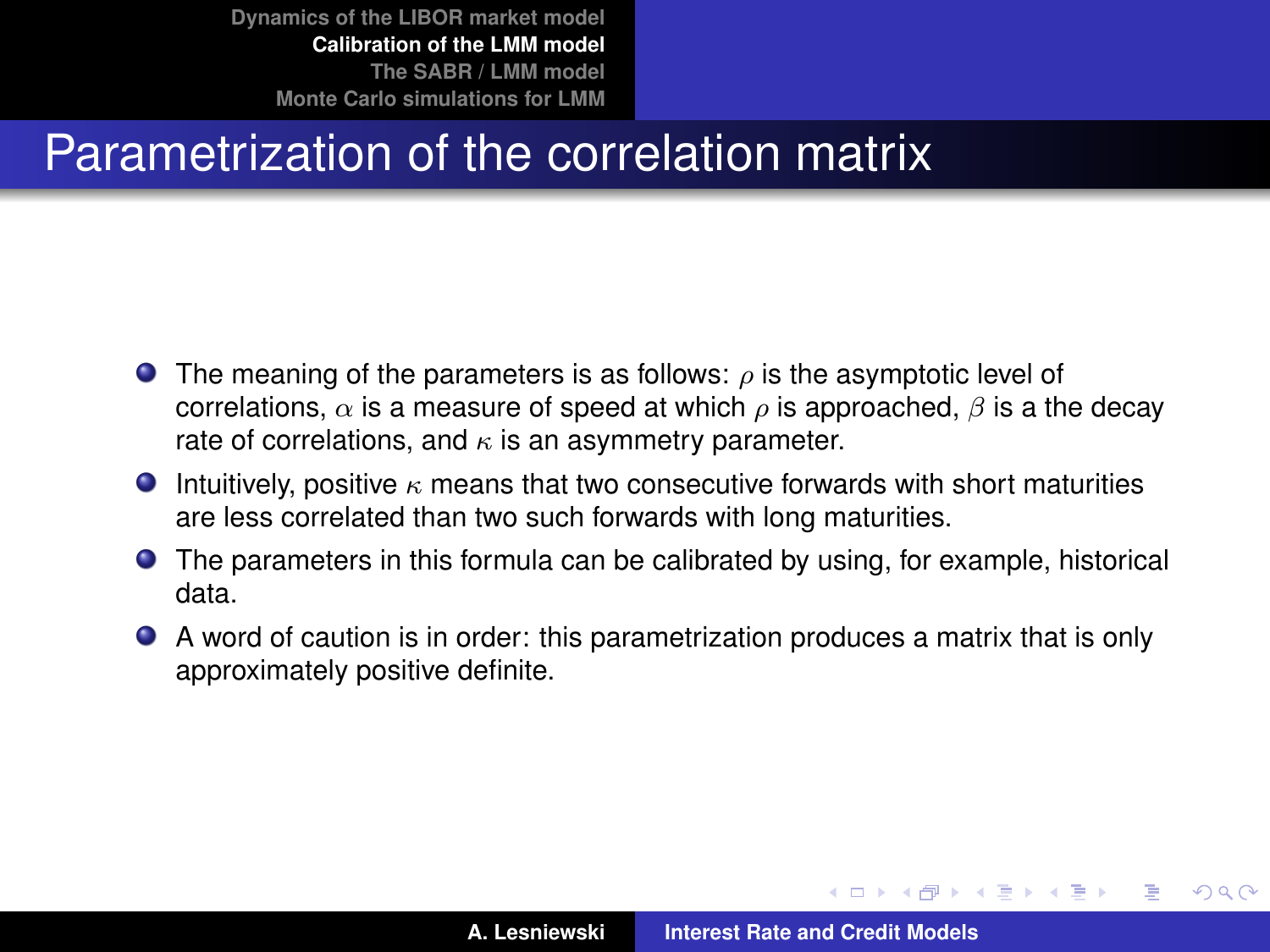# **Optimization**

- **In order to calibrate the model we seek instantaneous volatility parameters**  $\sigma_i$  **so** that to fit the at the money caplet and swaption volatilities.
- These can be expressed in terms of the instantaneous volatilities are as follows.
- $\bullet$  Let  $\zeta_m$  denote the at the money implied normal volatility of the caplet expiring at *Tm*.
- **•** Then, within the frozen curve approximation,

$$
\zeta_m(\theta)^2 = \frac{1}{T_m} \, L_{m0}^{2\beta_m} \sum_{0 \le i \le m-1} \sigma_{m,i}(\theta)^2 \, \delta_i,\tag{31}
$$

イロメ イ団メ イヨメ イヨメー

 $299$ 

重

where  $\delta_i = T_{i+1} - T_i,$  and  $\theta$  denotes the set of parameters of the LMM volatility surface.

- This relationship is reasonably accurate, and can be used for calibration.
- However, in practice, one needs to improve on this formula by going beyond the frozen curve approximation.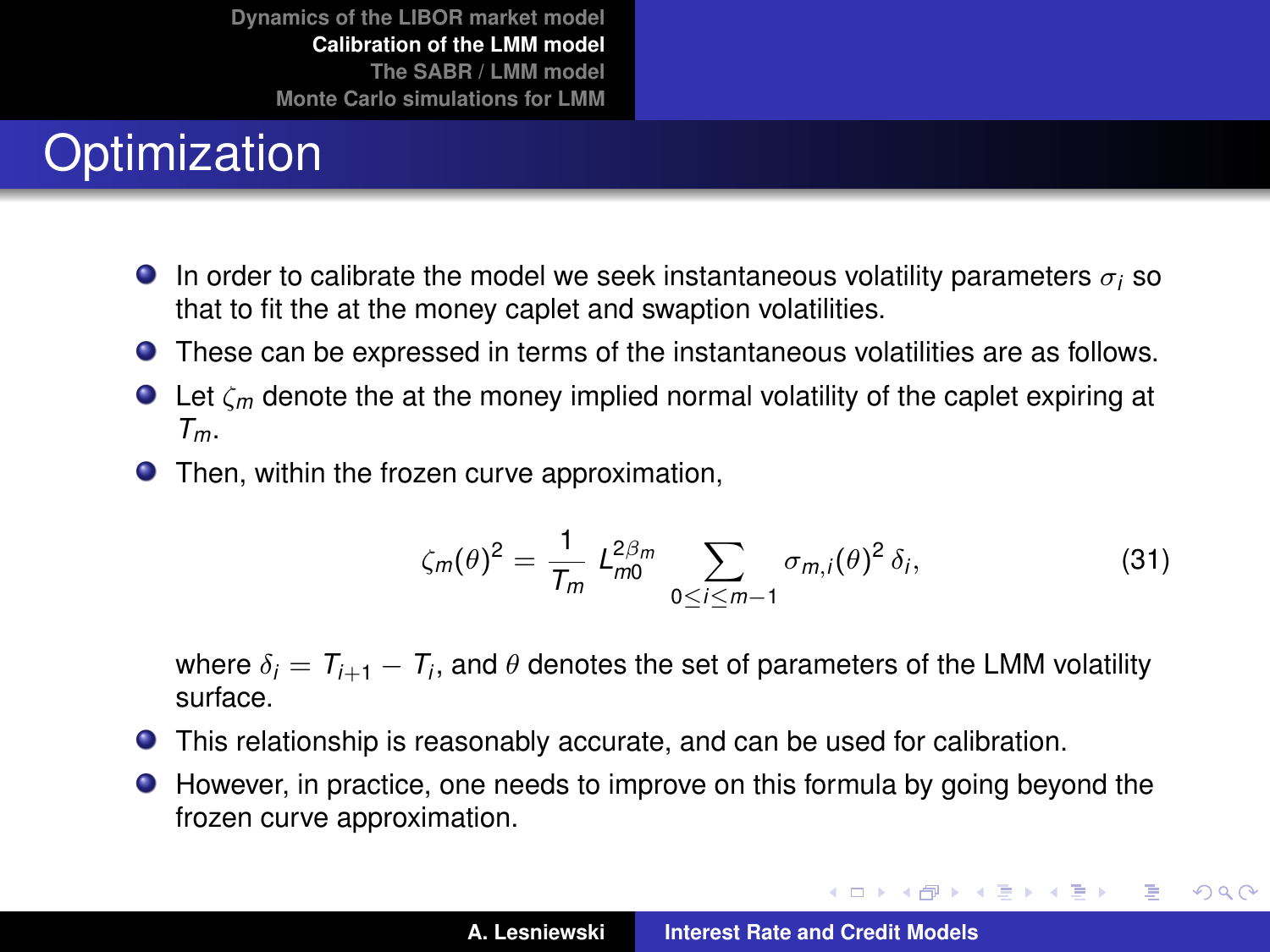# **Optimization**

Similarly, for the at the money implied normal volatility ζ*mn* of the swaption expiring at  $T_m$  into a swap maturing at  $T_n$  we have an approximate expression:

$$
\zeta_{mn}(\theta)^2 = \frac{1}{T_m} \sum_{0 \le i \le m-1} \sum_{m \le j, l \le n-1} \rho_{jl} \Lambda_{j,i} \Lambda_{l,i} \delta_i, \tag{32}
$$

where Λ*j*,*<sup>i</sup>* is the (constant) value of Λ*<sup>j</sup>* (*s*, *L*0), the frozen curve approximation to  $(17)$ , for  $s \in [T_i, T_{i+1})$ .

- Note that the coefficients Λ*j*,*<sup>i</sup>* depend on the parameters of the LMM volatility surface.
- The objective function for optimization is given by:  $\bullet$

$$
\mathcal{L}(\theta) = \sum_{m} w_m \left( \zeta_m(\theta) - \overline{\zeta}_m \right)^2 + \sum_{m,n} w_{mn} \left( \zeta_{mn}(\theta) - \overline{\zeta}_{mn} \right)^2, \tag{33}
$$

where  $\overline{\zeta}_m$  and  $\overline{\zeta}_{mn}$  are the market observed caplet and swaption implied normal volatilities.

K ロ ⊁ K 伊 ⊁ K 君 ⊁ K 君 ⊁ …

重

<span id="page-37-0"></span> $299$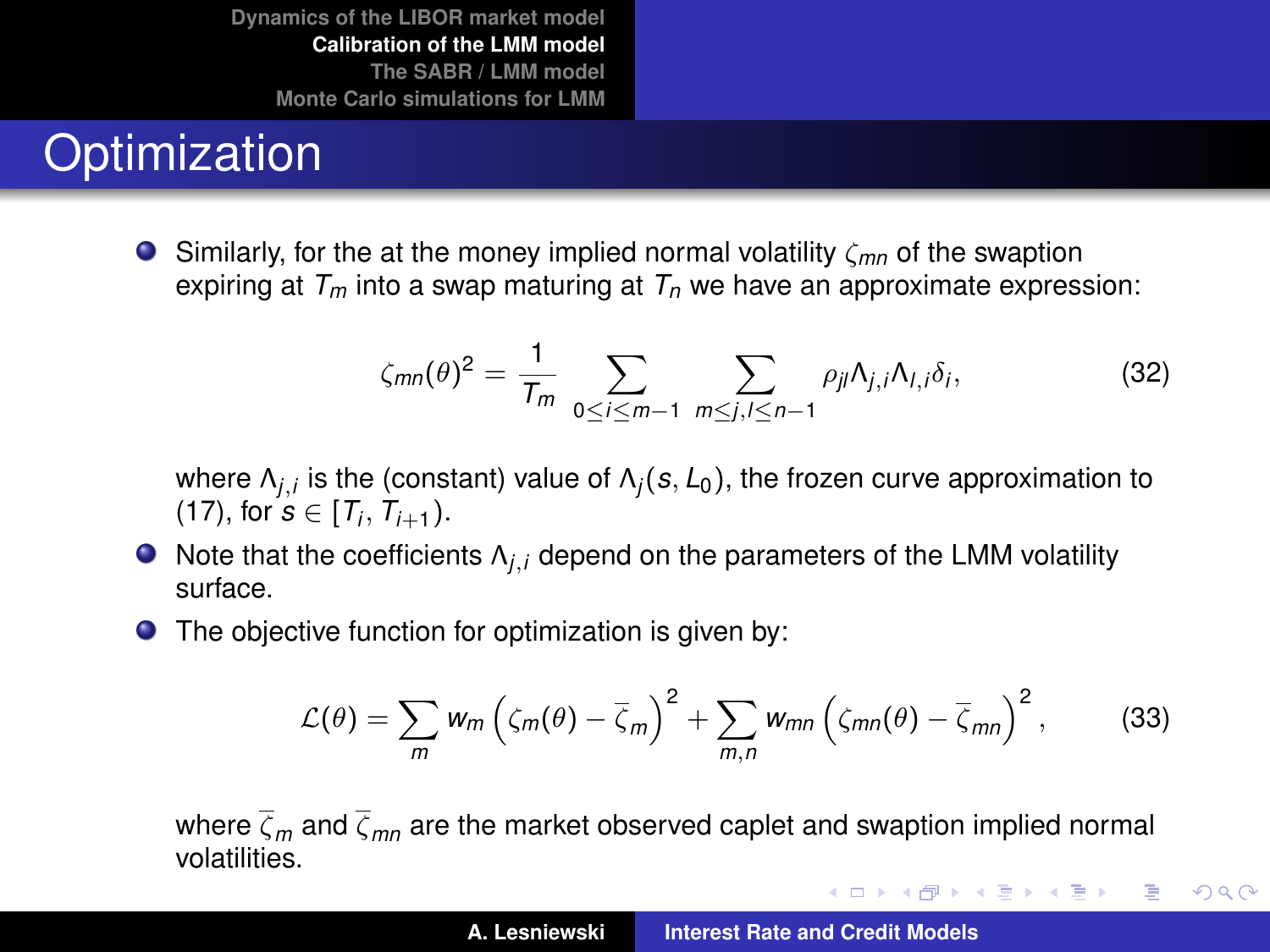# **Optimization**

- The coefficients  $w_m$  and  $w_{mn}$  are weights which allow the user select the calibration instruments and their relative importance.
- Finally, it is a good idea to add a Tikhonov style regularization in order to maintain stability of the calibration.
- A convenient and computationally efficient choice of the Tikhonov penalty term is the integral of the square of the mean curvature:

<span id="page-38-0"></span>
$$
\frac{1}{2}\,\lambda\,\int\!\!\int_{\text{LMM vol surface}}R(u,v)^2dudv\tag{34}
$$

(of elementary differential geometry of surfaces) of the parameterized LMM volatility surface<sup>3</sup>.

The impact of this penalty term is to discourage regions of extreme curvature (such as a sharp ridge along the diagonal) at the expense of slightly less accurate fit.

<sup>3&</sup>lt;br>For computational efficiency, this integral has to be approximated by a d[iscr](#page-37-0)et[e s](#page-39-0)[u](#page-37-0)[m.](#page-38-0)  $QQ$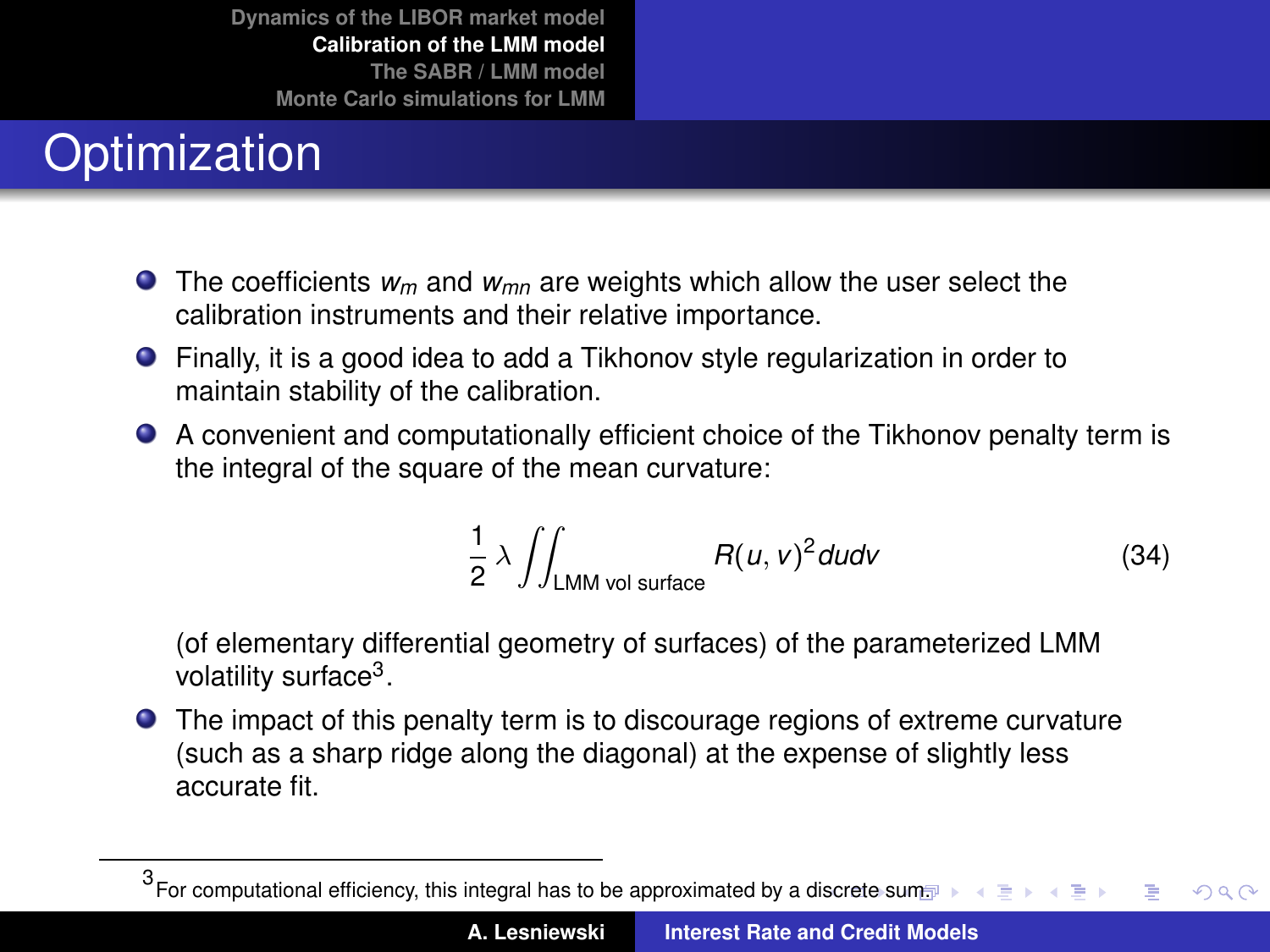## LMM and smile dynamics

- The classic LMM model has a severe drawback: while it is possible to calibrate it so that it matches at the money option prices, it generally misprices out of the money options.
- The main reason for this is its specification. While the market uses stochastic volatility models in order to price out of the money vanilla options, LMM is incompatible with such models.
- **In order to remedy the problem, we describe a model that combines the key** features of the LMM and SABR models.
- $\bullet$  To this end, we assume that the instantaneous volatilities  $C_i(t)$  of the forward rates *L<sup>j</sup>* are of the form

$$
C_j(t) = \sigma_j(t) L_j(t)^{\beta_j}, \qquad (35)
$$

<span id="page-39-1"></span>イロメ イ部メ イヨメ イヨメー

重

<span id="page-39-0"></span> $298$ 

with stochastic volatility parameters  $\sigma_i(t)$ .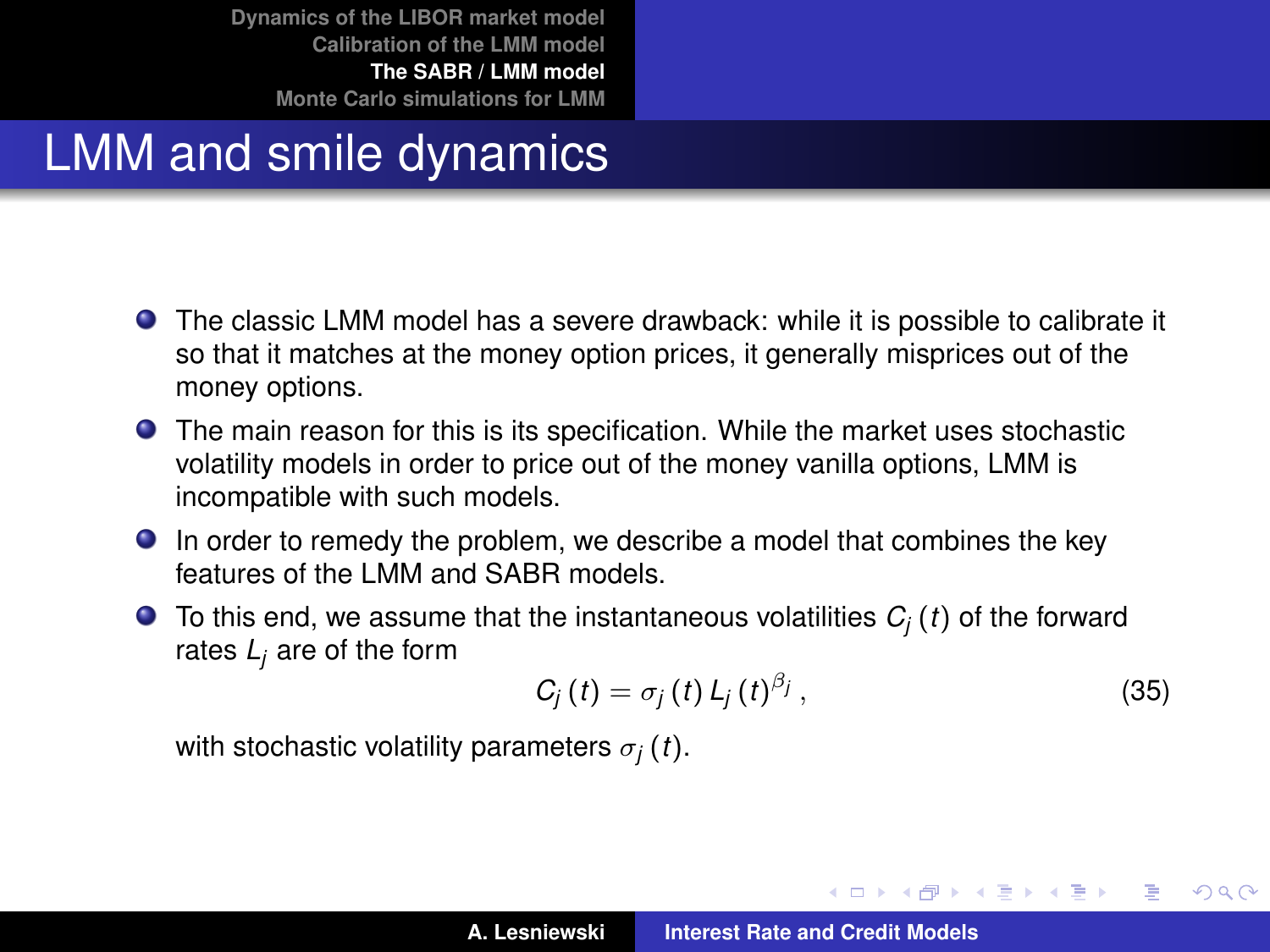LMM and smile dynamics

Furthermore, we assume that, under the  $T_{k+1}$ -forward measure  $Q_k$ , the full dynamics of the forward is given by the stochastic system:

$$
dL_k(t) = C_k(t) dW_k(t),
$$
  
\n
$$
d\sigma_k(t) = D_k(t) dZ_k(t),
$$
\n(36)

where the diffusion coefficient of the process  $\sigma_k(t)$  is of the form

<span id="page-40-0"></span>
$$
D_{k}\left(t\right)=\alpha_{k}\left(t\right)\sigma_{k}\left(t\right).\tag{37}
$$

イロメ イ部メ イヨメ イヨメー

重

 $298$ 

- $\bullet$  Note that  $\alpha_k$  (*t*) is assumed here to be a (deterministic) function of *t* rather than a constant.
- This extra flexibility is added in order to make sure that the model can be calibrated to market data.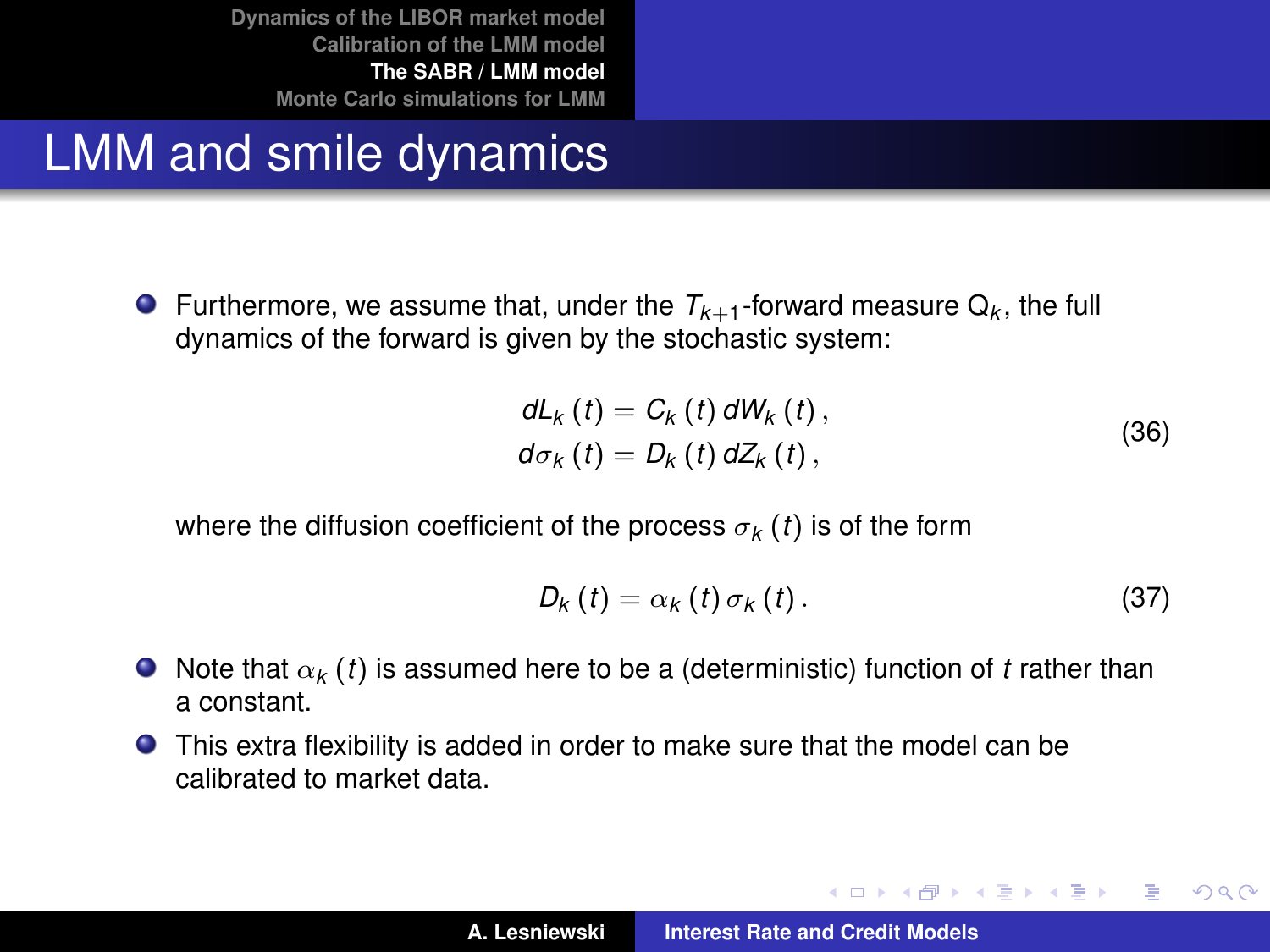#### LMM and smile dynamics

● In addition, we impose the following instantaneous volatility structure:

$$
E\left[dW_{j}\left(t\right)dZ_{k}\left(t\right)\right]=r_{jk}\,dt,\tag{38}
$$

and

$$
E\left[dZ_{j}\left(t\right)dZ_{k}\left(t\right)\right]=\eta_{jk}dt.\tag{39}
$$

The block correlation matrix

$$
\Pi = \left[ \begin{array}{cc} \rho & r \\ r' & \eta \end{array} \right] \tag{40}
$$

イロメ イ部メ イ君メ イ君メー

 $299$ 

重

is assumed to be positive definite.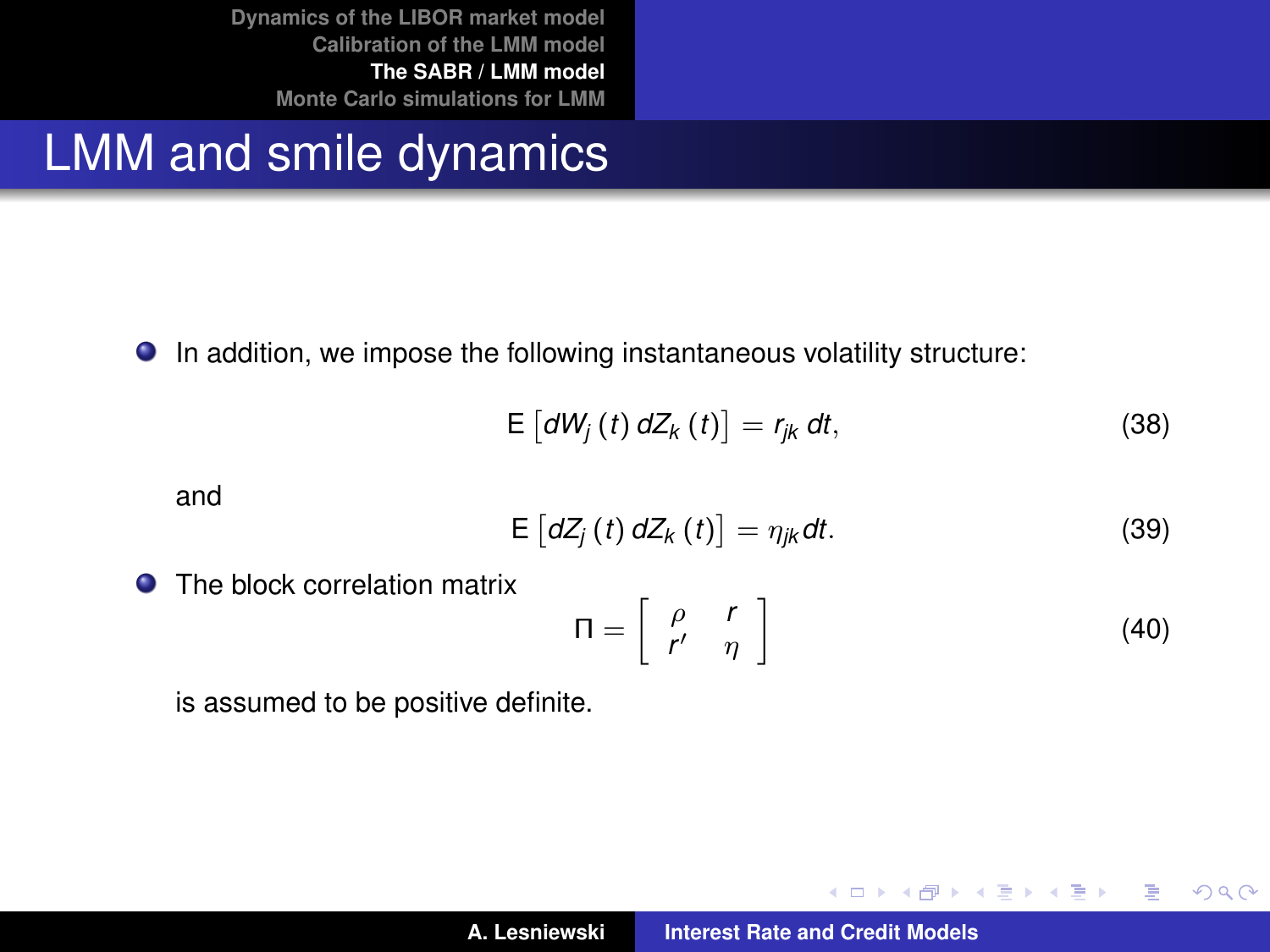# No arbitrage condition for SABR / LMM

- Let us now derive the dynamics of such an extended LIBOR market model under the common forward measure  $\mathsf{Q}_k$ .
- According to the arbitrage pricing theory, the form of the stochastic differential equations defining the dynamics of the LIBOR forward rates depends on the choice of numeraire.
- Under the  $T_{k+1}$ -forward measure  $\mathsf{Q}_k$ , the dynamics of the forward rate  $L_j\left(t\right)$ ,  $j \neq k$  reads:

$$
dL_j(t) = \Delta_j(t) dt + C_j(t) dW_j(t).
$$

イロメ イ団メ イヨメ イヨメー

重  $2Q$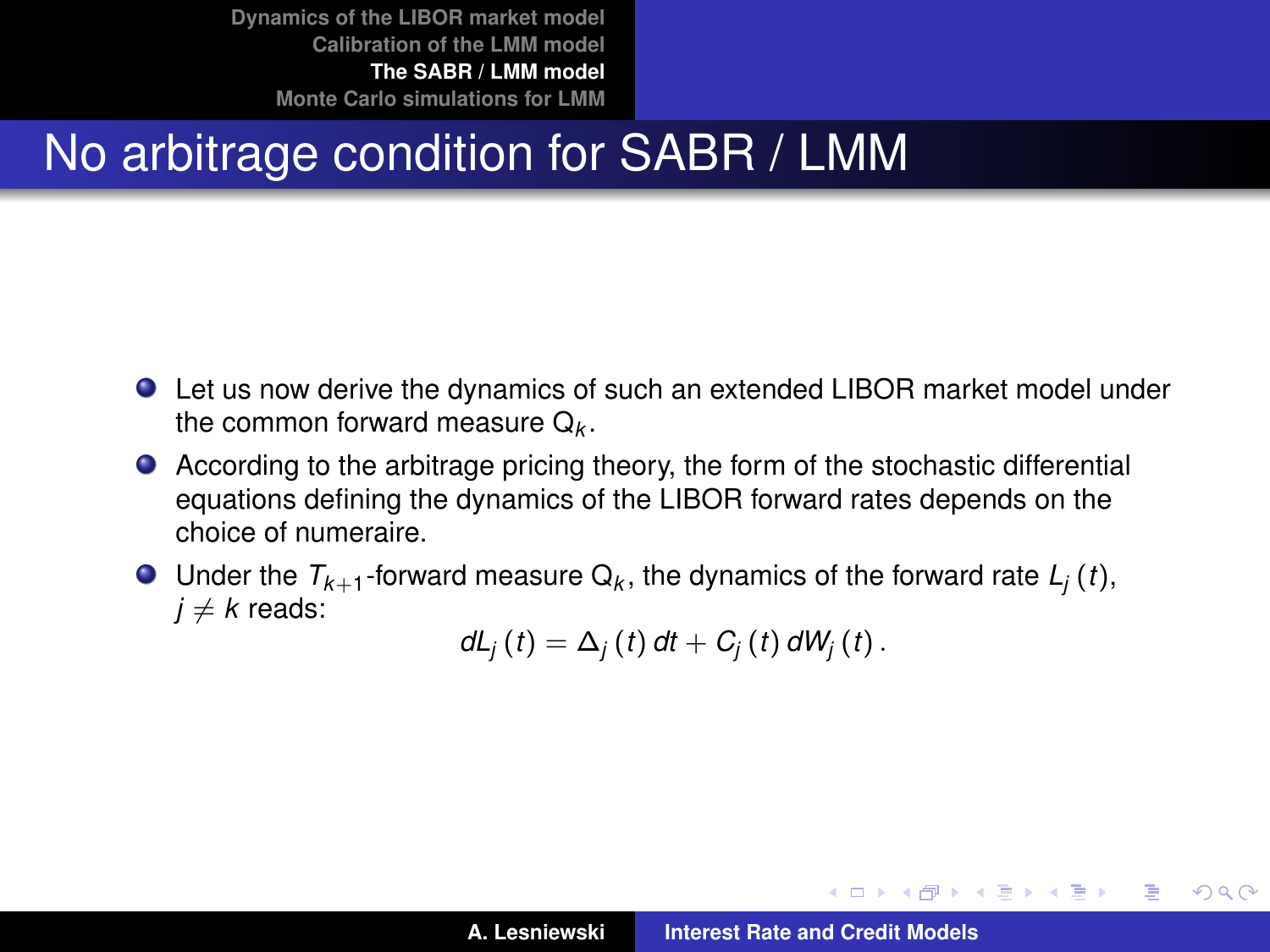### No arbitrage condition for SABR / LMM

- $\bullet$  We determine the drifts  $\Delta_i(t) = \Delta_i(t, L(t), \sigma(t))$  by requiring absence of arbitrage.
- This is essentially the same calculation as in the derivation of the drift terms for the classic LMM, and we can thus summarize the result as follows.
- **In** order to streamline the notation, we let  $dW(t) = dW^{Q_k}(t)$  denote the Wiener process under the measure *Q<sup>k</sup>* .
- **O** Then, as expected,

$$
dL_j(t) = C_j(t) \times \begin{cases} -\sum_{j+1 \leq i \leq k} \frac{\rho_{ji} \delta_i C_i(t)}{1 + \delta_i F_i(t)} dt + dW_j(t), & \text{if } j < k, \\ dW_j(t), & \text{if } j = k, \\ \sum_{k+1 \leq i \leq j} \frac{\rho_{ji} \delta_i C_i(t)}{1 + \delta_i F_i(t)} dt + dW_j(t), & \text{if } j > k. \end{cases}
$$
(41)

**◆ロト ◆個 ▶ ◆ 夏 ▶ ◆ 夏 ▶** 

(重)  $298$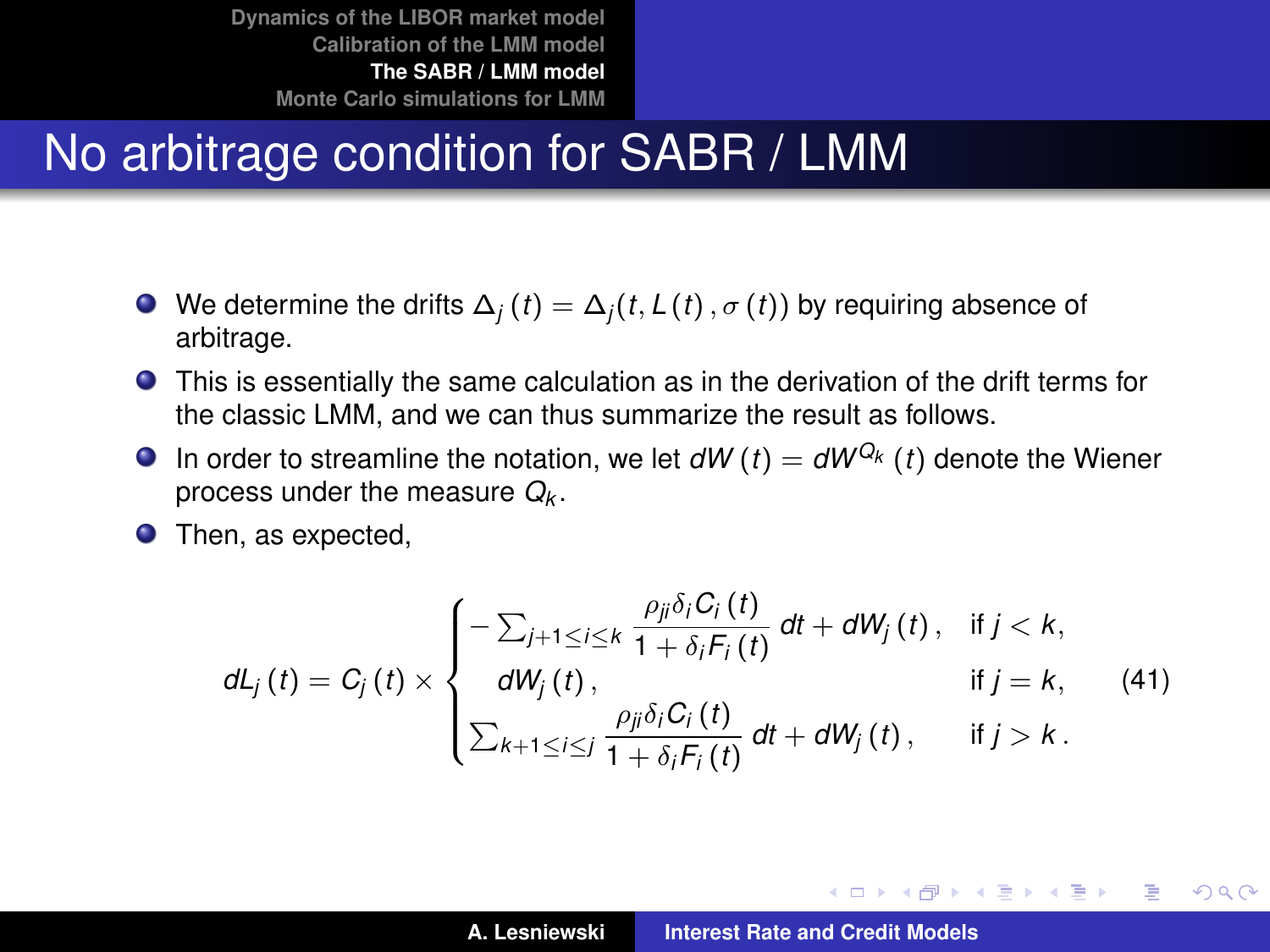# No arbitrage condition for SABR / LMM

Similarly, under the spot measure, the SABR / LMM dynamics reads:  $\bullet$ 

$$
dL_j(t) = C_j(t) \left( \sum_{\gamma(t) \leq i \leq j} \frac{\rho_{ji} \delta_i C_i(t)}{1 + \delta_i F_i(t)} dt + dW_j(t) \right). \tag{42}
$$

**O** Let us now compute the drift term  $\Gamma_i(t) = \Gamma_i(t, L(t), \sigma(t))$  for the dynamics of  $\sigma_j\left(t\right)$ ,  $j\neq k$ , under Q<sub>k</sub>,

$$
d\sigma_j(t)=\Gamma_j(t) dt+D_j(t) dZ_j(t).
$$

- $\bullet$  Let us first assume that  $j < k$ .
- The numeraires for the measures  $Q_j$  and  $\mathrm{Q}_k$  are the prices  $P\left(t,\, T_{j+1}\right)$  and *P* (*t*,  $T_{k+1}$ ) of the zero coupon bonds maturing at  $T_{i+1}$  and  $T_{k+1}$ , respectively.

K ロ ⊁ K 伊 ⊁ K 君 ⊁ K 君 ⊁ …

 $299$ 

造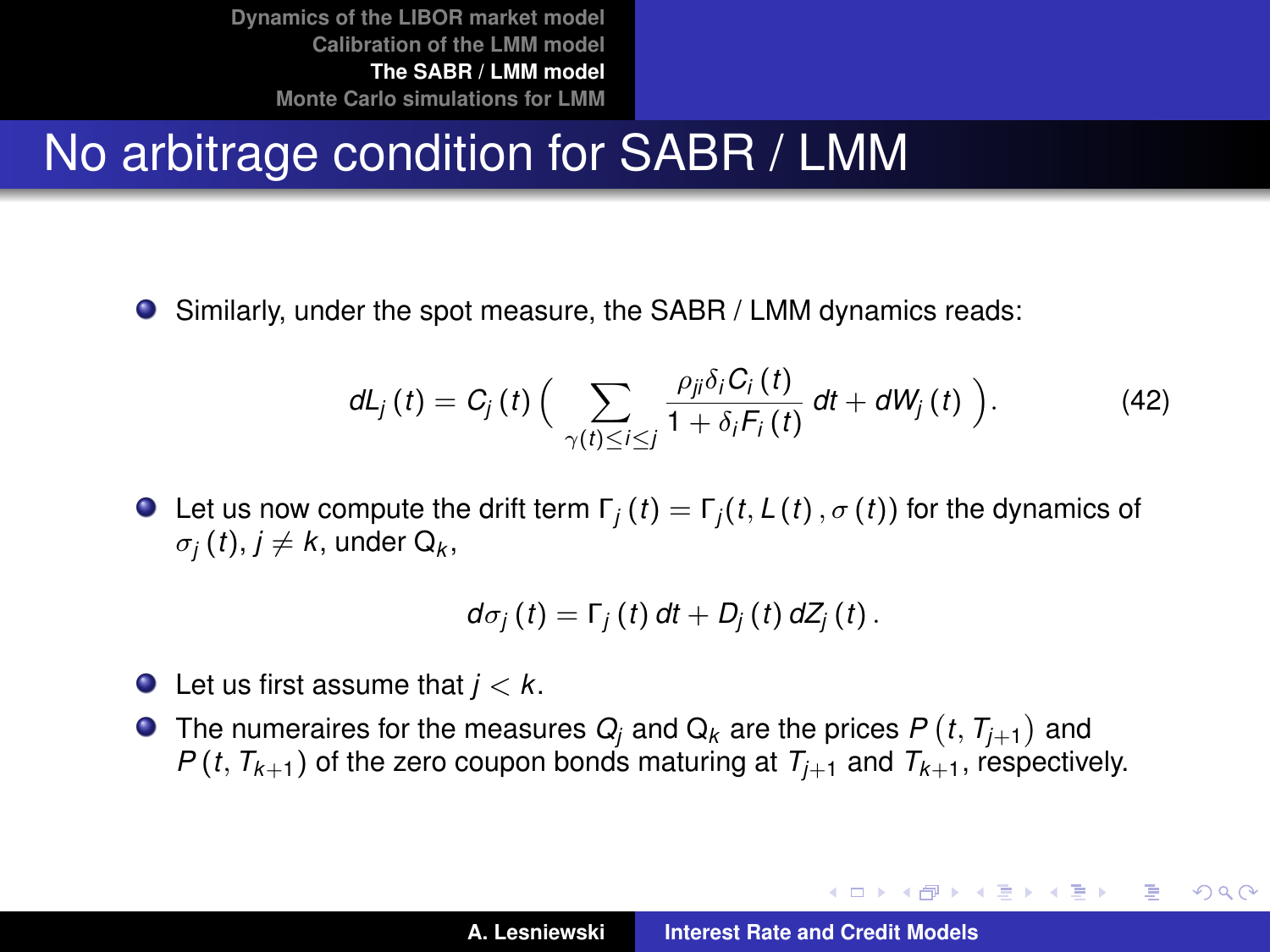#### No arbitrage condition for SABR / LMM

Since the drift of *L<sup>j</sup>* (*t*) under *Q<sup>j</sup>* is zero, formula (48) of Lecture Notes #4yields:

$$
\Gamma_j(t) = \frac{d}{dt} \left[ \sigma_j, \log \frac{P(\cdot, T_{j+1})}{P(\cdot, T_{k+1})} \right] (t)
$$
  
\n
$$
= -\frac{d}{dt} \left[ \sigma_j, \log \prod_{j+1 \leq i \leq k} (1 + \delta_i F_i) \right] (t)
$$
  
\n
$$
= -\sum_{j+1 \leq i \leq k} d\sigma_j(t) \frac{\delta_i dF_i(t)}{1 + \delta_i F_i(t)}
$$
  
\n
$$
= -D_j(t) \sum_{j+1 \leq i \leq k} \frac{r_{ij} \delta_i C_i(t)}{1 + \delta_i F_i(t)} dt.
$$

 $\bullet$  Similarly, for  $j > k$ , we find that

$$
\Gamma_j(t) = D_j(t) \sum_{k+1 \leq i \leq j} \frac{r_{ji} \delta_i C_i(t)}{1 + \delta_i F_i(t)}
$$

.

K ロ ⊁ K 伊 ⊁ K 君 ⊁ K 君 ⊁ …

■ 1  $299$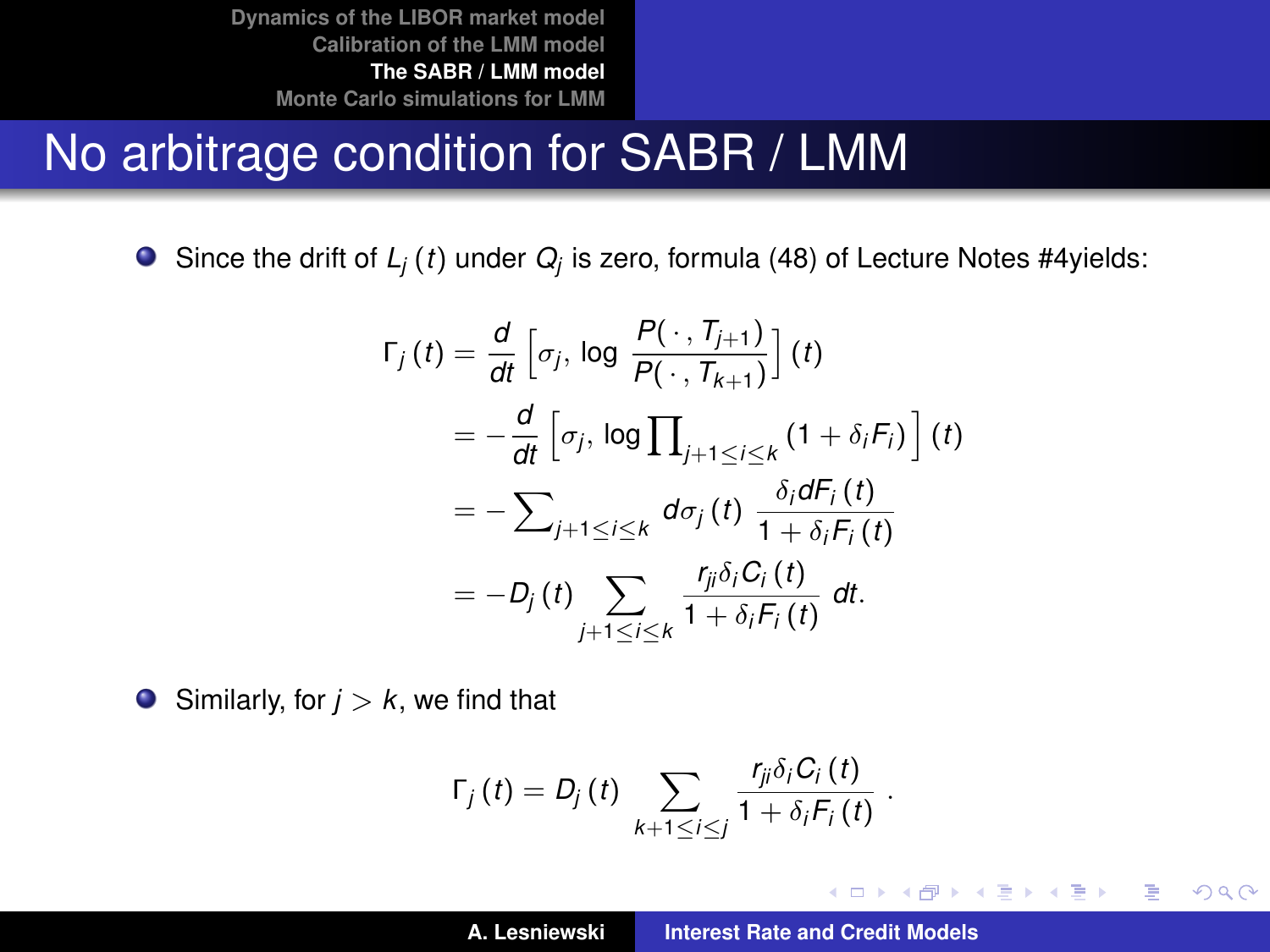#### No arbitrage condition for SABR / LMM

**O** This leads to the following system:

$$
d\sigma_j(t) = D_j(t)
$$
  
\n
$$
\times \begin{cases}\n-\sum_{j+1 \leq i \leq k} \frac{r_{ji}\delta_i C_i(t)}{1 + \delta_i F_i(t)} dt + dZ_j(t), & \text{if } j < k, \\
dZ_j(t), & \text{if } j = k,\n\end{cases}
$$
\n
$$
\times \begin{cases}\n\frac{r_{ji}\delta_i C_i(t)}{1 + \delta_i F_i(t)} dt + dZ_j(t), & \text{if } j > k,\n\end{cases}
$$
\n
$$
(43)
$$

under Q*<sup>k</sup>* .

**O** Similarly,

$$
d\sigma_j(t) = D_j(t) \left( \sum_{\gamma(t) \leq i \leq j} \frac{r_{ji} \delta_i D_i(t)}{1 + \delta_i F_i(t)} dt + dZ_j(t) \right), \qquad (44)
$$

イロメ イ団メ イヨメ イヨメー

重

 $299$ 

under the spot measure.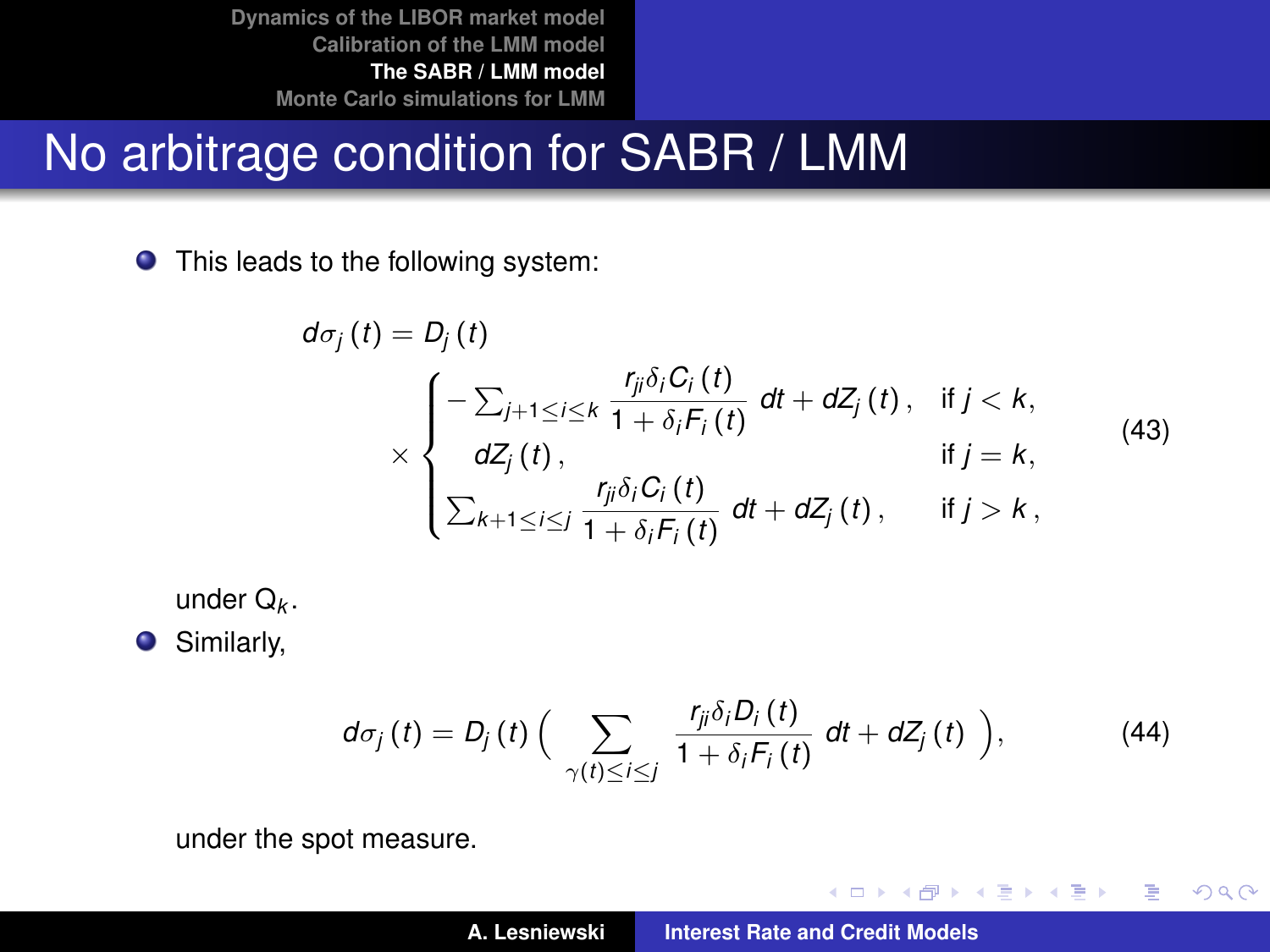### No arbitrage condition for SABR / LMM

We now plug in the explicit choices made in [\(35\)](#page-39-1) and [\(37\)](#page-40-0). Under the  $T_{k+1}$ -forward measure  $Q_k$ , the dynamics of the full model reads:

$$
dF_j(t) = \sigma_j(t) L_j(t)^{\beta_j}
$$
  
\n
$$
\times \begin{cases}\n-\sum_{j+1 \leq i \leq k} \frac{\rho_{ji} \delta_i \sigma_i(t) L_i(t)^{\beta_i}}{1 + \delta_i F_i(t)} dt + dW_j(t), & \text{if } j < k, \\
dW_j(t), & \text{if } j = k,\n\end{cases}
$$
\n
$$
\times \begin{cases}\n-\sum_{k+1 \leq i \leq j} \frac{\rho_{ji} \delta_i \sigma_i(t) L_i(t)^{\beta_i}}{1 + \delta_i F_i(t)} dt + dW_j(t), & \text{if } j > k,\n\end{cases}
$$
\n
$$
(45)
$$

and

$$
d\sigma_j(t) = \alpha_j(t)\,\sigma_j(t)
$$
\n
$$
\times \begin{cases}\n-\sum_{j+1 \leq i \leq k} \frac{r_{ji}\delta_i\sigma_i(t)\,L_i(t)^{\beta_i}}{1+\delta_iF_i(t)} \,dt + dZ_j(t), & \text{if } j < k, \\
dZ_j(t), & \text{if } j = k, \\
\sum_{k+1 \leq i \leq j} \frac{r_{ji}\delta_i\sigma_i(t)\,L_i(t)^{\beta_i}}{1+\delta_iF_i(t)} \,dt + dZ_j(t), & \text{if } j > k.\n\end{cases}
$$
\n
$$
(46)
$$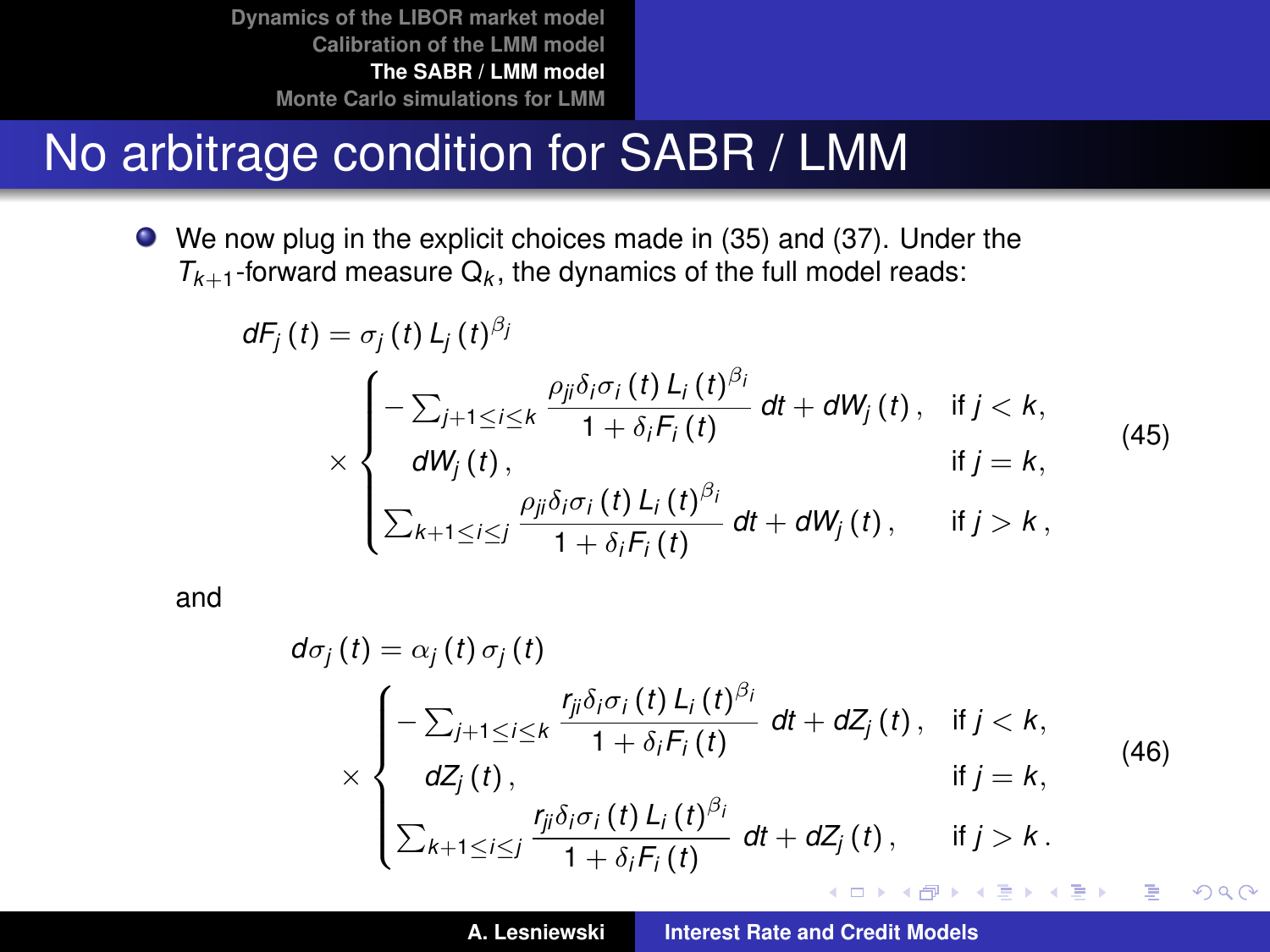### No arbitrage condition for SABR / LMM

These equations are supplemented by the initial conditions:

$$
L_j(0) = L_{j0},
$$
  
\n
$$
\sigma_j(0) = \sigma_{j0},
$$
\n(47)

イロメ イ団メ イヨメ イヨメー

 $299$ 

重

where  $L_{i0}$ 's and  $\sigma_{i0}$ 's are the currently observed values.

 $\bullet$  Similarly, under the spot measure  $Q_0$ , the dynamics is given by the stochastic system:

$$
dL_j(t) = \sigma_j(t) L_j(t)^{\beta_j} \Big( \sum_{\gamma(t) \le i \le j} \frac{\rho_{ji} \delta_i \sigma_i(t) L_i(t)^{\beta_i}}{1 + \delta_i F_i(t)} dt + dW_j(t) \Big),
$$
  
\n
$$
d\sigma_j(t) = \alpha_j(t) \sigma_j(t) \Big( \sum_{\gamma(t) \le i \le j} \frac{r_{ji} \delta_i \sigma_i(t) L_i(t)^{\beta_i}}{1 + \delta_i F_i(t)} dt + dZ_j(t) \Big).
$$
\n(48)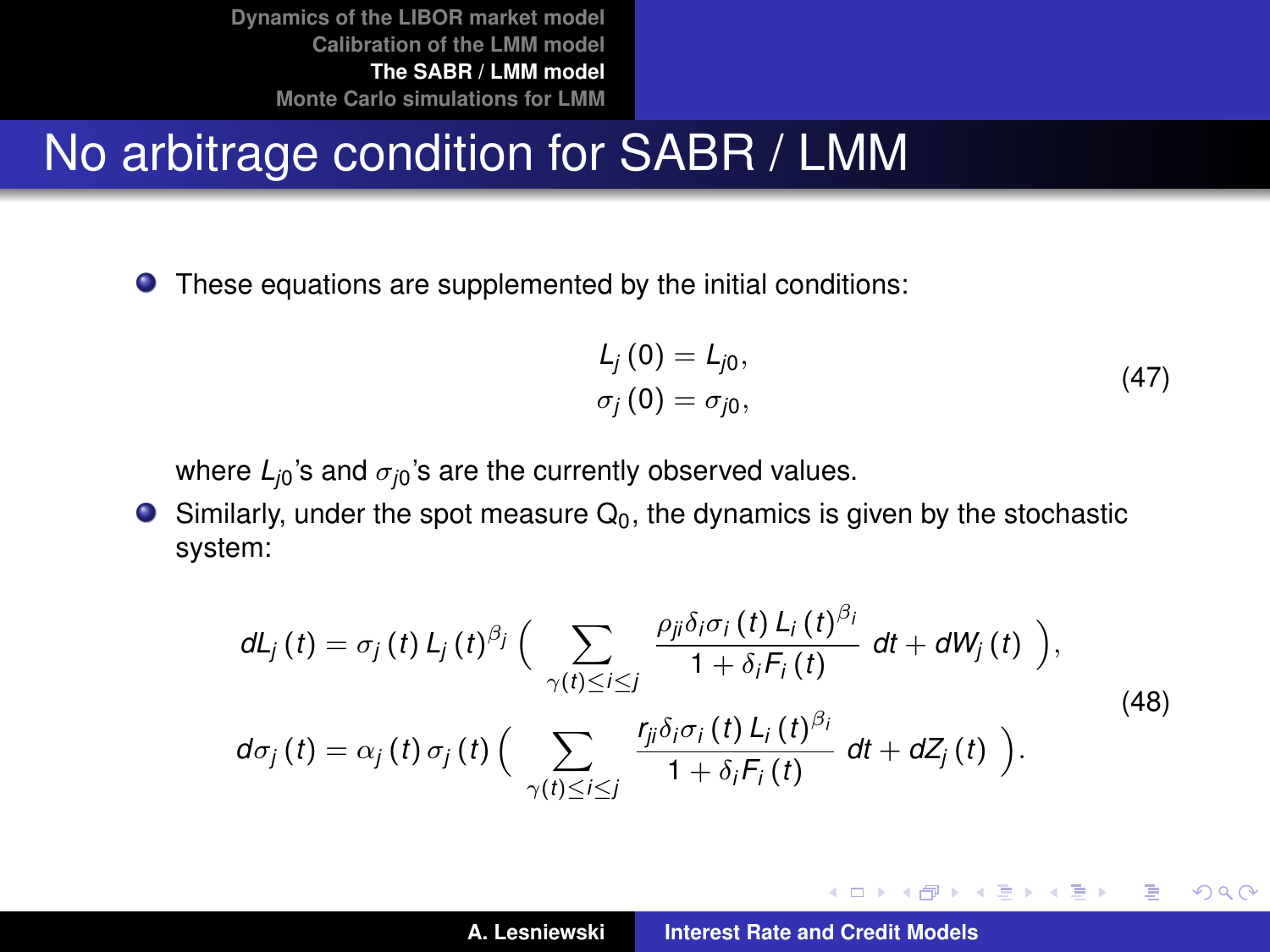# Discretizing SDEs: single equation

- Numerical solution of a stochastic differential equation amounts to generating paths of the state variables given a path of the stochastic drivers of the system, namely the underlying Brownian motion.
- This requires approximating the continuous time system by a discrete time stochastic system.
- Consider first a one factor SDE,

$$
dX(t) = A(t, X(t))dt + B(t, X(t))dZ(t),
$$
  
 
$$
X(0) = X_0.
$$
 (49)

イロメ イ部メ イ君メ イ君メー

Þ

<span id="page-49-0"></span> $298$ 

<span id="page-49-1"></span>**•** This is equivalent to

$$
X(s) = X(t) + \int_t^s A(u, X(u))du + \int_t^s B(u, X(u))dZ(u).
$$
 (50)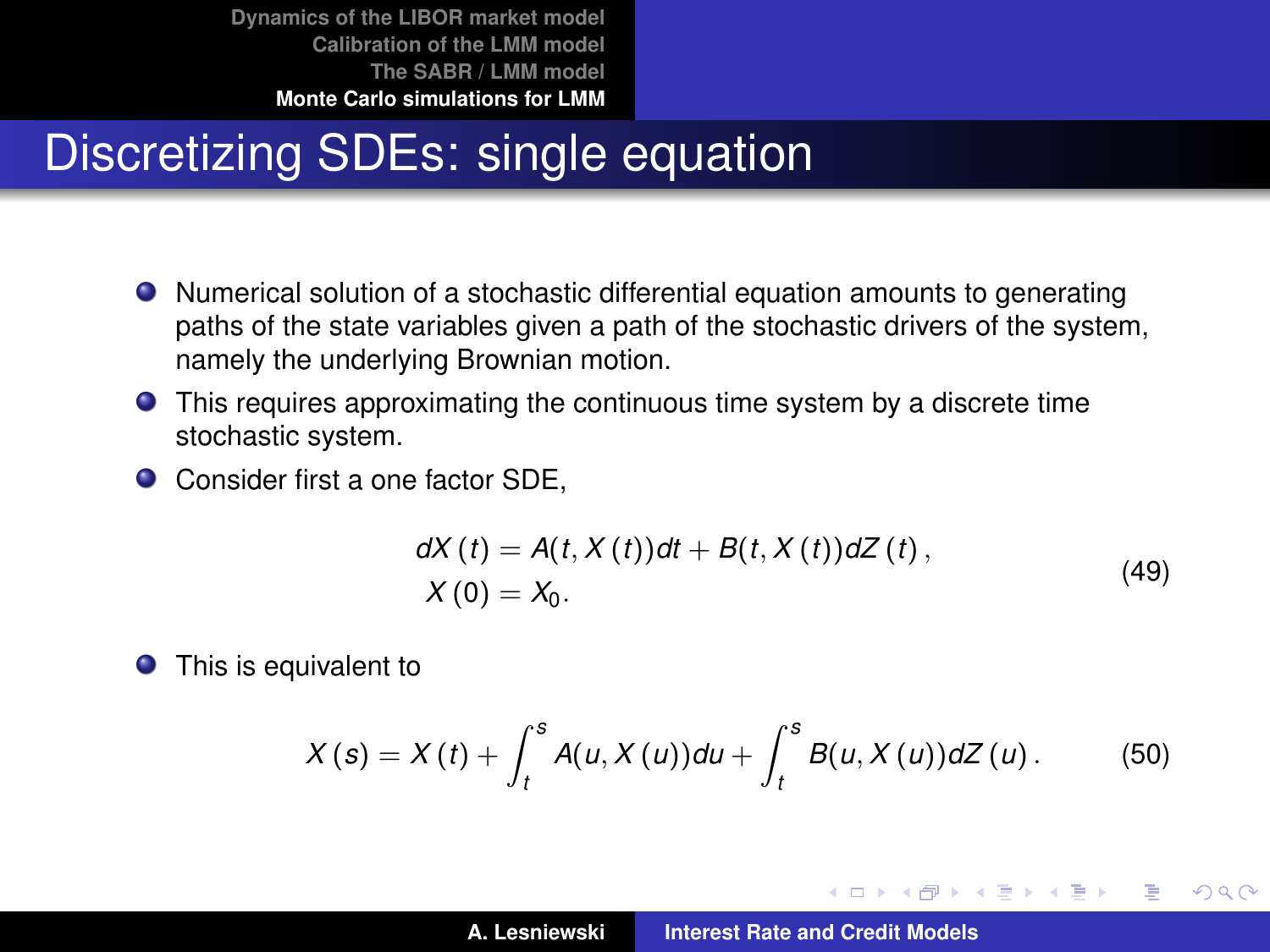## Discretizing SDEs: single equation

 $\bullet$  Now, if  $f(t, x)$  is twice continuously differentiable, then Ito's lemma states

<span id="page-50-0"></span>
$$
df(t, X(t)) = \mathcal{L}^{0}f(t, X(t))dt + \mathcal{L}^{1}f(t, X(t))dZ(t), \qquad (51)
$$

where the operators  $\mathcal{L}^i$  are defined by

$$
\mathcal{L}^0 = \frac{\partial}{\partial t} + A \frac{\partial}{\partial x} + \frac{1}{2} B^2 \frac{\partial^2}{\partial x^2},
$$
 (52)

and

$$
\mathcal{L}^1 = B \frac{\partial}{\partial x} \,. \tag{53}
$$

イロメ イ部メ イヨメ イヨメー

 $2990$ 重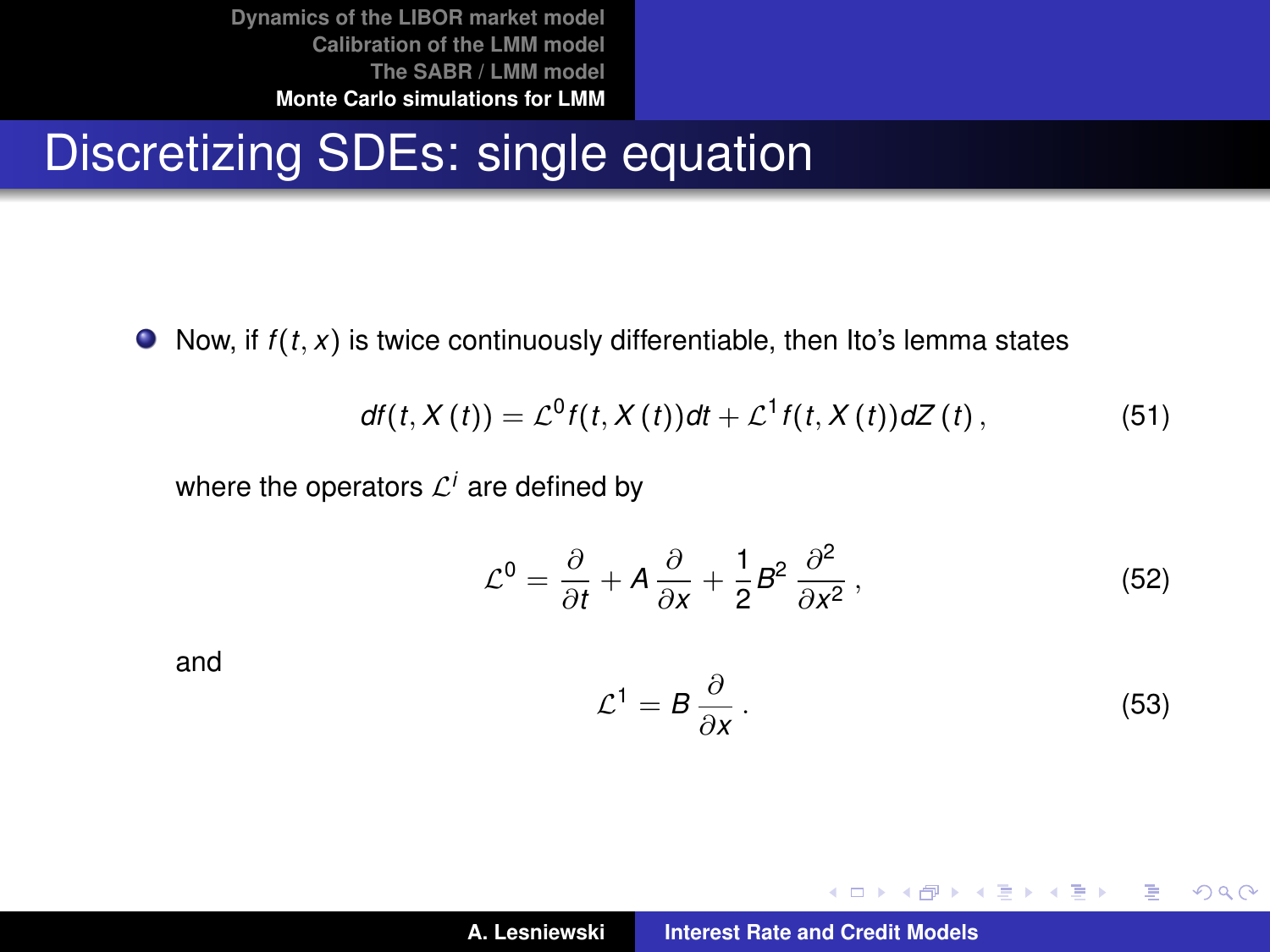# Discretizing SDEs: single equation

Applying Ito's lemma [\(51\)](#page-50-0) to *A* yields

$$
A(s, X(s)) = A(t, X(t)) + \int_t^s \mathcal{L}^0 A(u, X(u)) du + \int_t^s \mathcal{L}^1 A(u, X(u)) dZ(u)
$$
  

$$
\approx A(t, X(t)) + \mathcal{L}^0 A(t, X(t)) \int_t^s du + \mathcal{L}^1 A(t, X(t)) \int_t^s dZ(u).
$$

● We can thus approximate

$$
\int_{t}^{t+\delta} A(s,X(s))ds \approx A(t,X(t))\delta + \mathcal{L}^{0}A(t,X(t))I_{(0,0)} + \mathcal{L}^{1}A(t,X(t))I_{(1,0)}.
$$

**O** Here

$$
I_{(0,0)} = \int_{t}^{t+\delta} \int_{t}^{s} du \, ds,
$$
  
\n
$$
I_{(1,0)} = \int_{t}^{t+\delta} \int_{t}^{s} dZ(u) \, ds,
$$
\n(54)

イロメ イ部メ イヨメ イヨメー

 $299$ 

重

are iterated integrals.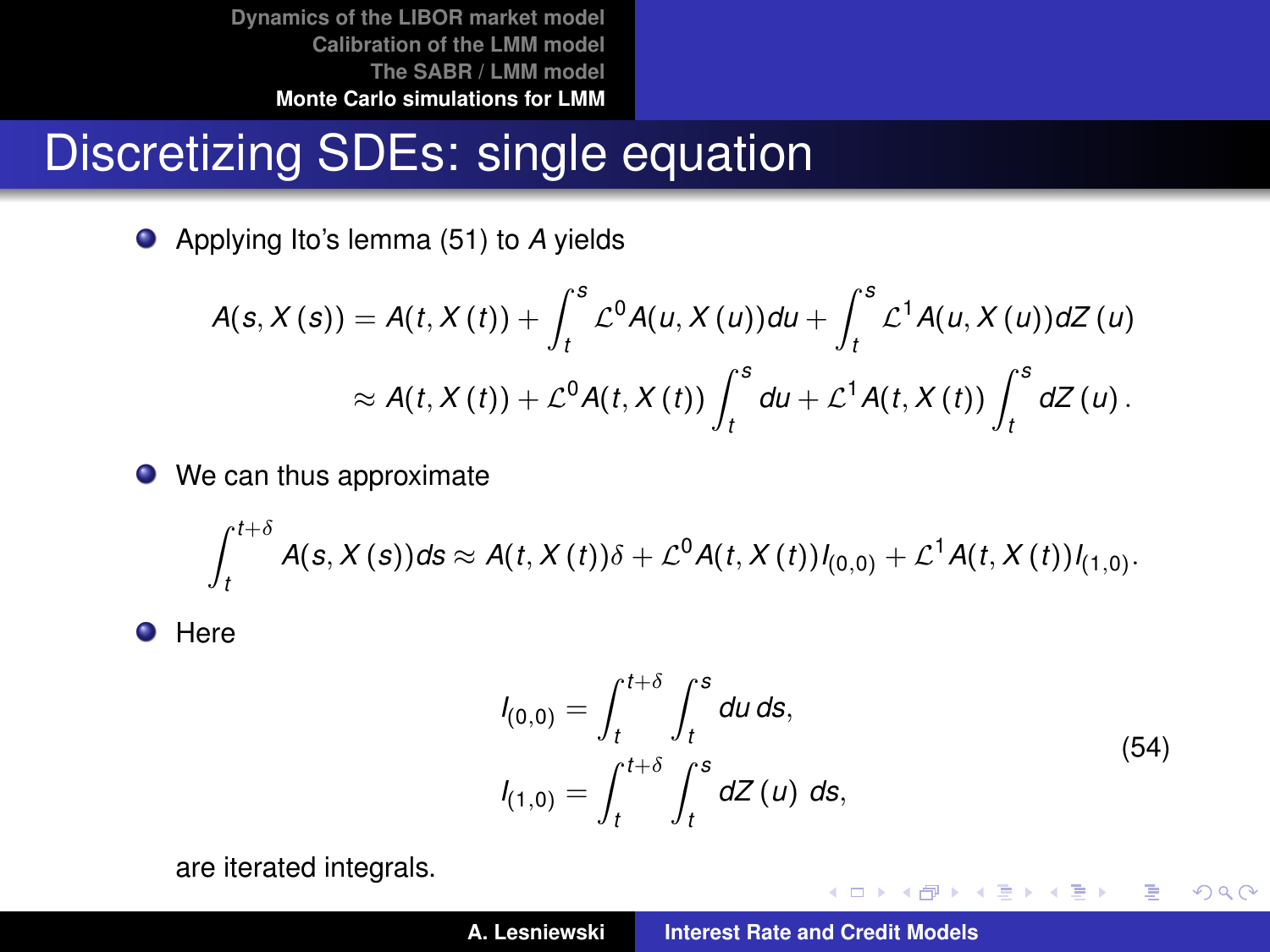## Discretizing SDEs: single equation

Similarly, we make the following approximation:

$$
B(s, X(s)) = B(t, X(t)) + \int_t^s \mathcal{L}^0 B(u, X(u)) du + \int_t^s \mathcal{L}^1 B(u, X(u)) dZ(u)
$$
  

$$
\approx B(t, X(t)) + \mathcal{L}^0 B(t, X(t)) \int_t^s du + \mathcal{L}^1 B(t, X(t)) \int_t^s dZ(u).
$$

**O** Therefore,

$$
\int_{t}^{t+\delta} B(s, X(s)) dZ(s) \approx B(t, X(t)) \Delta Z(t) + \mathcal{L}^{0} B(t, X(t)) I_{(0,1)} + \mathcal{L}^{1} B(t, X(t)) I_{(1,1)},
$$

where  $\Delta Z(t) = Z(t + \delta) - Z(t)$ , and

$$
I_{(0,1)} = \int_{t}^{t+\delta} \int_{t}^{s} du \, dZ(s),
$$
  
\n
$$
I_{(1,1)} = \int_{t}^{t+\delta} \int_{t}^{s} dZ(u) \, dZ(s).
$$
\n(55)

K ロ ⊁ K 伊 ⊁ K 君 ⊁ K 君 ⊁ …

 $299$ 唐山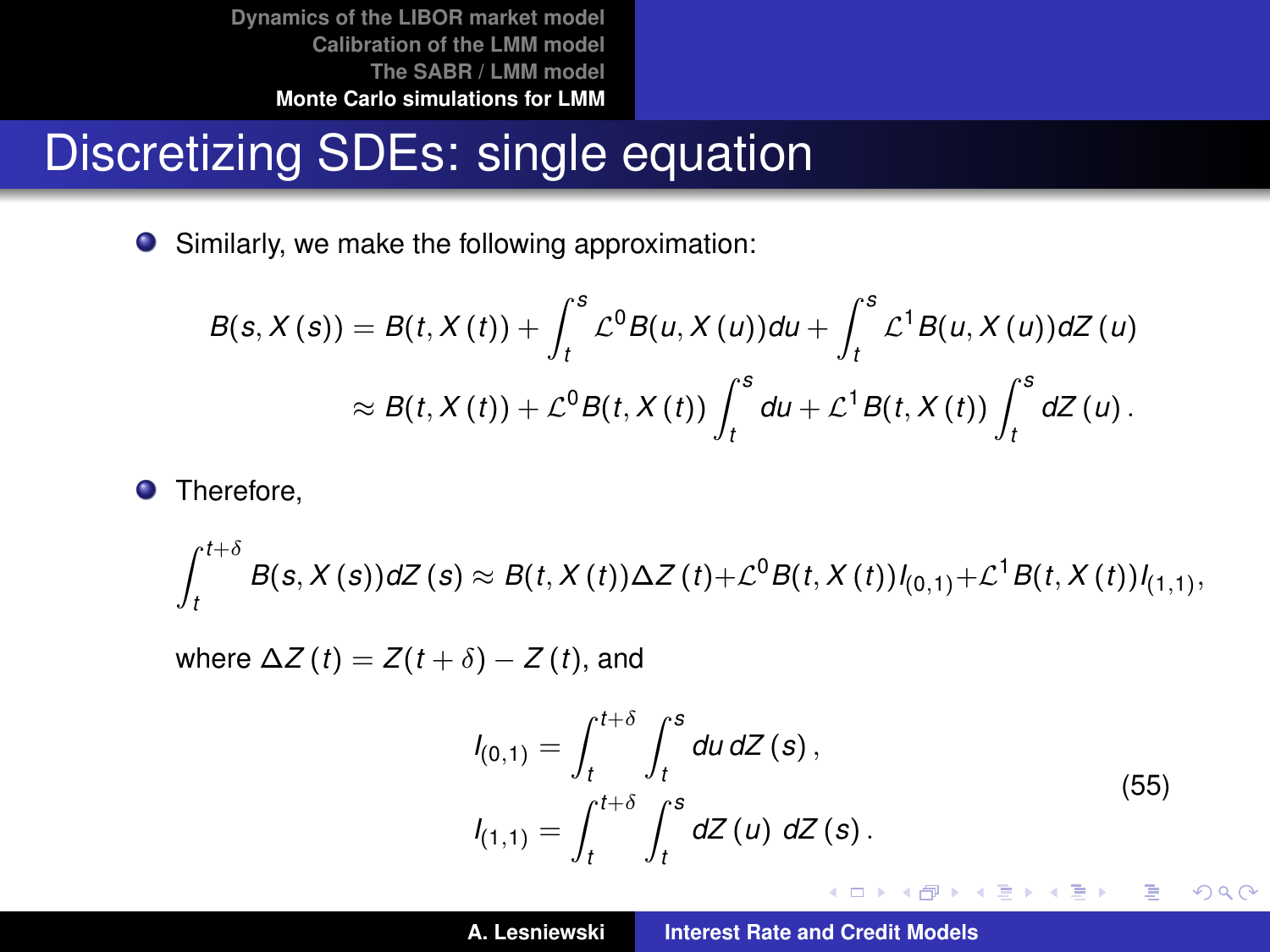## Discretizing SDEs: single equation

As a result, we obtain the following approximation:

<span id="page-53-0"></span>
$$
X(t + \delta) = X(t) + A(t, X(t))\delta + B(t, X(t))\Delta Z(t) + \mathcal{L}^{0}A(t, X(t))I_{(0,0)} + \mathcal{L}^{1}A(t, X(t))I_{(1,0)} + \mathcal{L}^{0}B(t, X(t))I_{(0,1)} + \mathcal{L}^{1}B(t, X(t))I_{(1,1)}.
$$
 (56)

Note:

$$
l_{(0,0)} = \int_{t}^{t+\delta} (s-t)ds = \frac{1}{2} \delta^{2},
$$
  
\n
$$
l_{(1,1)} = \int_{t}^{t+\delta} (Z(s) - Z(t))dZ(s) = \frac{1}{2} ((\Delta Z)^{2} - \delta),
$$
  
\n
$$
l_{(0,1)} = \int_{t}^{t+\delta} (s-t)dZ(s) = \delta \Delta Z - l_{(1,0)},
$$
  
\n
$$
l_{(1,0)} = \int_{t}^{t+\delta} (Z(s) - Z(t))ds.
$$
\n(57)

 $\bullet$  In particular, it is very fortuitous that  $I_{(1,1)}$  can be computed in a closed, easy to simulate form. イロメ イ団メ イヨメ イヨメー 重

 $299$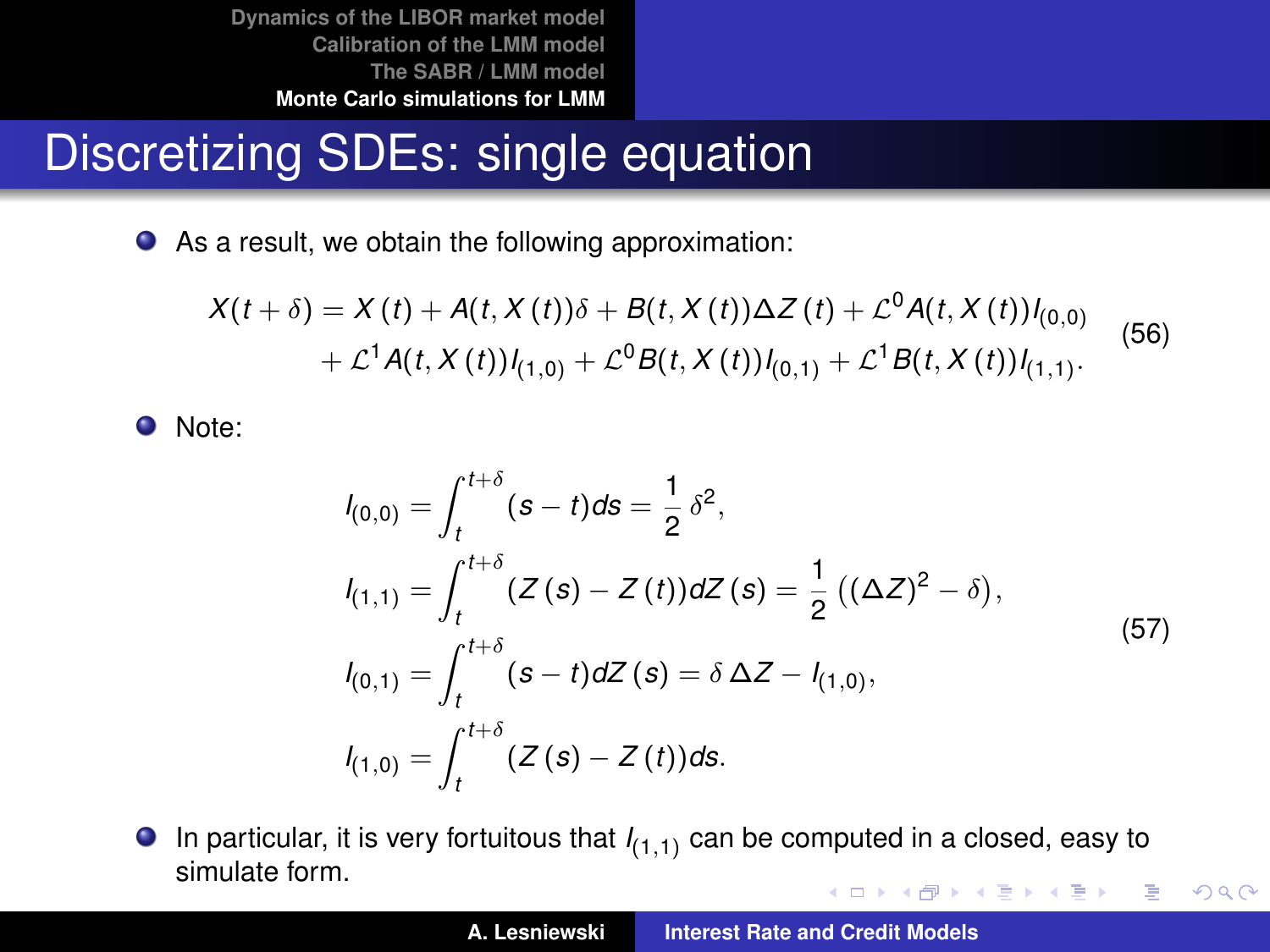#### Euler's scheme

- This approximation leads to practical discretization schemes of [\(49\)](#page-49-1).
- $\bullet$  We consider a sequence of times  $0 = t_0 < t_1 < \ldots < t_m = T$ .
- The first such scheme, Euler's scheme, consists in retaining the first three terms on the right hand side of [\(56\)](#page-53-0):

$$
X_{n+1}=X_n+A(t_n,X_n)\delta_n+B(t_n,X_n)\Delta Z_n,
$$
\n(58)

イロメ イ部メ イヨメ イヨメー

÷.

 $298$ 

where  $\delta_n = t_{n+1} - t_n$ , and  $\xi_n \sim N(0, 1)$ .

**The random variables**  $\xi_n$  **are assumed independent.**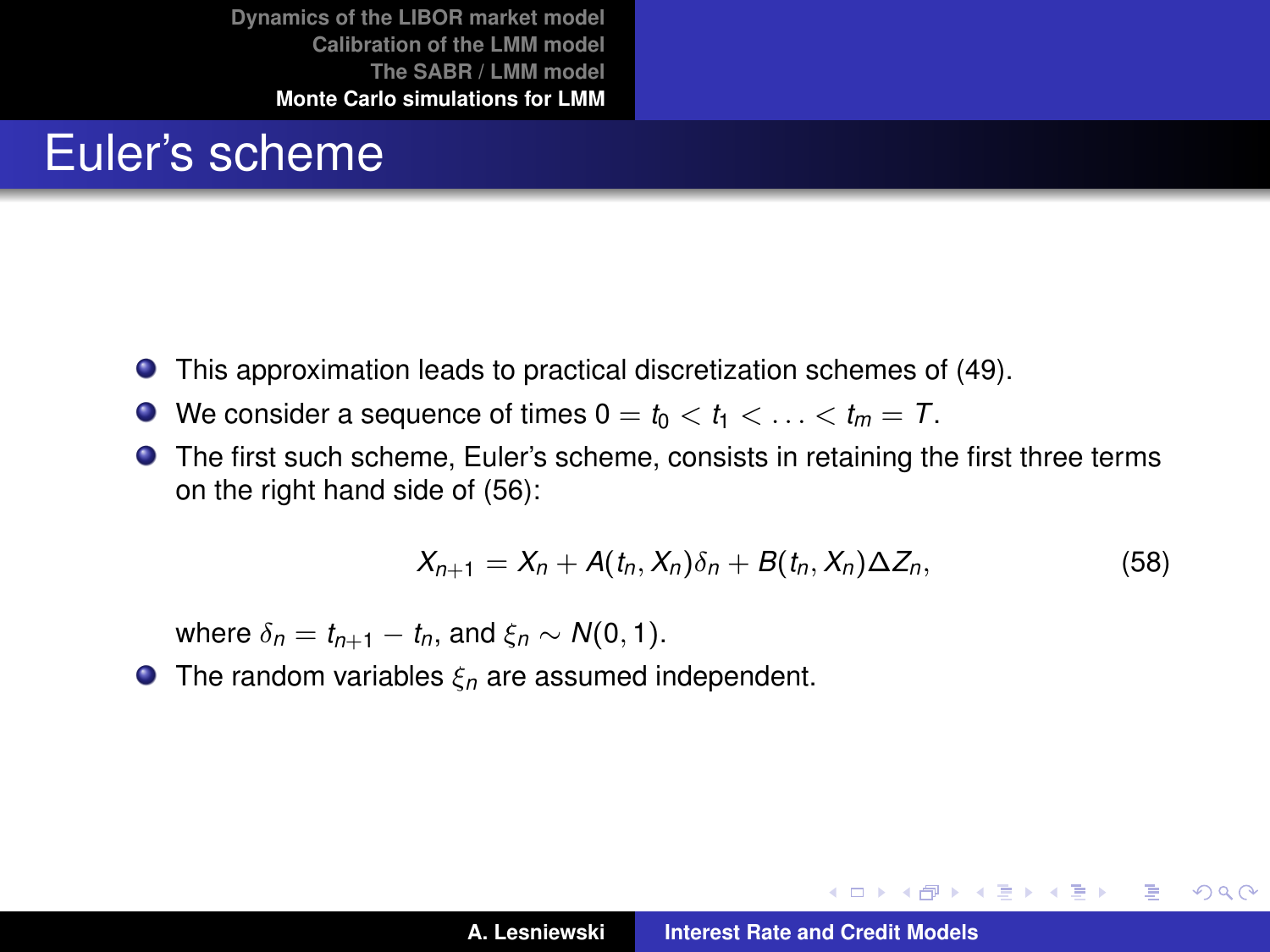#### Milstein's scheme

- In the second scheme, *Milstein's scheme*, in addition to the terms present in Euler's scheme, we also retain the last term on the right hand side of [\(56\)](#page-53-0).
- $\bullet$  Note that this term is of order of magnitude  $\delta$ , while the three discarded terms are of order of magnitude  $\delta^{3/2}$  and  $\delta^2$ .
- Explicitly, Milstein's scheme is given by

$$
X_{n+1}=X_n+A(t_n,X_n)\delta_n+B(t_n,X_n)\Delta Z_n+\frac{1}{2}B(t_n,X_n)B'(t_n,X_n)(\Delta Z_n^2-\delta_n),
$$

where ' denotes the derivative with respect to *x*.

(ロトス個) (運) (運)

Þ

 $298$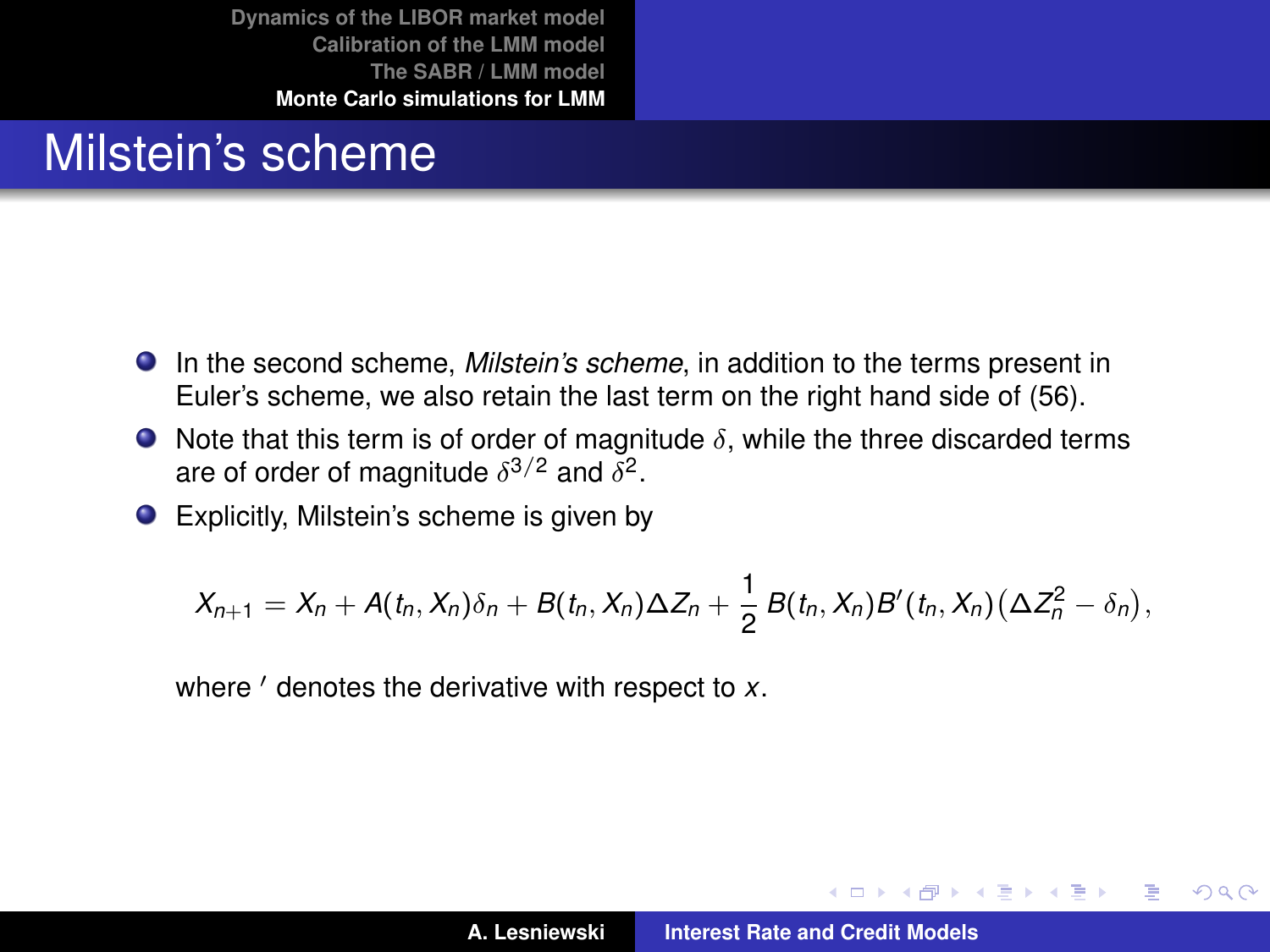## Discretizing SDEs: systems of equations

We now consider an *n*-dimensional state variable *X* ∈ **R** *<sup>n</sup>* driven by a *d*-dimensional Brownian motion  $Z(t) \in \mathbb{R}^d$ ,

$$
dX_i(t) = A_i(t, X(t))dt + \sum_{1 \leq a \leq d} B_{ia}(t, X(t))dZ_a(t), \qquad (59)
$$

where, for simplicity, we assume that the components of *Z* are independent.

 $\bullet$ This implies that

$$
X_i(t+\delta) = X_i(t) + \int_{t}^{t+\delta} A_i(s, X(s))ds + \sum_{1 \leq a \leq d} \int_{t}^{t+\delta} B_{ia}(s, X(s))dZ_a(s).
$$
 (60)

The following calculations generalize the calculations we carried out above for the case of a single factor SDE.

イロメ イ部メ イヨメ イヨメー

Þ  $2Q$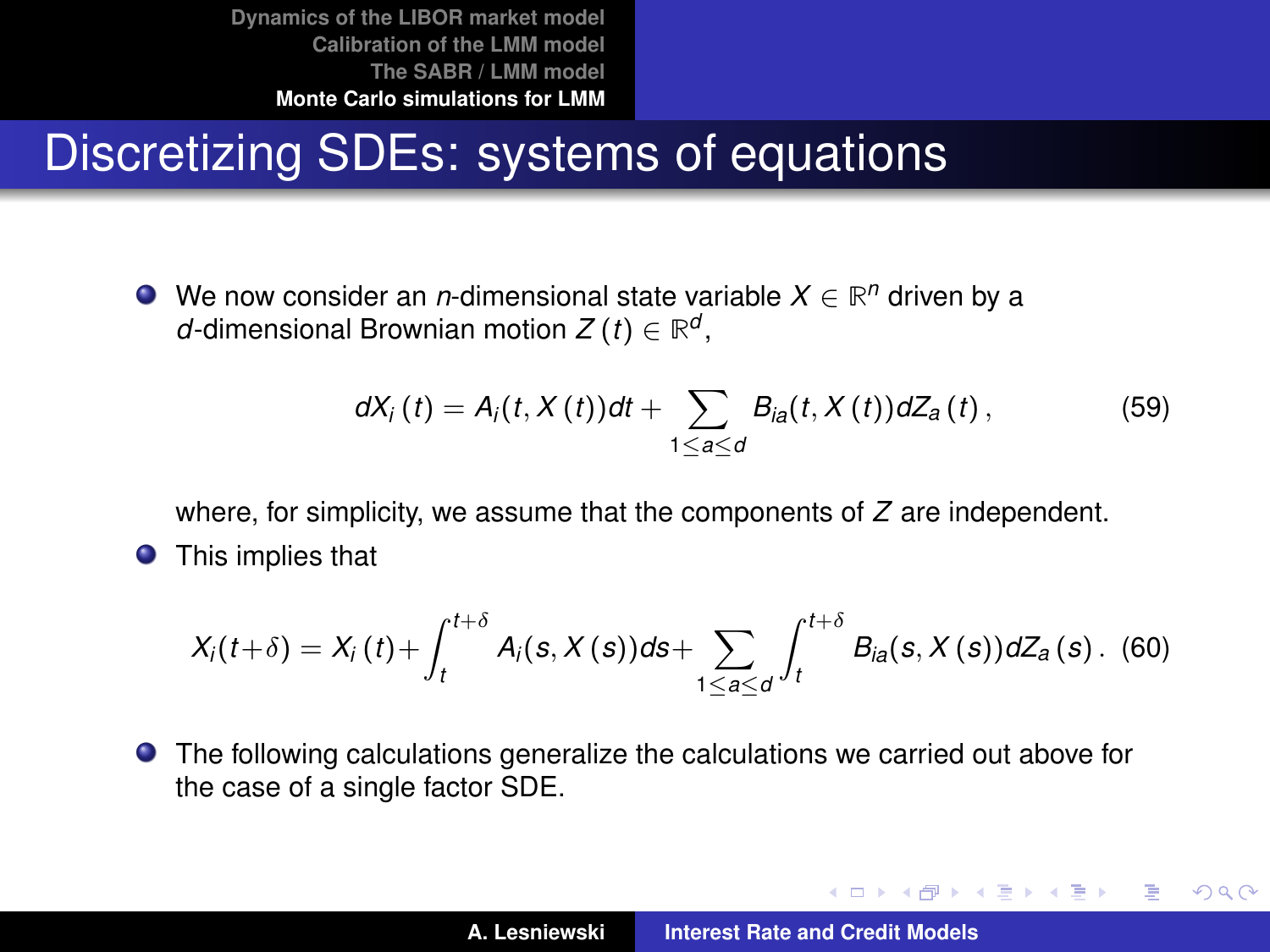#### Discretizing SDEs: systems of equations

If  $f(t, x)$  is twice continuously differentiable, then Ito's lemma states

<span id="page-57-0"></span>
$$
df(t, X(t)) = \mathcal{L}^{0} f(t, X(t)) dt + \sum_{1 \leq a \leq d} \mathcal{L}^{a} f(t, X(t)) dZ_{a}(t), \qquad (61)
$$

where the operators  $\mathcal{L}^i$  are defined by

$$
\mathcal{L}^0 = \frac{\partial}{\partial t} + \sum_{1 \leq i \leq n} A_i \frac{\partial}{\partial x_i} + \frac{1}{2} \sum_{1 \leq i, j \leq n} \sum_{1 \leq a \leq d} B_{ia} B_{ja} \frac{\partial^2}{\partial x_i \partial x_j}, \tag{62}
$$

and

$$
\mathcal{L}^a = \sum_{1 \leq i \leq n} B_{ia} \frac{\partial}{\partial x_i}, \text{ for } a = 1, \dots, d. \tag{63}
$$

イロメ イ団メ イヨメ イヨメー

 $2Q$ 

重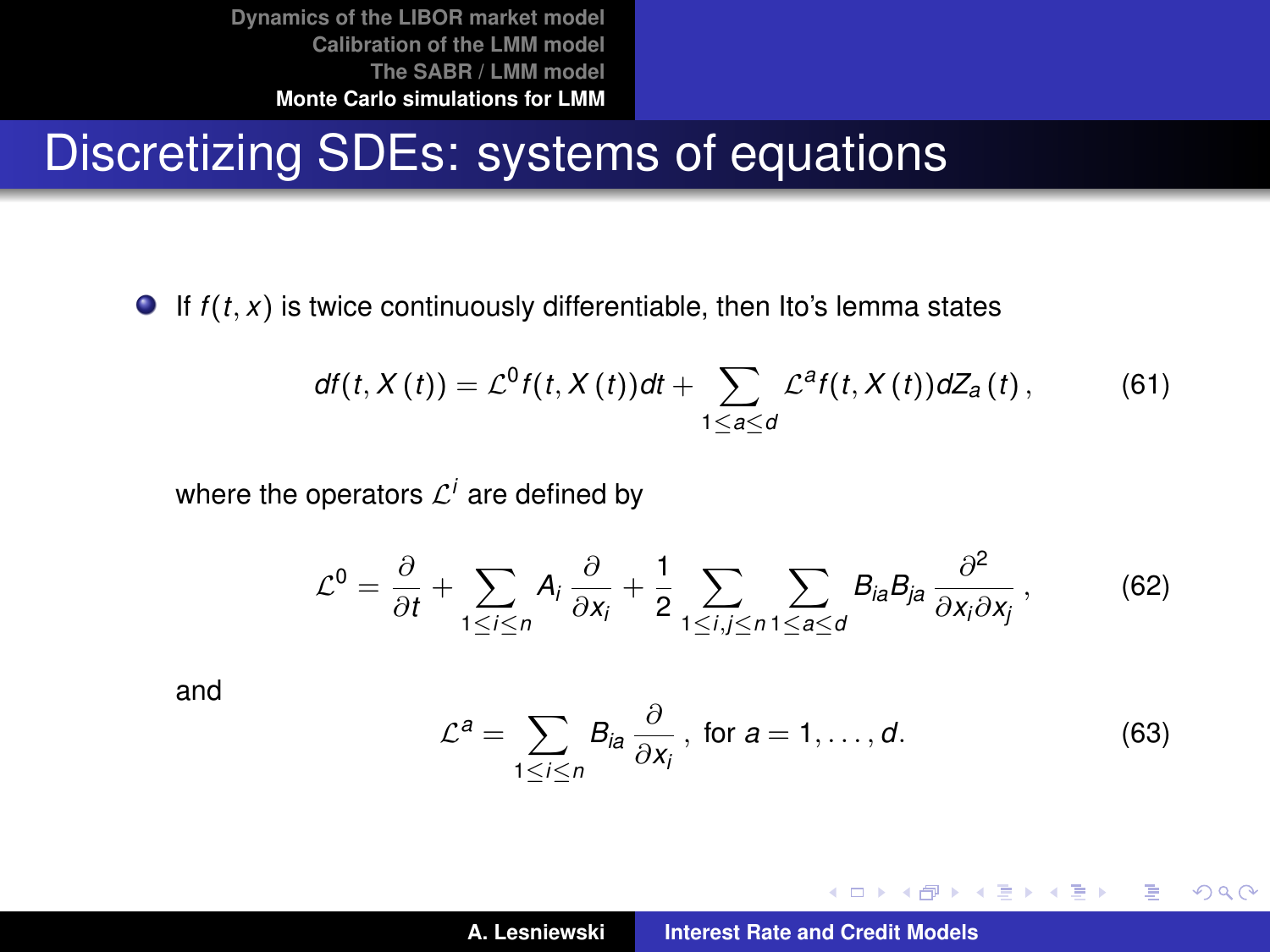#### Discretizing SDEs: systems of equations

Applying Ito's lemma [\(61\)](#page-57-0) to *A<sup>i</sup>* yields

$$
A_i(s, X(s)) = A_i(t, X(t)) + \int_t^s \mathcal{L}^0 A_i(u, X(u)) du
$$
  
+ 
$$
\sum_{1 \leq a \leq d} \int_t^s \mathcal{L}^a A_i(u, X(u)) dZ_a(u)
$$
  

$$
\approx A_i(t, X(t)) + \mathcal{L}^0 A_i(t, X(t)) \int_t^s du
$$
  
+ 
$$
\sum_{1 \leq a \leq d} \mathcal{L}^a A_i(t, X(t)) \int_t^s dZ_a(u).
$$

イロメ イ団メ イヨメ イヨメー

重

 $2Q$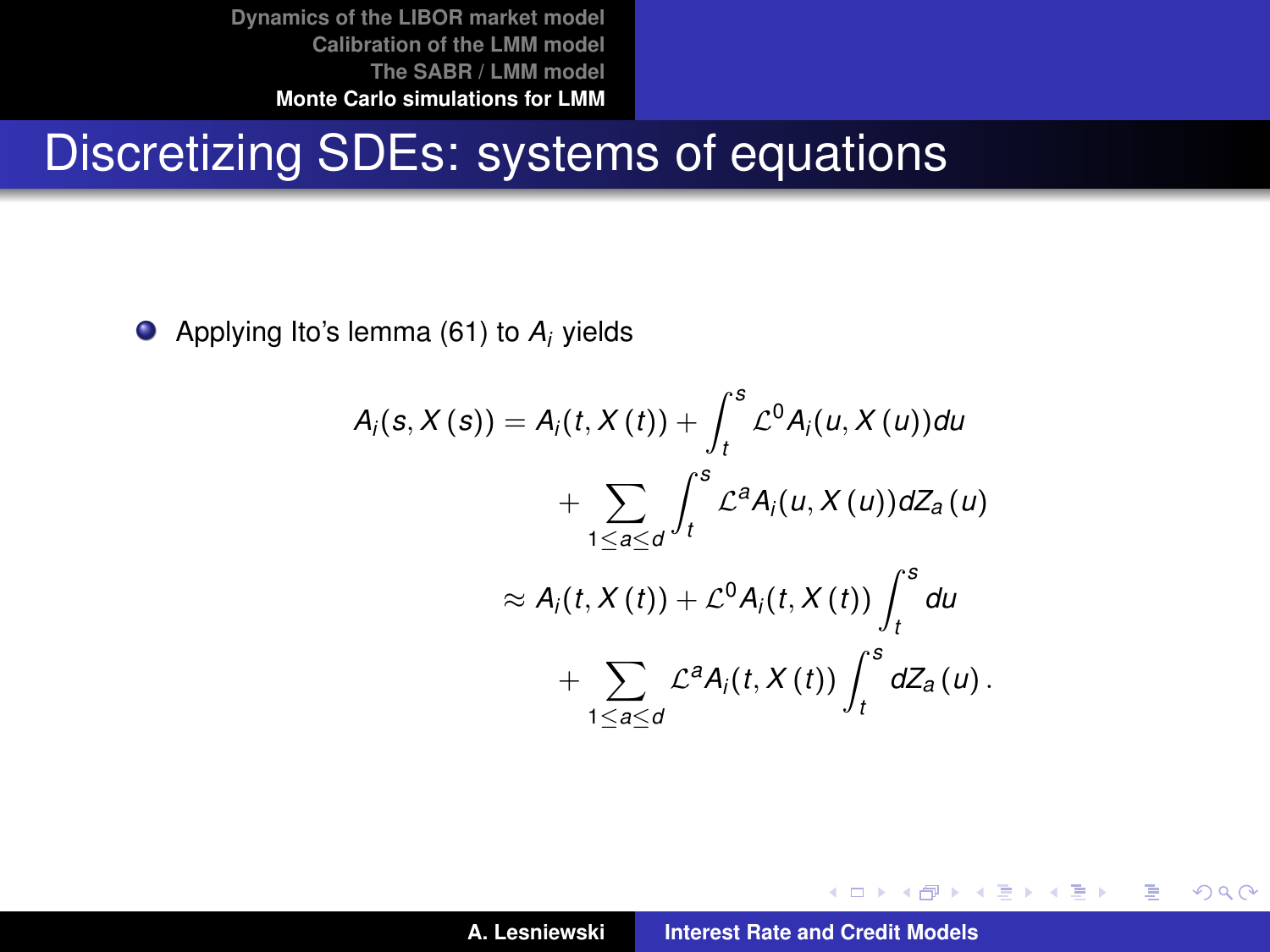## Discretizing SDEs: systems of equations

• We can thus approximate

$$
\int_{t}^{t+\delta} A_{i}(s, X(s))ds \approx A_{i}(t, X(t))\delta + \mathcal{L}^{0}A_{i}(t, X(t))I_{(0,0)}
$$

$$
+ \sum_{1 \leq a \leq d} \mathcal{L}^{a}A_{i}(t, X(t))I_{(a,0)}.
$$

**O** Here

$$
I_{(0,0)} = \int_{t}^{t+\delta} \int_{t}^{s} du \, ds,
$$
  
\n
$$
I_{(a,0)} = \int_{t}^{t+\delta} \int_{t}^{s} dZ_{a}(u) \, ds,
$$
\n(64)

イロメ イ部メ イヨメ イヨメー

 $2Q$ 

重

are iterated integrals.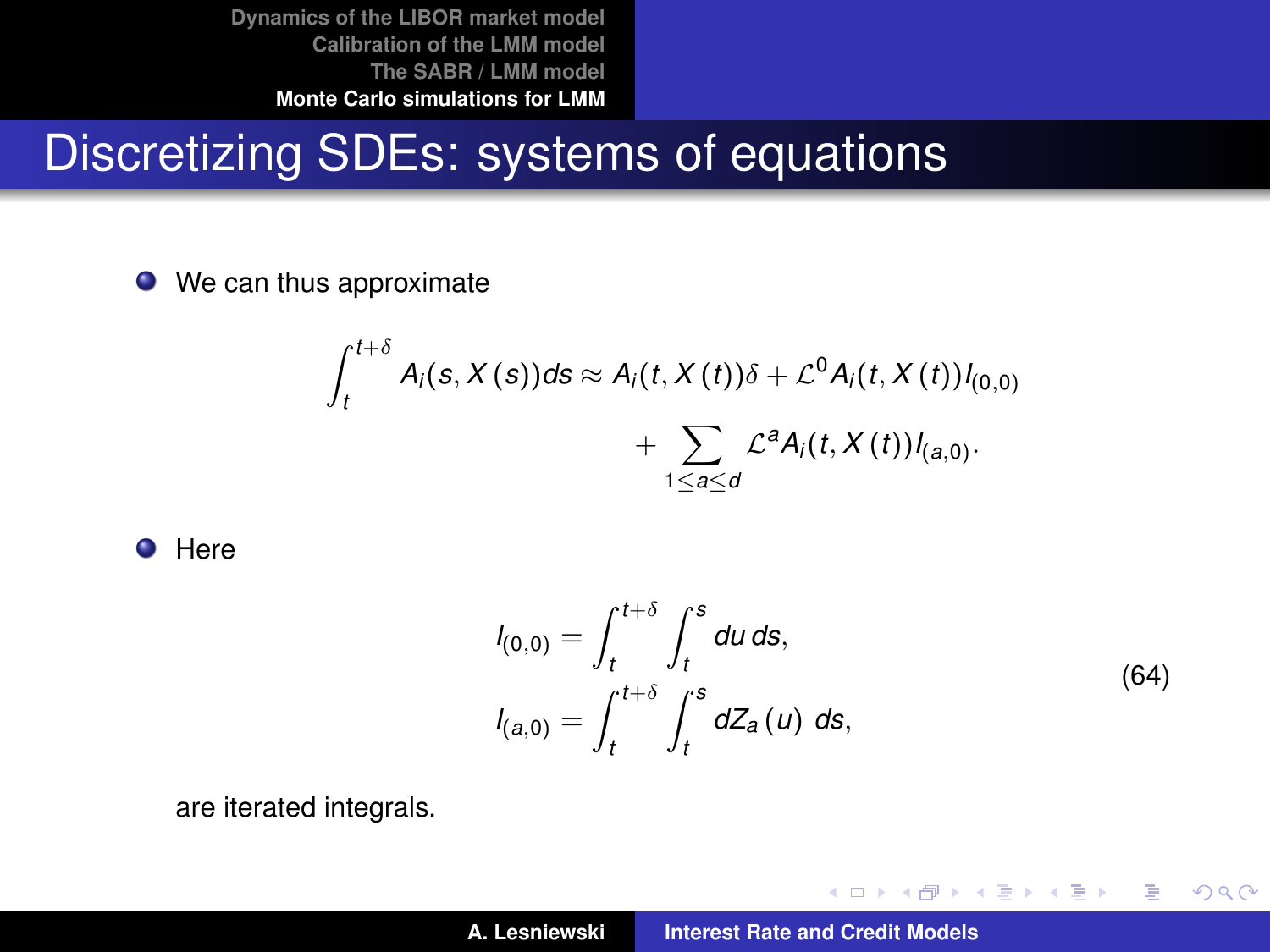#### Discretizing SDEs: systems of equations

Similarly, we make the following approximation:

$$
B_{ia}(s, X(s)) = B_{ia}(t, X(t)) + \int_t^s \mathcal{L}^0 B_{ia}(u, X(u)) du
$$
  
+ 
$$
\sum_{1 \leq b \leq d} \int_t^s \mathcal{L}^b B_{ia}(u, X(u)) dZ_b(u)
$$
  

$$
\approx B_{ia}(t, X(t)) + \mathcal{L}^0 B_{ia}(t, X(t)) \int_t^s du
$$
  
+ 
$$
\sum_{1 \leq b \leq d} \mathcal{L}^b B_{ia}(t, X(t)) \int_t^s dZ_b(u).
$$

イロメ イ部メ イヨメ イヨメー

 $2Q$ 

重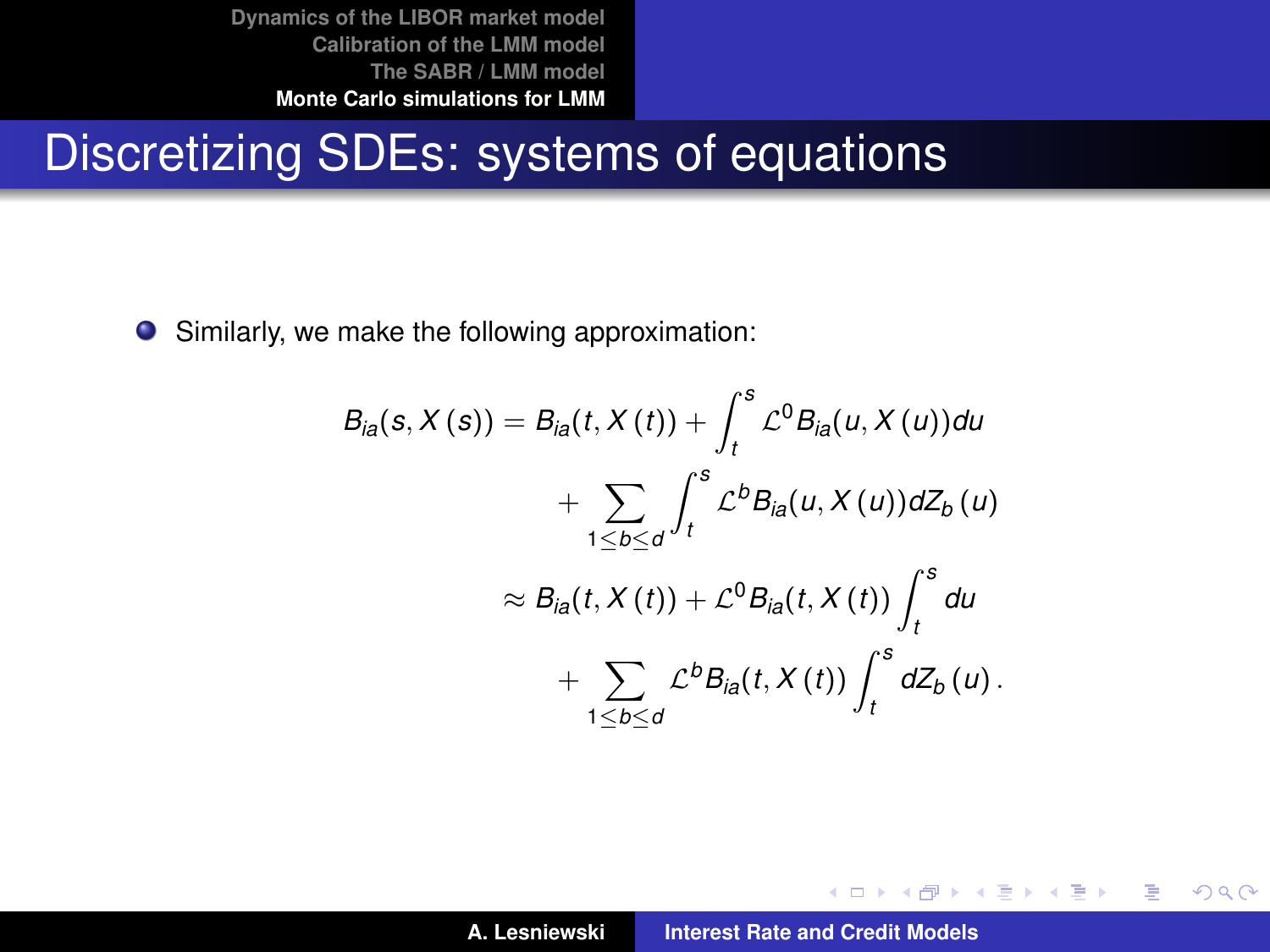# Discretizing SDEs: systems of equations

**O** Therefore,

$$
\int_{t}^{t+\delta} B_{ia}(s,X(s))dZ_{a}(s) \approx B_{ia}(t,X(t))\Delta Z_{a}(t) + \mathcal{L}^{0}B_{ia}(t,X(t))I_{(0,a)} + \sum_{1 \leq b \leq d} \mathcal{L}^{b}B_{ia}(t,X(t))I_{(a,b)},
$$

where

$$
I_{(0,a)} = \int_{t}^{t+\delta} \int_{t}^{s} du \, dZ_{a}(s),
$$
  
\n
$$
I_{(a,b)} = \int_{t}^{t+\delta} \int_{t}^{s} dZ_{a}(u) \, dZ_{b}(s).
$$
\n(65)

イロメ イ団 メイ君 メイ君 メー

 $2Q$ 

重

- The integral  $I_{(a,b)}$ , for  $a \neq b$ , is known as the *Levy area*.
- There is no close form expression for the Levy area, and it is computationally expensive to simulate.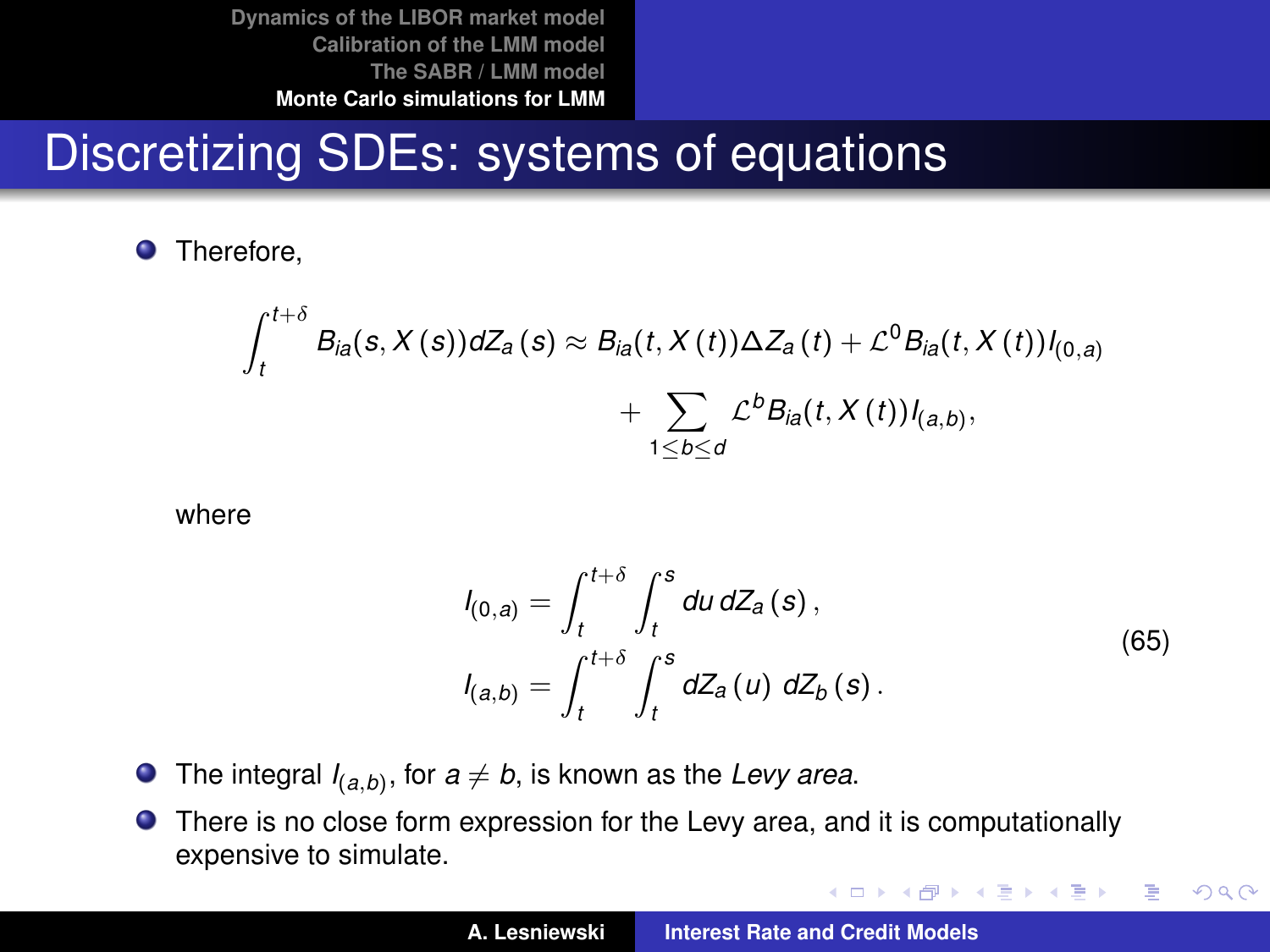# Discretizing SDEs: systems of equations

As a result, we obtain the following approximation:

<span id="page-62-0"></span>
$$
X_i(t + \delta) = X_i(t) + A_i(t, X(t))\delta + \sum_{1 \leq a \leq d} B_{ia}(t, X(t))\Delta Z_a(t)
$$
  
+  $\mathcal{L}^0 A_i(t, X(t))I_{(0,0)} + \sum_{1 \leq a \leq d} \mathcal{L}^a A_i(t, X(t))I_{(a,0)}$   
+  $\sum_{1 \leq b \leq d} (\mathcal{L}^0 B_{ib}(t, X(t))I_{(0,b)} + \sum_{1 \leq a \leq d} \mathcal{L}^a B_{ib}(t, X(t))I_{(a,b)}),$  (66)

where

$$
\Delta Z_a(t) = Z_a(t+\delta) - Z_a(t).
$$

イロメ イ団メ イヨメ イヨメー

重

 $2Q$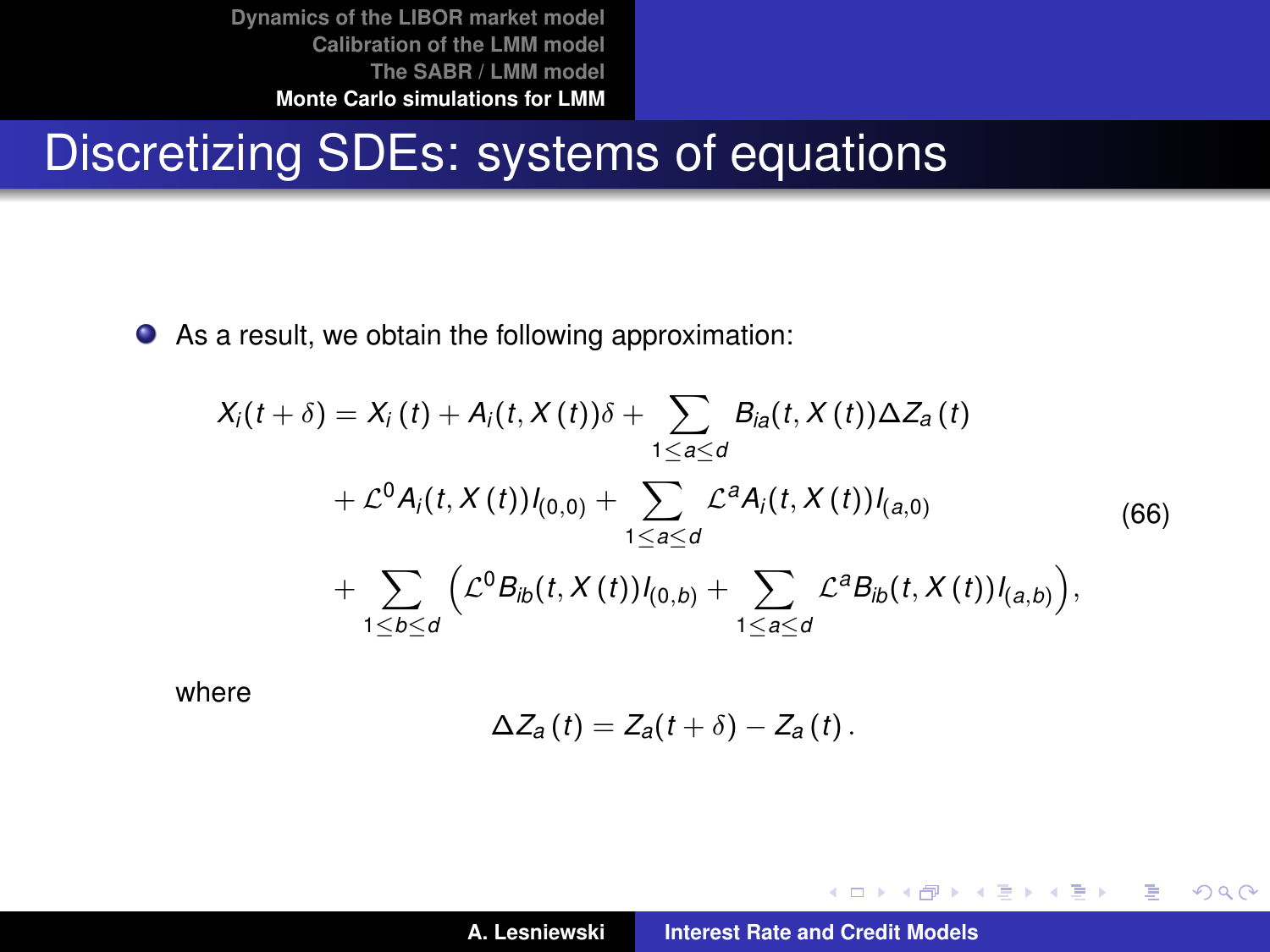## Discretizing SDEs: systems of equations

• Note that:

$$
l_{(0,0)} = \int_{t}^{t+\delta} (s-t)ds
$$
  
\n
$$
= \frac{1}{2} \delta^{2},
$$
  
\n
$$
l_{(a,a)} = \int_{t}^{t+\delta} (Z_{a}(s) - Z_{a}(t))dZ_{a}(s)
$$
  
\n
$$
= \frac{1}{2} ((\Delta Z_{a})^{2} - \delta),
$$
  
\n
$$
l_{(0,a)} = \int_{t}^{t+\delta} (s-t) dZ_{a}(s)
$$
  
\n
$$
= \delta \Delta Z_{a} - l_{(a,0)},
$$
  
\n
$$
l_{(a,0)} = \int_{t}^{t+\delta} (Z_{a}(s) - Z_{a}(t))ds
$$
 (67)

 $\equiv$  990

**O** Note, in particular, that  $I_{(a,a)}$  admits a simple, closed form expression.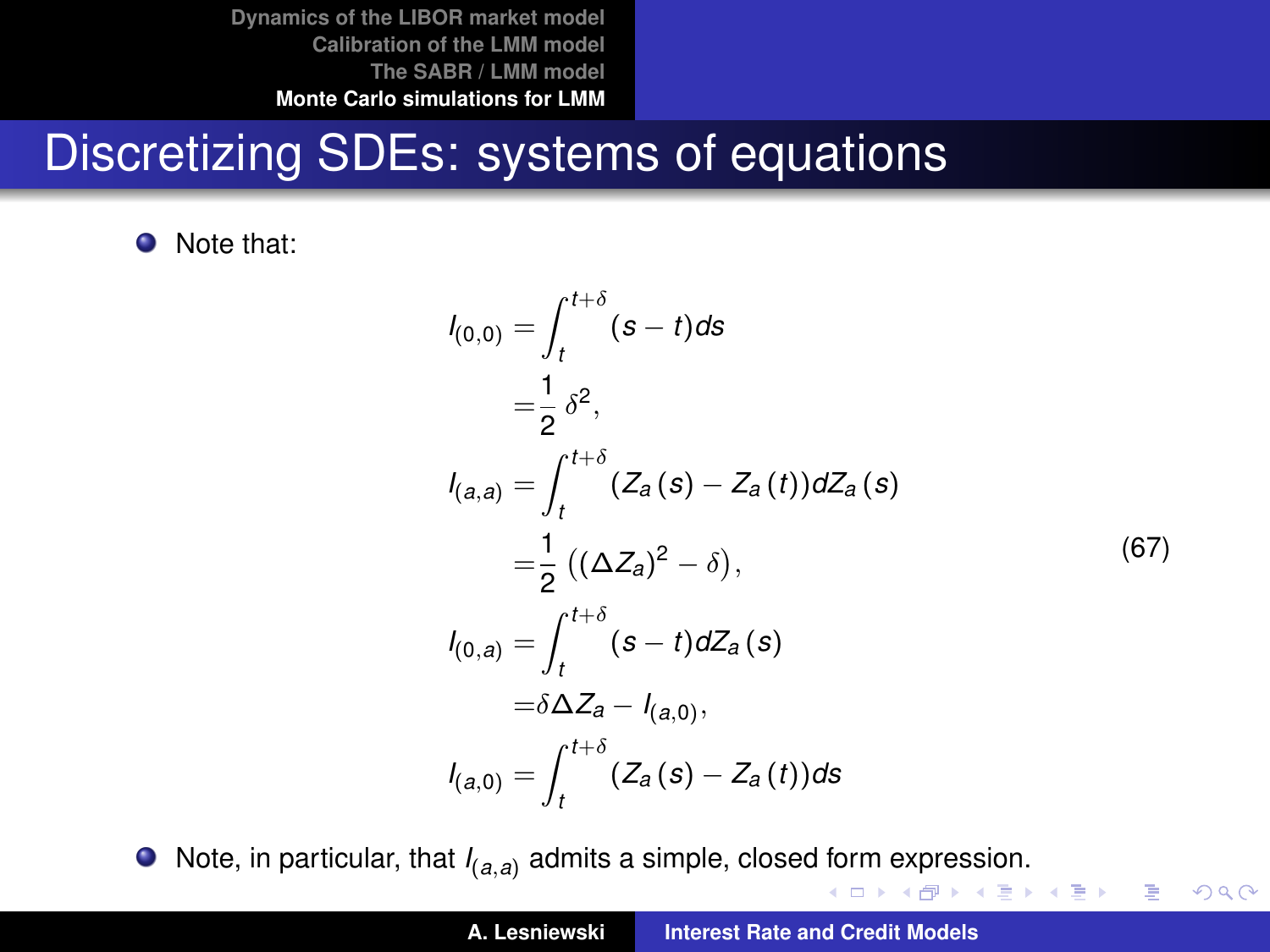## Integrability condition

In order to deal with the Levy areas *I*(*a*,*b*) , we impose the following *integrability condition*:

$$
\mathcal{L}^a B_{ib} = \mathcal{L}^b B_{ia},\tag{68}
$$

K ロ ⊁ K 伊 ⊁ K 君 ⊁ K 君 ⊁ …

 $2Q$ 重。

or explicitly

$$
\sum_{1 \le k \le n} B_{ka} \frac{\partial B_{ib}}{\partial x_k} = \sum_{1 \le k \le n} B_{kb} \frac{\partial B_{ia}}{\partial x_k} \,. \tag{69}
$$

**O** Note that then

$$
I_{(a,b)} + I_{(b,a)} = \int_{t}^{t+\delta} \int_{t}^{s} (dZ_{a}(u) dZ_{b}(s) + dZ_{b}(u) dZ_{a}(s))
$$
  
=  $\Delta Z_{a} \Delta Z_{b}$ . (70)

**In other words, the Levy areas**  $I_{(a,b)}$  **and**  $I_{(b,a)}$  **conspire to add up to a simple,** easy to simulate expression!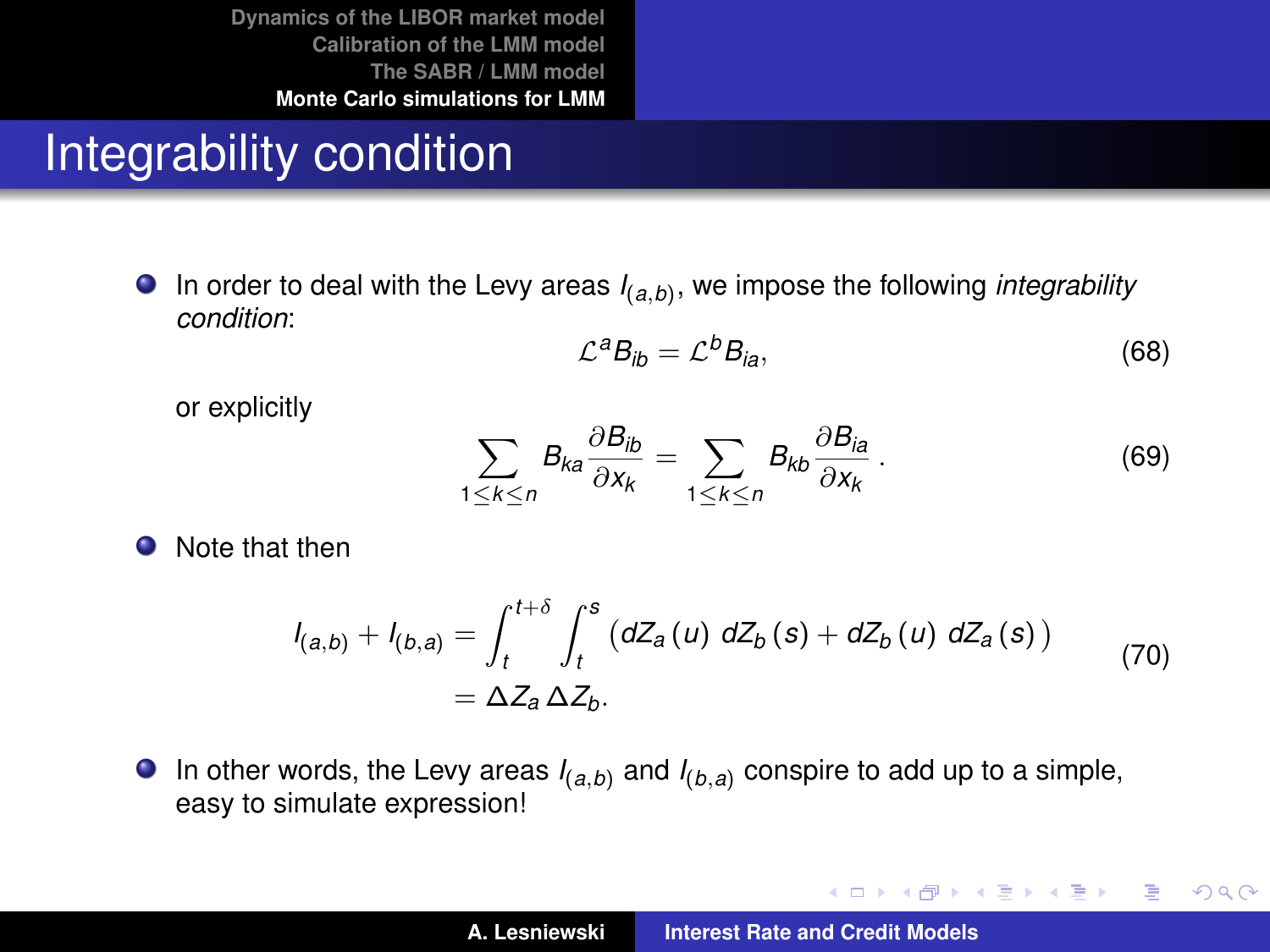## Integrability condition

● Therefore, when the integrability condition holds, [\(66\)](#page-62-0) can be written as

<span id="page-65-0"></span>
$$
X_i(t + \delta)
$$
  
=  $X_i(t) + A_i(t, X(t))\delta + \sum_{1 \le a \le d} B_{ia}(t, X(t))\Delta Z_a(t) + \frac{1}{2} \mathcal{L}^0 A_i(t, X(t))\delta^2$   
+  $\sum_{1 \le a \le d} \left( (\mathcal{L}^a A_i(t, X(t)) - \mathcal{L}^0 B_{ia}(t, X(t))) I_{(a,0)} + \mathcal{L}^0 B_{ia}(t, X(t)) \Delta Z_a \delta$   
+  $\sum_{1 \le a \le d} \left( \frac{1}{2} \mathcal{L}^a B_{ia}(t, X(t)) (\Delta Z_a^2 - \delta) + \sum_{a+1 \le b \le d} \mathcal{L}^a B_{ib}(t, X(t)) \Delta Z_a \Delta Z_b \right).$  (71)

**•** This approximation leads to the following two discretization schemes.

K ロ ▶ K 御 ▶ K 重 ▶ K 重 ▶ ...

 $2Q$ 

重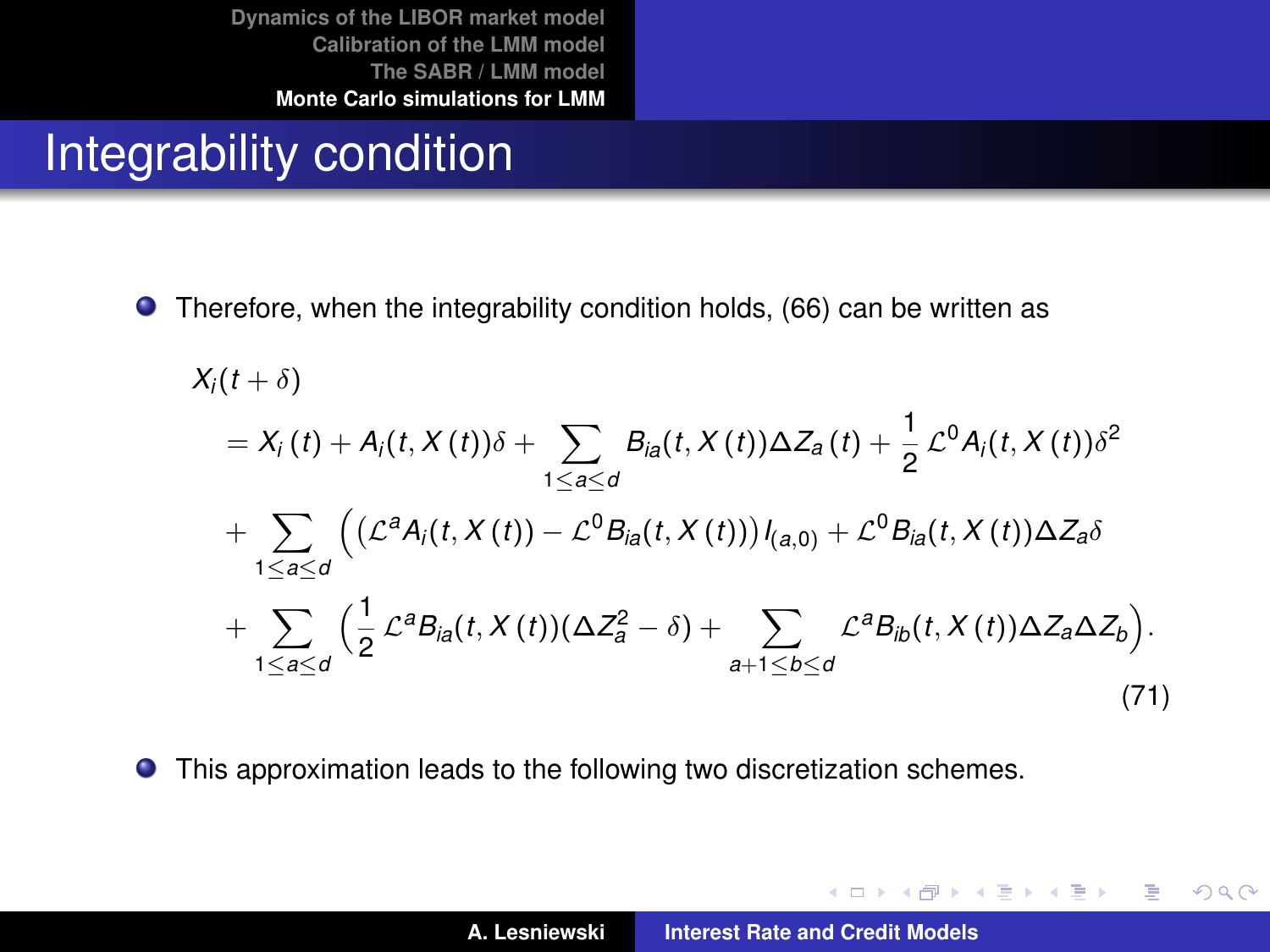#### Euler's scheme

Euler's scheme is obtained by discarding all but the first three terms on the right hand side of [\(66\)](#page-62-0):

$$
X_{i,n+1} = X_{i,n} + A_{i,n} \delta_n + \sum_{1 \le a \le d} B_{ia,n} \Delta Z_{a,n}.
$$
 (72)

(ロトス個) (運) (運)

 $2Q$ 

重

Euler's scheme is of order of convergence 1/2 meaning that the approximate solution converges (in a suitable norm) to the actual solution at the rate of  $\delta t^{1/2},$ as  $\delta t \equiv \max \delta t_n \to 0$ .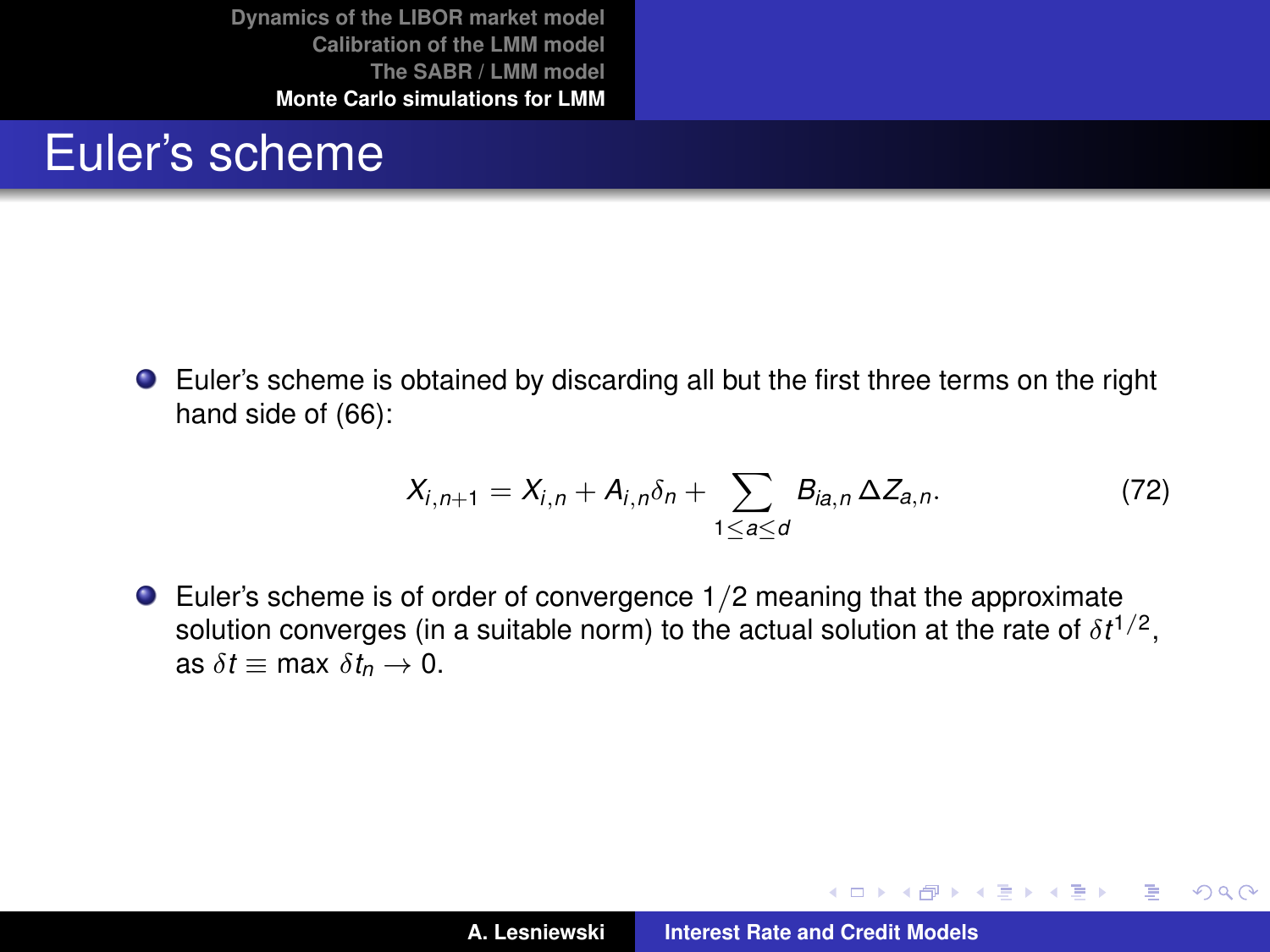#### Milstein's scheme

 $\bullet$  Milstein's scheme includes the last term in [\(71\)](#page-65-0):

$$
X_{i,n+1} = X_{i,n} + A_{i,n} \delta_n + \sum_{1 \leq a \leq d} B_{ia,n} \Delta Z_{a,n}
$$
  
+ 
$$
\sum_{1 \leq a \leq d} \Big( \frac{1}{2} \mathcal{L}^a B_{ia,n} (\Delta Z_{a,n}^2 - \delta_n) + \sum_{a+1 \leq b \leq d} \mathcal{L}^a B_{ib,n} \Delta Z_{a,n} \Delta Z_{b,n} \Big).
$$

**O** This can be rewritten in a more symmetric form as:

$$
X_{i,n+1} = X_{i,n} + \left(A_{i,n} - \frac{1}{2} \sum_{1 \leq a \leq d} \mathcal{L}^a B_{ia,n}\right) \delta_n + \sum_{1 \leq a \leq d} B_{ia,n} \Delta Z_{a,n}
$$
  
+ 
$$
\frac{1}{2} \sum_{1 \leq a,b \leq d} \mathcal{L}^a B_{ib,n} \Delta Z_{a,n} \Delta Z_{b,n}.
$$
 (73)

Milstein's scheme is of order of convergence 1 meaning that the approximate solution converges to the actual solution at the rate of  $\delta t$ , as  $\delta t \to 0$ .

イロメ イ団メ イヨメ イヨメー

重

 $2Q$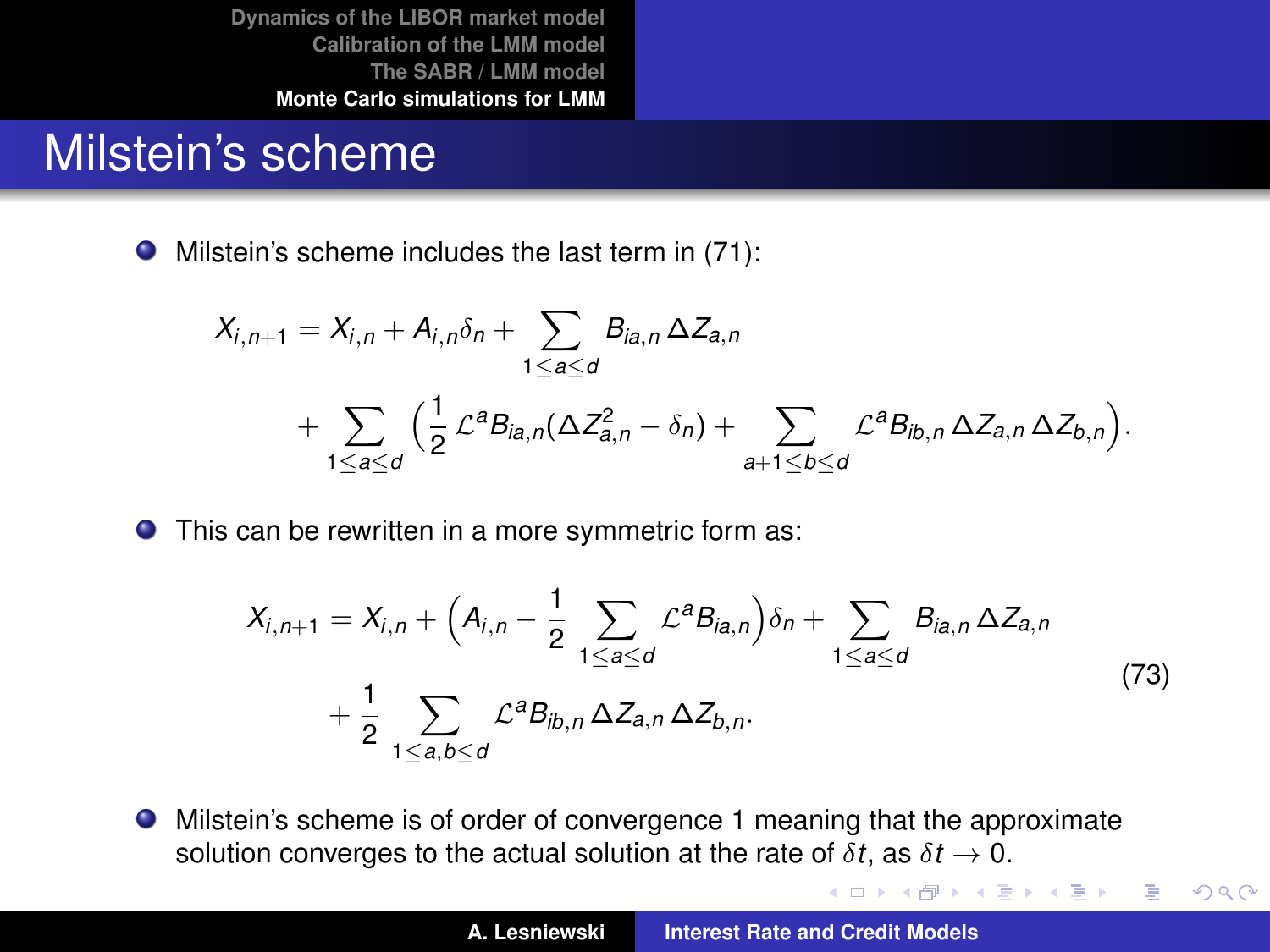## One factor Brownian motion

- There exist many more of less refined methods for simulating a Wiener process; here we describe two of them.
- The *random walk method* is easy to implement at the expense of being rather noisy.
- It represents a Wiener process as a random walk sampled at a finite set of event dates  $t_0 < t_1 < \ldots < t_m$ :

$$
Z(t_{-1}) = 0,
$$
  
\n
$$
Z(t_n) = Z(t_{n-1}) + \sqrt{t_n - t_{n-1}} \xi_n, \quad n = 0, ..., m,
$$
\n(74)

where  $t_{-1} = 0$ , and where  $\xi_n$  are i.i.d. random variables with  $\xi_n \sim N(0, 1)$ .

K ロ ▶ K 御 ▶ K 唐 ▶ K 唐 ▶ 『唐』

 $298$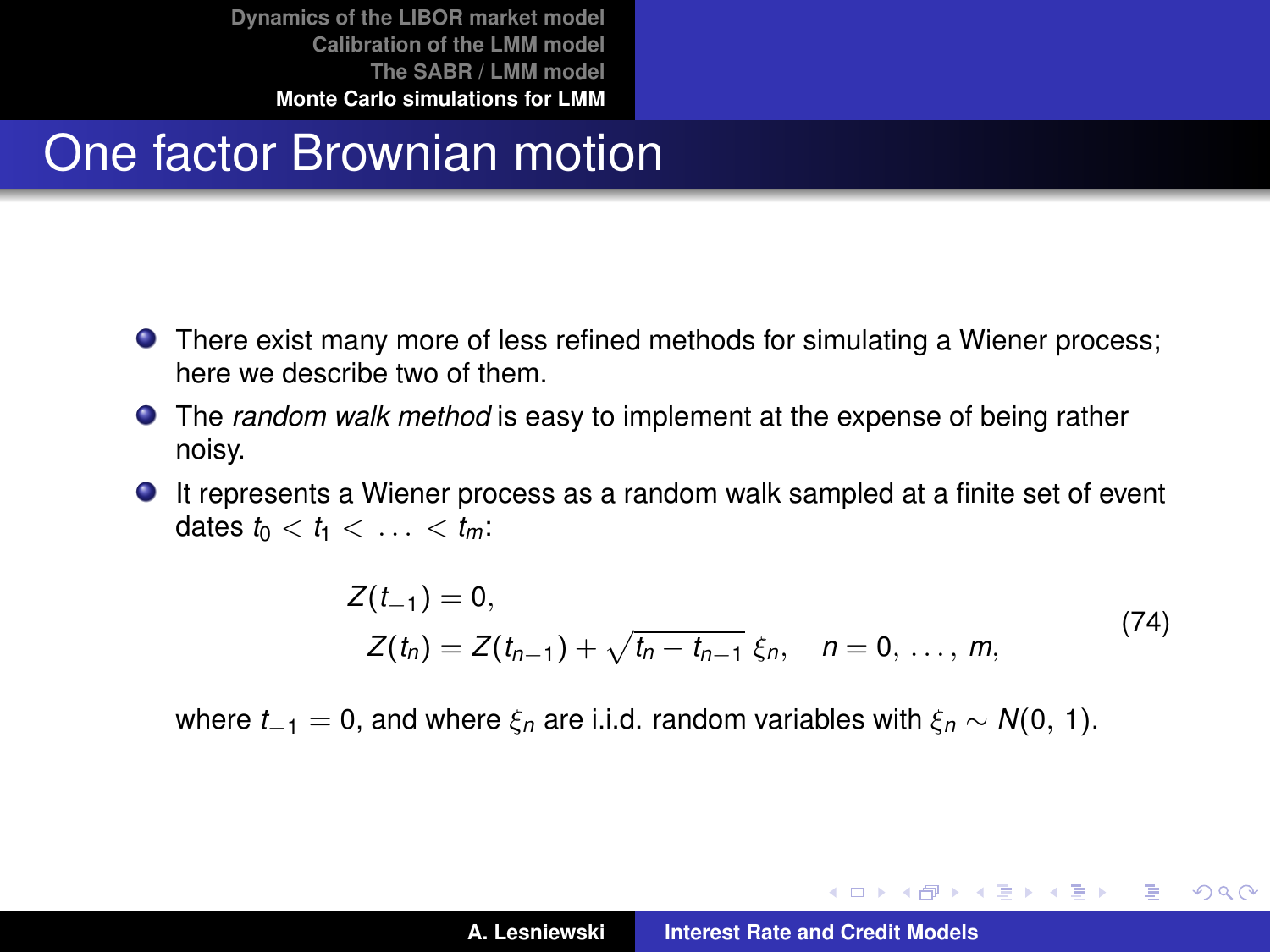# One factor Brownian motion

A good method of generating the ξ*n*'s is to first generate a sequence of uniform pseudorandom numbers *un* (using, say, the Mersenne twister algorithm), and then set

$$
\xi_n = N^{-1}(u_n),\tag{75}
$$

**←ロ→ ←伊→ ←ミ→ ←ミ→** 

Þ  $QQQ$ 

where *N*−<sup>1</sup> (*x*) is the inverse cumulative normal function.

- *N*<sup>−1</sup>(*x*) can be efficiently and accurately computed using e.g. the Beasley-Springer-Moro algorithm, see [\[2\]](#page-84-0).
- This algorithm is superior to the Box-Muller transform method.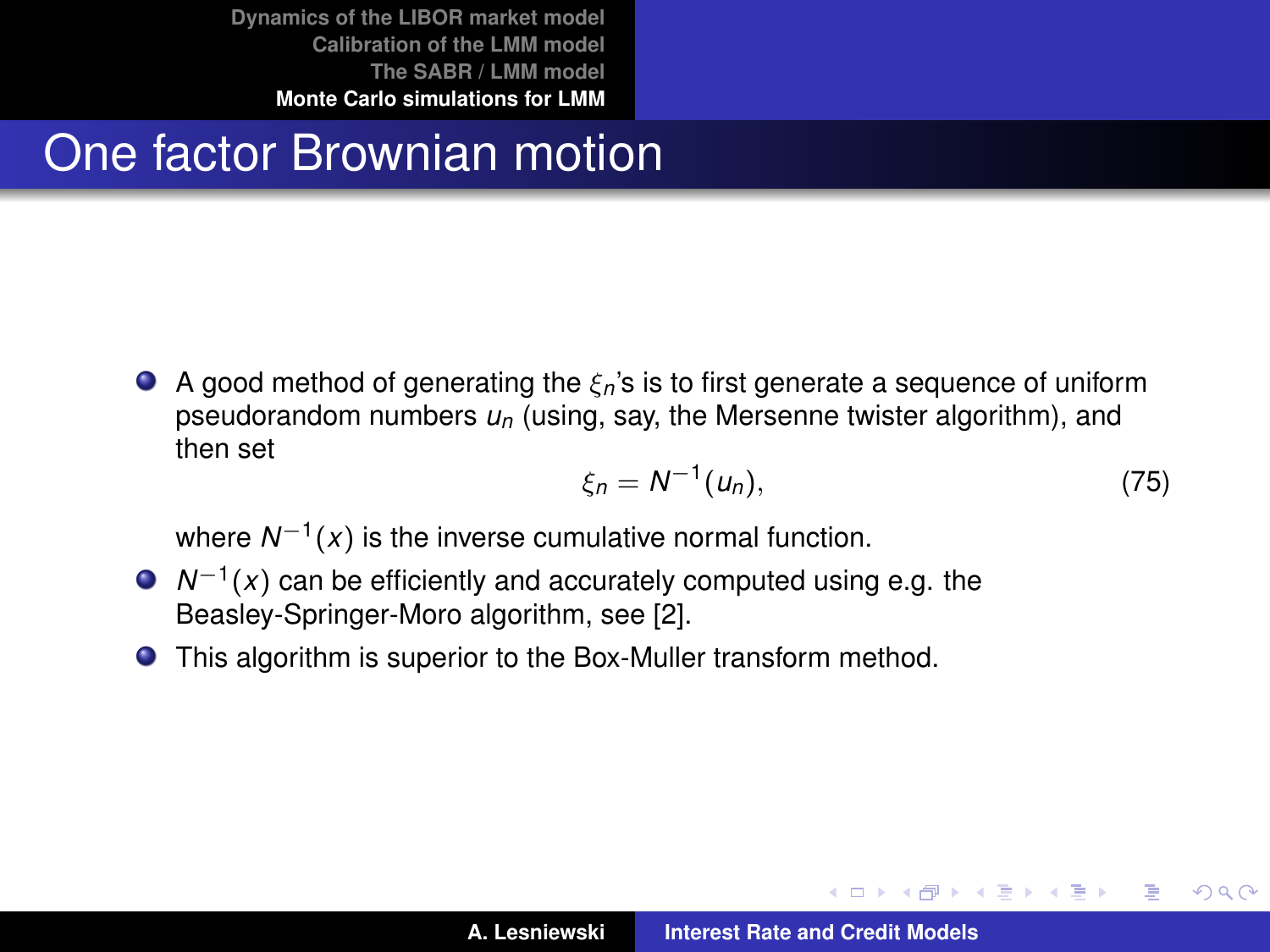# One factor Brownian motion

- The *spectral decomposition method* generally leads to much better performance than the random walk method.
- $\bullet$  It assures that the simulated process has the same covariance matrix  $\mathcal C$  as the Wiener process  $Z(t)$  sampled at  $t_0, t_1, \ldots, t_m$ .
- $\bullet$  The covariance matrix is explicitly given by:

$$
C_{ij} = \mathsf{E}\big[Z(t_i)Z(t_j)\big] = \min(t_i, t_j).
$$
\n(76)

イロメ イ部メ イヨメ イヨメー

重  $2Q$ 

 $\bullet$  Consider the eigenvalue problem for  $\mathcal{C}$ :

$$
CE_j = \lambda_j E_j, \qquad j = 0, \ldots, m,
$$
 (77)

with orthonormal *E<sup>j</sup>* 's.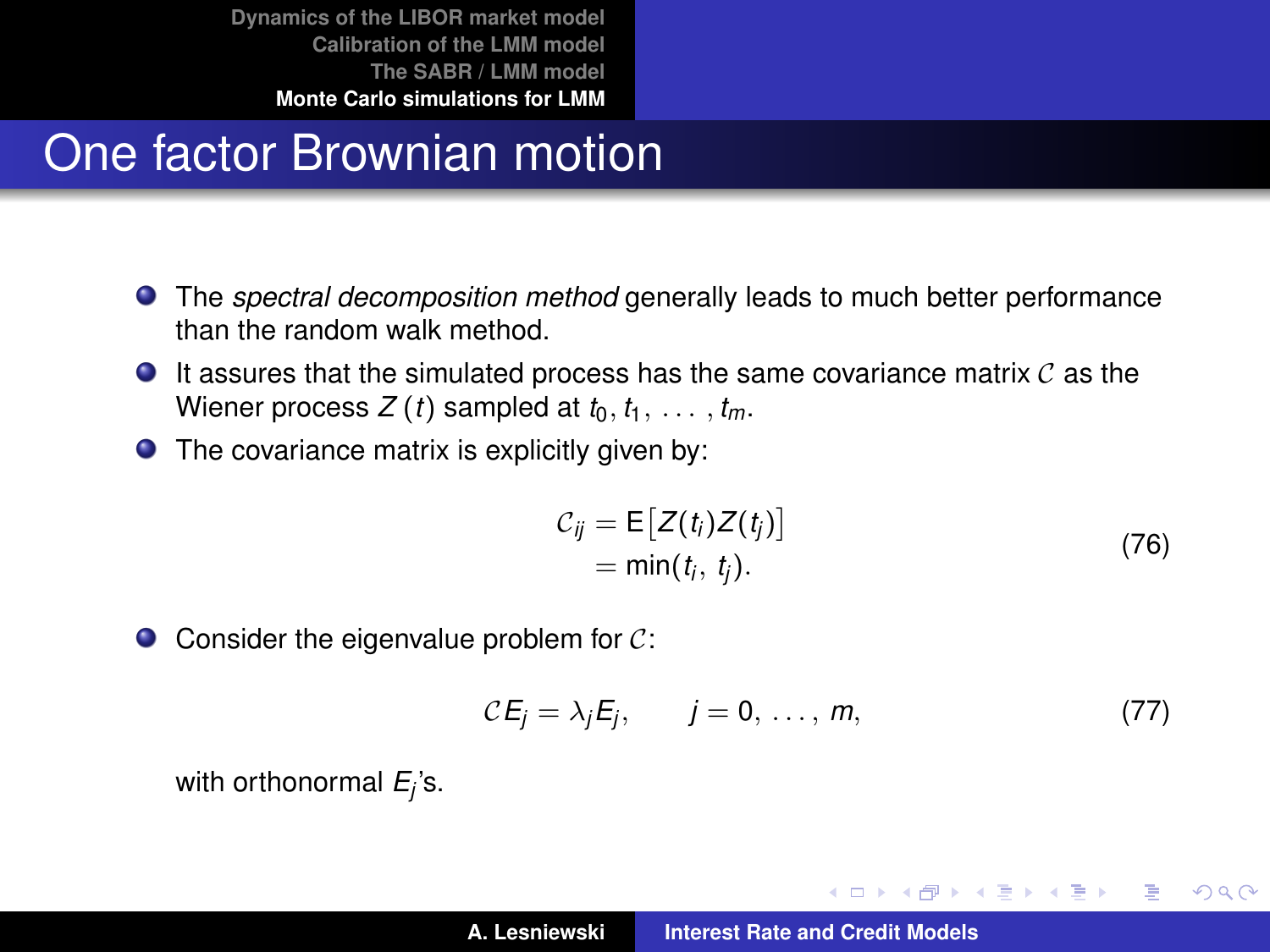## One factor Brownian motion

**Since the covariance matrix C is positive definite, all of its eigenvalues**  $\lambda_i$  **are** nonnegative, and we will assume that

$$
\lambda_0 \geq \ldots \geq \lambda_m \geq 0. \tag{78}
$$

 $\bullet$  We will denote the *n*-th component of the vector  $E_i$  by  $E_i(t_n)$ , and consider the random variable

$$
Z(t_n) = \sum_{0 \le j \le m} \sqrt{\lambda_j} E_j(t_n) \xi_j, \qquad (79)
$$

K ロ ⊁ K 伊 ⊁ K 君 ⊁ K 君 ⊁ …

言い  $2Q$ 

where  $\xi_i$  are, again, i.i.d. random variables with  $\xi_i \sim N(0, 1)$ .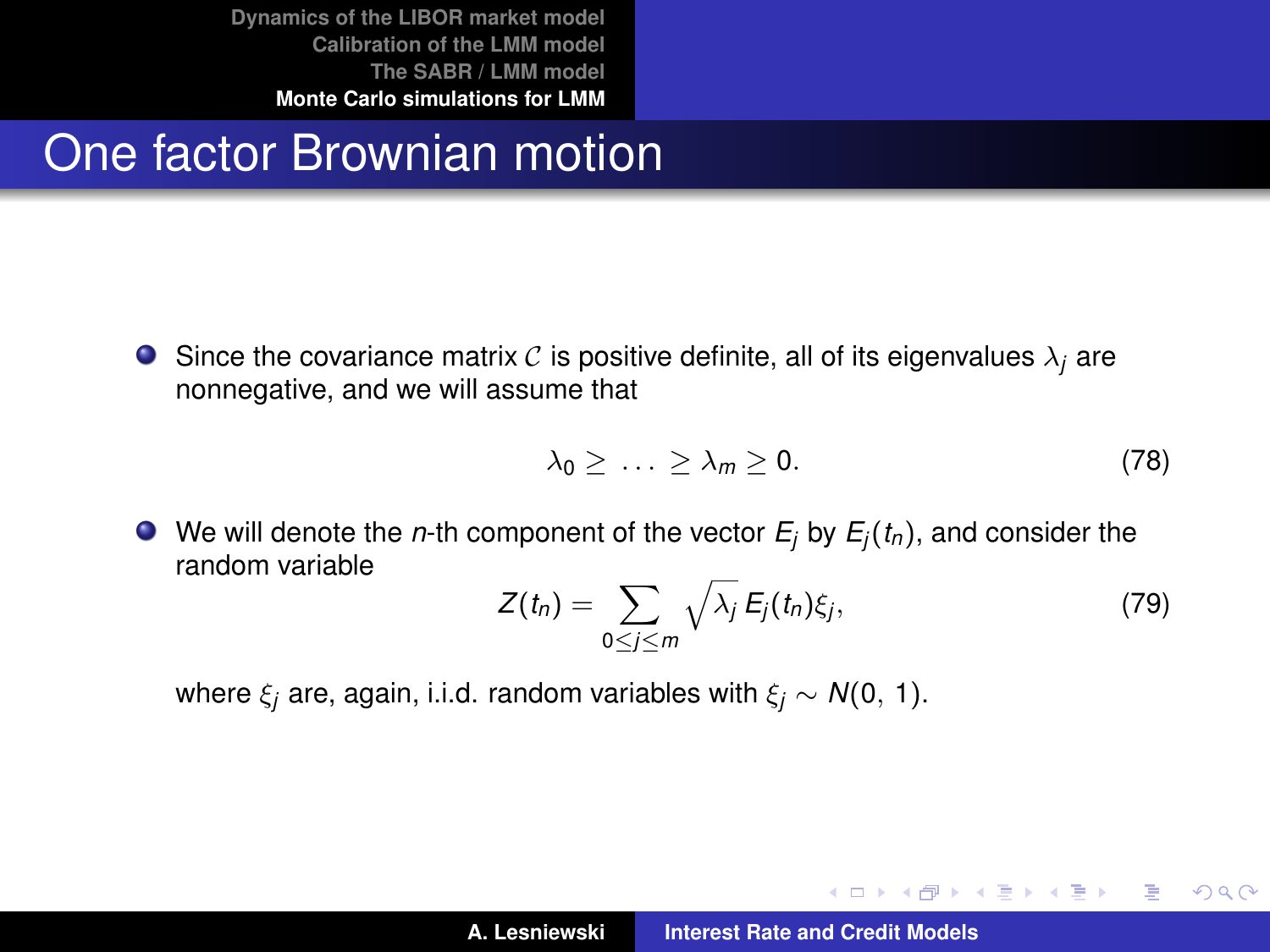## One factor Brownian motion

- **•** These numbers are best calculated by applying the inverse cumulative normal function to a sequence of Sobol numbers.
- Alternatively, one could use a sequence of uniform pseudorandom numbers; this, however, leads to a higher sampling variance.
- **O** Then, for each  $n = 0, \ldots, m$ ,  $Z(t_n) \sim N(0, t_n)$ , and

$$
E[Z(t_i)Z(t_j)] = \sum_{0 \le k \le m} \lambda_k E_k(t_i) E_k(t_j)
$$
  
=  $C_{ij}$ . (80)

イロメ イ団メ イヨメ イヨメー

重

<span id="page-72-0"></span> $298$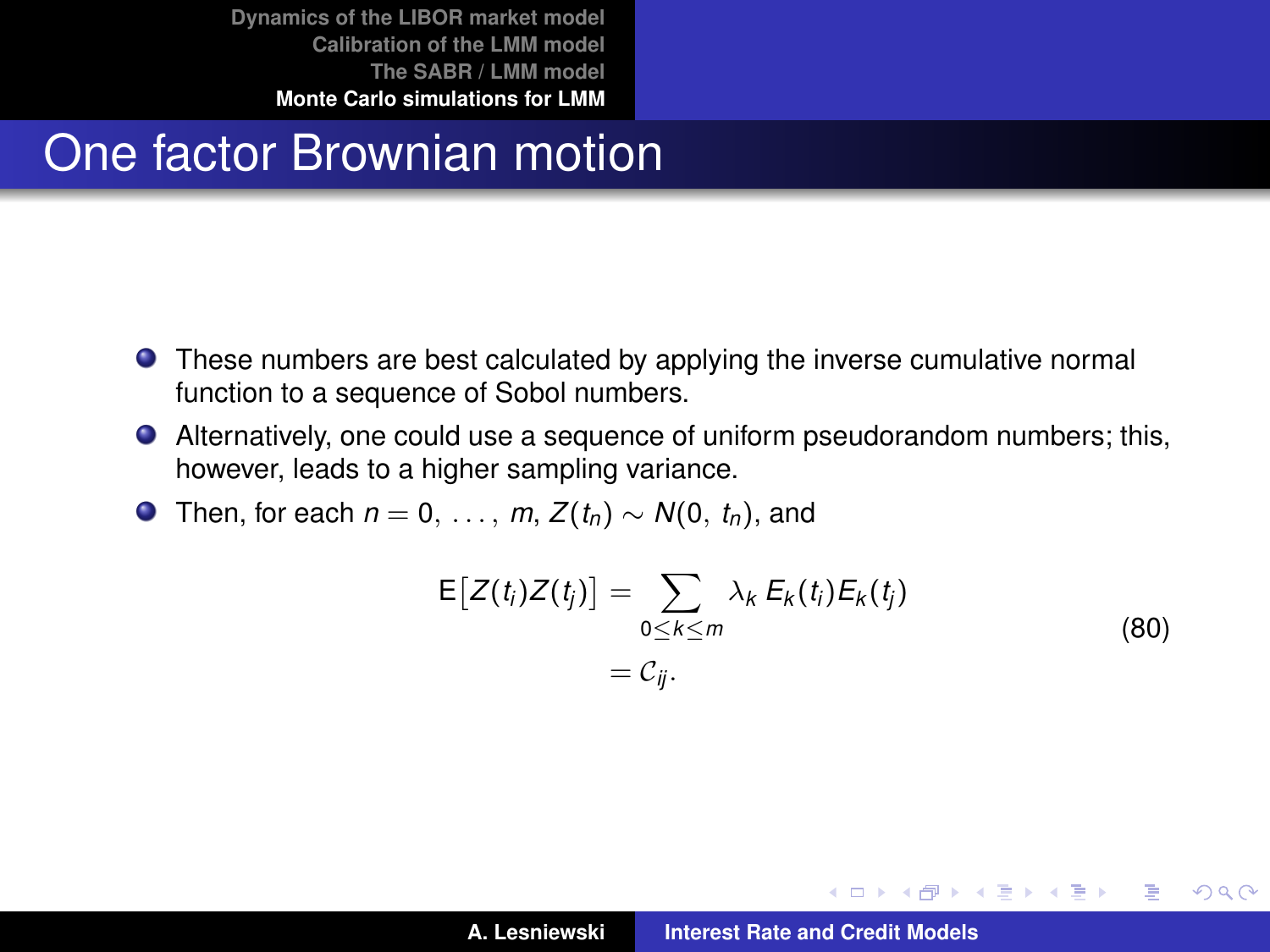# One factor Brownian motion

- We can thus regard  $Z(t_n)$  a realization of the discretized Wiener process<sup>4</sup>.
- **•** For computational efficiency, we may want to truncate [\(79\)](#page-71-0) at some  $p < m$ .
- This eliminates the *high frequencies* from *Z*(*tn*), and lowers the variance.  $\bullet$
- **•** The price for this doing may be systematically lower accuracy.

<span id="page-73-0"></span> $299$ 

<sup>4</sup> This realization of the discretized Wiener process is related to the well k[now](#page-72-0)n [Ka](#page-74-0)[rh](#page-72-0)[oun](#page-73-0)[e](#page-74-0)[n-](#page-48-0)[Lo](#page-49-0)[eve](#page-84-0) [e](#page-48-0)[xp](#page-49-0)[ansi](#page-84-0)[on](#page-0-0) [of](#page-84-0) the (continuous time) Wiener process.  $\left\{ \begin{array}{ccc} 1 & 0 & 0 \\ 0 & 1 & 0 \end{array} \right.$ Þ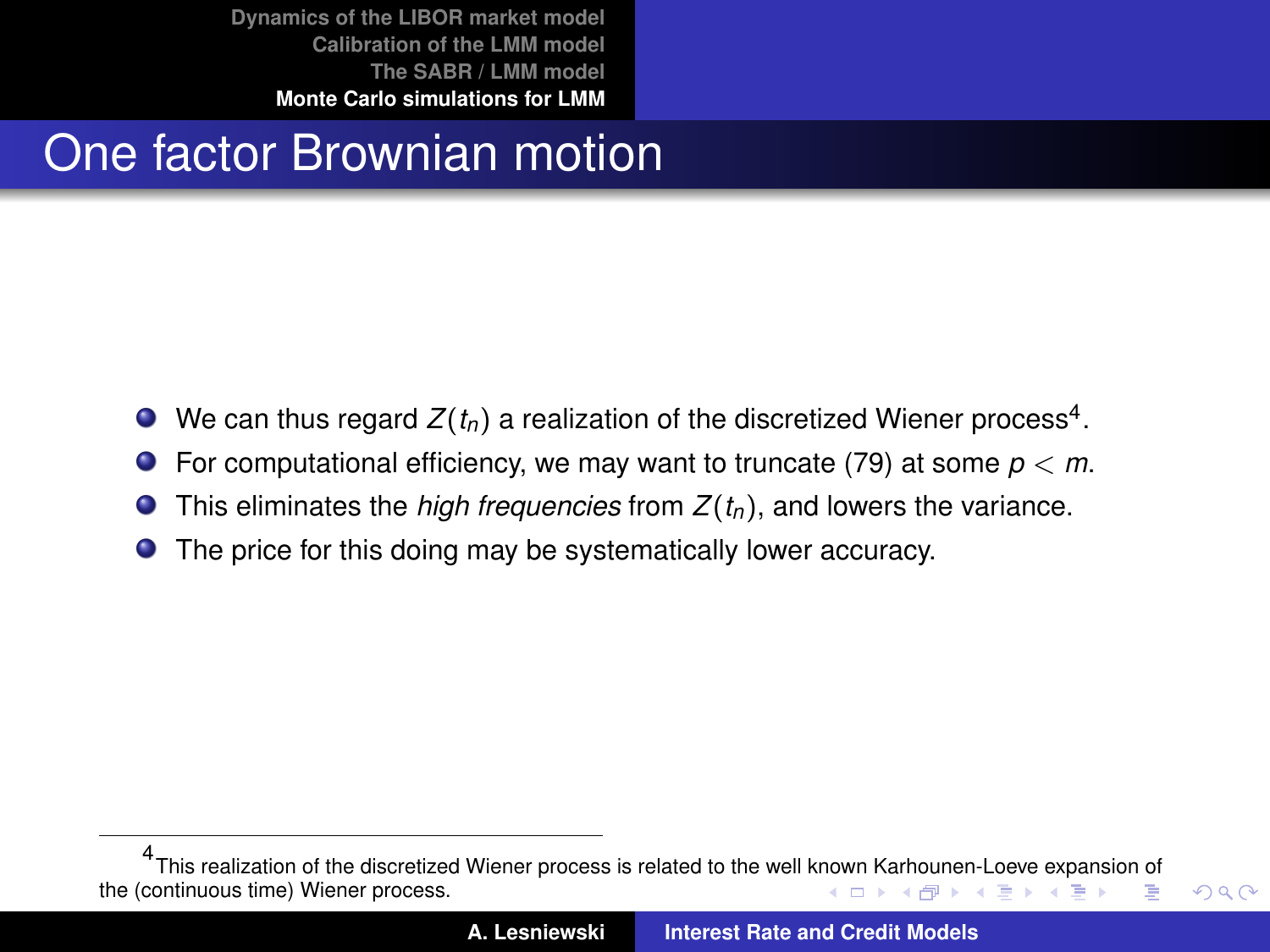# Multi factor Brownian motion

We now consider the case of a multi-factor Brownian motion *Za*(*t*), with

$$
E[dZ_a(t) dZ_b(t)] = \rho_{ab} dt.
$$

**O** The Cholesky decomposition of  $\rho$  yields

$$
\rho = LL^{\mathsf{T}},\tag{81}
$$

where *L* is a  $d \times d$  dimensional, lower triangular matrix.

**•** For example, if

$$
\rho = \begin{bmatrix} 1 & \rho_{12} \\ \rho_{12} & 1 \end{bmatrix},\tag{82}
$$

then

$$
L = \begin{bmatrix} 1 & 0 \\ \rho & \sqrt{1 - \rho_{12}^2} \end{bmatrix},
$$
 (83)

イロメ イ団メ イヨメ イヨメー

<span id="page-74-0"></span> $299$ 重。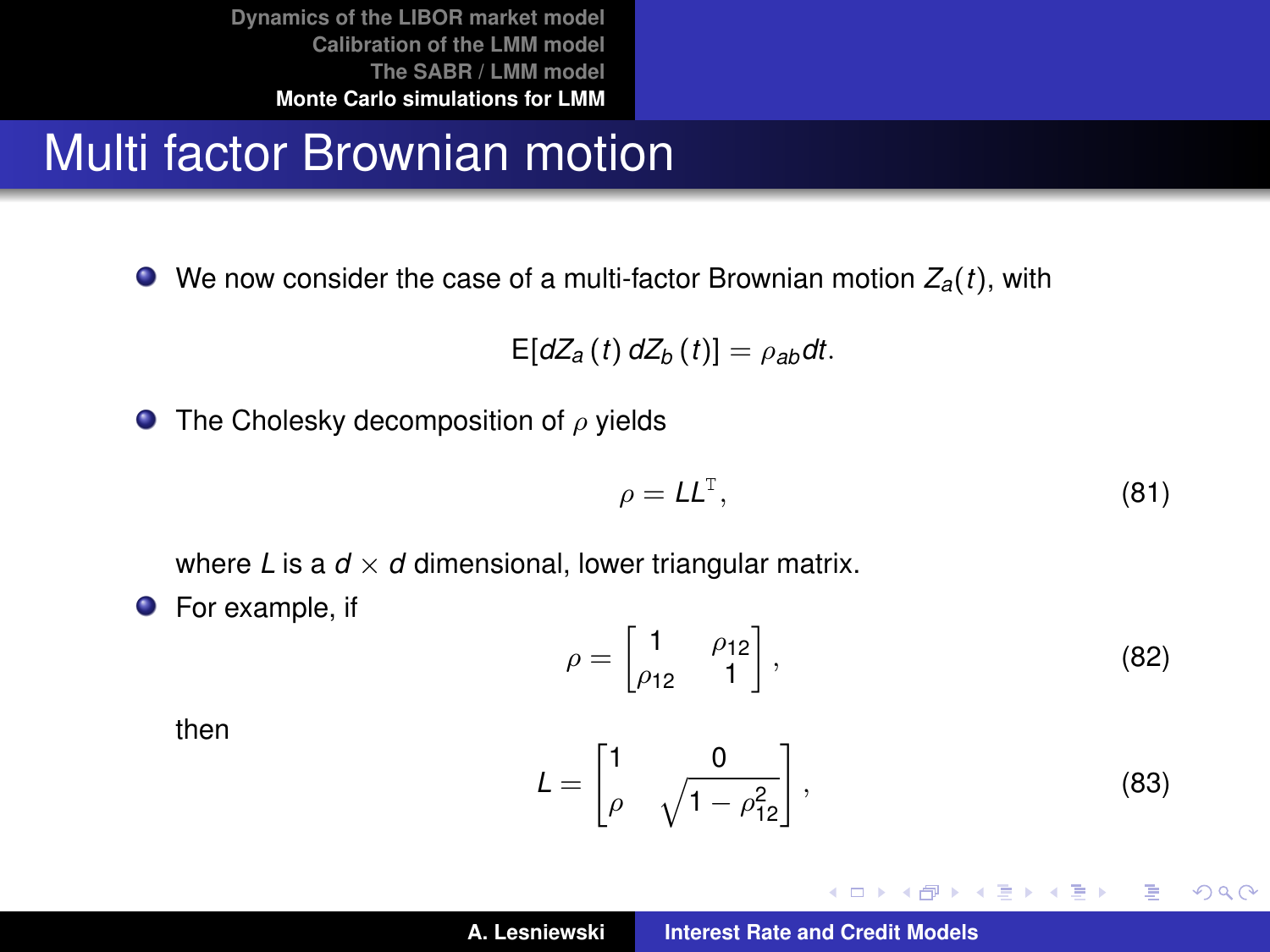## Multi factor Brownian motion

Now, if  $X \in \mathbb{R}^d$  is a vector of independent standard normal variables, then  $LX$  is a multivariate normal variable with correlation matrix  $\rho$ .

**O** Indeed,

$$
E[(LX)a(LX)b] = \sum_{0 \le k,l \le d} L_{ak}L_{b,l}E[X_kX_l]
$$
  
= 
$$
\sum_{0 \le k,l \le d} L_{ak}L_{b,l}\delta_{kl}
$$
  
= 
$$
\sum_{0 \le k \le d} L_{ak}L_{bk}
$$
  
= 
$$
\sum_{0 \le k \le d} L_{ak}(L^T)_{kb}
$$
  
= 
$$
(LL^T)_{kl}
$$
  
= 
$$
\rho_{kl}.
$$

イロメ イ部メ イヨメ イヨメー

 $299$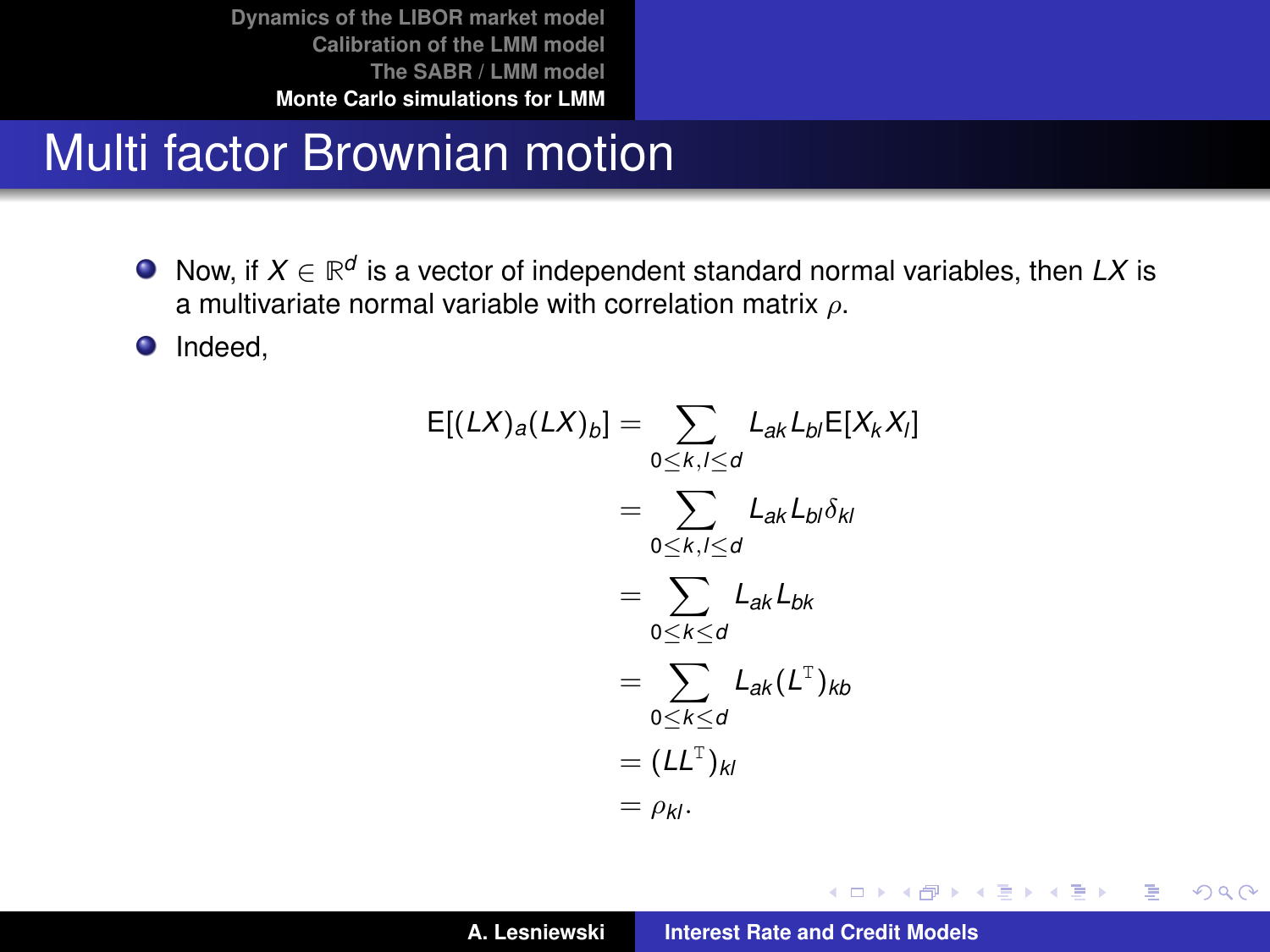# Discretizing LMM: Euler's scheme

 $\bullet$  We choose a sequence of event dates  $t_0, t_1, \ldots, t_m$ , and denote by  $L_{in} \simeq L_i(t_n)$ the approximate solution.

● We also set

$$
\Delta_{j,n} = \Delta_j(t_n, L_n),
$$
  
\n
$$
B_{ja,n} = B_{ja}(t_n, L_{j,n}),
$$
\n(84)

イロン イ母ン イヨン イヨン 一君

 $200$ 

and  $\delta_n = t_{n+1} - t_n$ .

● Applied to LMM, Euler's scheme [\(72\)](#page-66-0) reads:

$$
L_{j,n+1} = L_{j,n} + \Delta_{j,n}\delta_n + \sum_{1 \leq a \leq d} B_{ja,n} \Delta Z_{a,n} , \qquad (85)
$$

where, as before,  $\Delta Z_{a,n} = Z_a(t_{n+1}) - Z_a(t_n)$  is the discretized Brownian motion.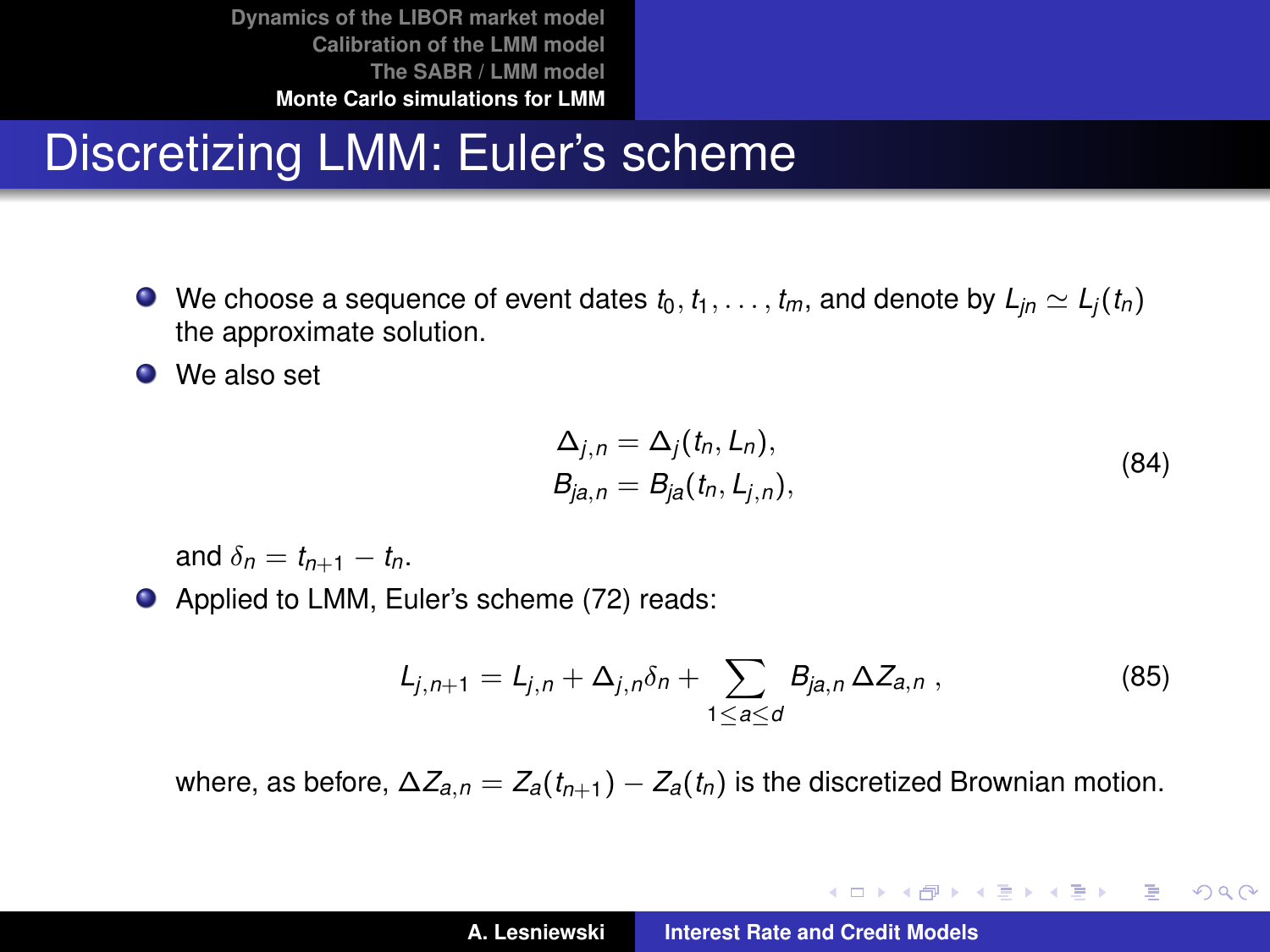#### Discretizing LMM: Milstein's scheme

- Fortunately, LMM is in the category of models which satisfy the integrability condition required for Milstein's scheme to work.
- $\bullet$  In order to lighten up the notation, let us define:

$$
\Upsilon_{jab,n} \equiv B_{ja}(t_n, L_{j,n}) \frac{\partial B_{jb}(t_n, L_{j,n})}{\partial L_j} \,. \tag{86}
$$

イロメ イ部メ イヨメ イヨメー

重

 $298$ 

Then Milstein's scheme [\(73\)](#page-67-0) applied to the LMM model reads:

$$
L_{j,n+1} = L_{j,n} + \left(\Delta_{j,n} - \frac{1}{2} \sum_{1 \le a \le d} \Upsilon_{ja,a,n}\right) \delta_n + \sum_{1 \le a \le d} B_{ja,n} \Delta Z_{a,n} + \frac{1}{2} \sum_{1 \le a,b \le d} \Upsilon_{jab,n} \Delta Z_{a,n} \Delta Z_{n,b}.
$$
 (87)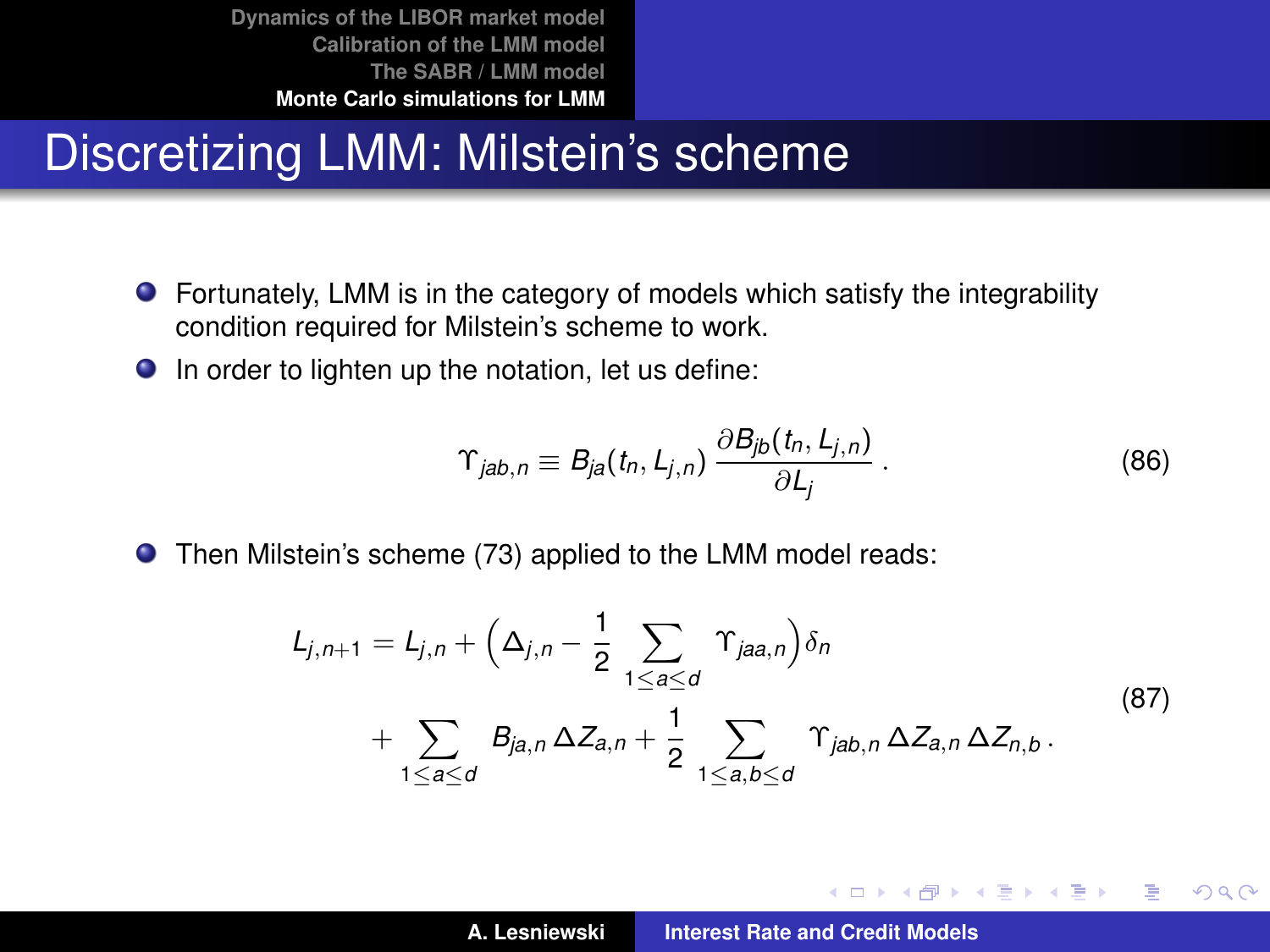# Efficient drift calculation

- A bit of a challenge lies in handling the drift terms.
- Because of their complexity, their calculation (at each time step) takes up to 50% of the total computation time.
- On the other hand, they are relatively small as compared to the initial values of the LIBOR forwards, and it would be desirable to develop an efficient methodology for accurate approximate evaluation of the drift terms.
- **O** The first and simplest approach consist in "freezing" the values of  $F_i(t)$  at the initial value  $F_{i,0} \equiv F_i(0)$ .
- We precompute the values

$$
\Delta_{j,0} \equiv \Delta_j(t, F_0),\tag{88}
$$

イロメ イ部メ イヨメ イヨメー

Þ

 $QQ$ 

and use them for the drift terms throughout the simulation.

This approximation, *the frozen curve approximation*, is rather crude, and does not perform very well when applied to pricing longer dated instruments.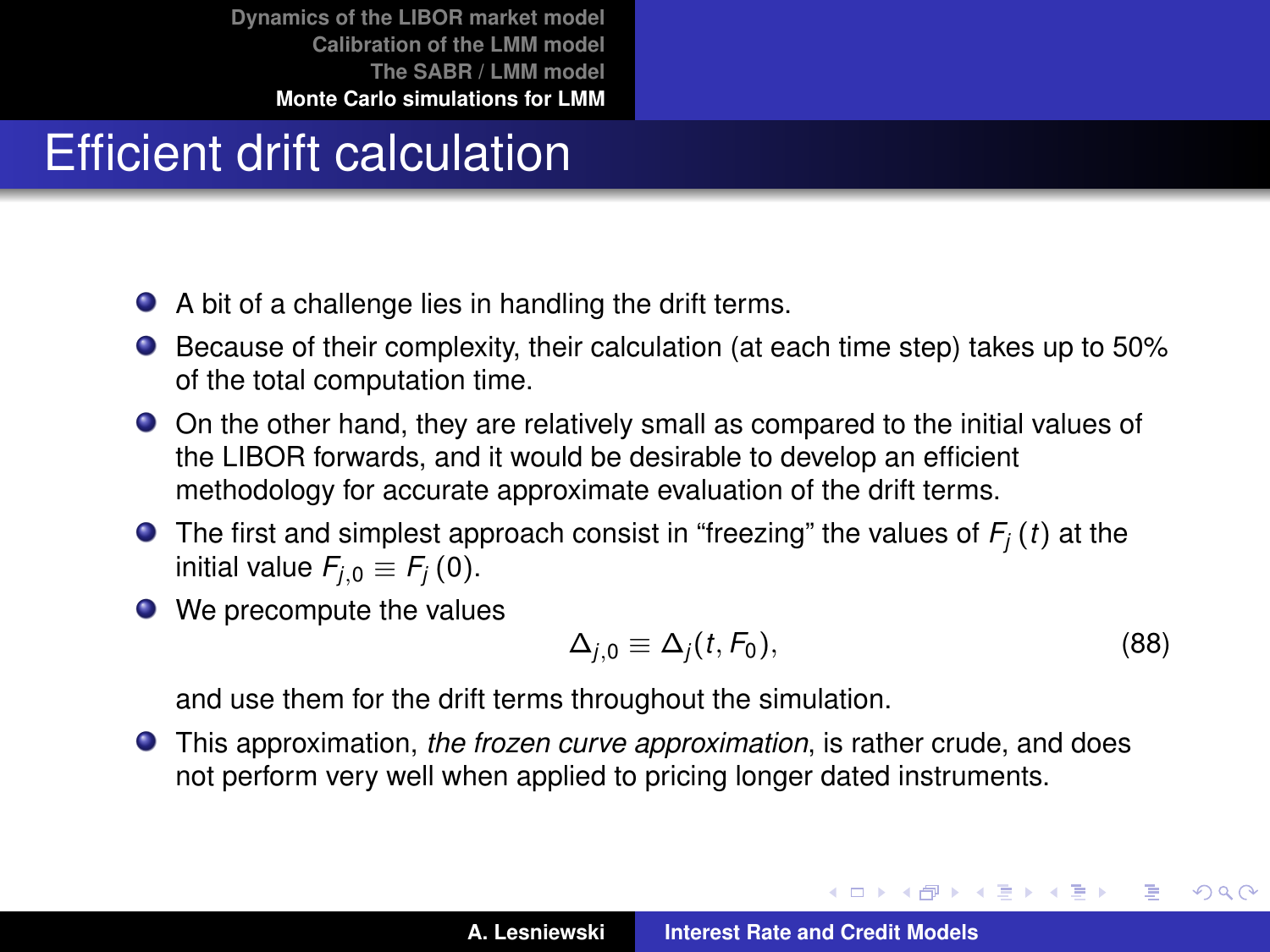# Efficient drift calculation

- Going one step in the low noise expansion beyond the frozen curve approximation produces satisfying results.
- The second approach is a refinement of the frozen curve approximation, and consists in the following.
- **•** From Ito's lemma,

$$
\Delta_j(t, F(t)) = \Delta_{j,0} + \int_0^t \mathcal{L}^a \Delta_j(s, F(s)) dZ_a(s)
$$
  
\n
$$
\simeq \Delta_{j,0} + \mathcal{L}^a \Delta_j(0, F_0) Z_a(t),
$$
\n(89)

where we have suppressed all terms of order higher than 1/2.

We thus arrive at the following approximation, *the order* 1/2 *approximation*:

$$
\Delta_{j,1/2}(t) \equiv \Delta_{j,0} + \mathcal{L}^a \Delta_j(0, F_0) Z_a(t).
$$
 (90)

イロメ イ部メ イヨメ イヨメー

 $299$ 

B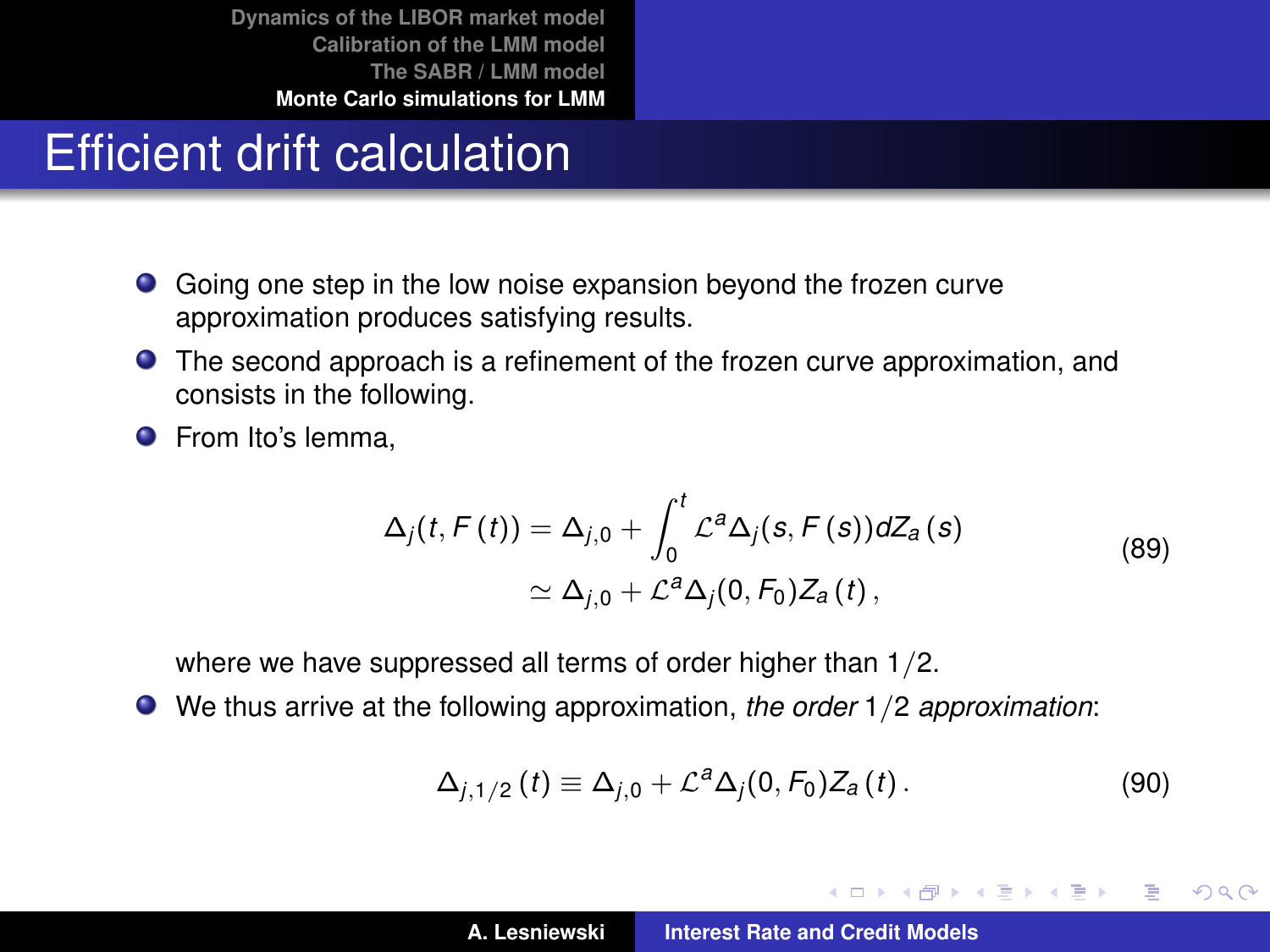### Efficient drift calculation

- The coefficients  $\mathcal{L}^a\Delta_j$  in the formula above are explicitly given by the following expressions.
- Under the forward measure *Q<sup>k</sup>* :

$$
\mathcal{L}^{a}\Delta_{j} = U_{ja}C_{j} \times \begin{cases}\n-\sum_{j+1 \leq i \leq k} \frac{\rho_{ji}\delta_{i}C_{i}}{1+\delta_{i}F_{i}} \left[ U_{ja} \frac{\partial C_{j}}{\partial F_{j}} + U_{ia} \left( \frac{\partial C_{i}}{\partial F_{i}} - \frac{\delta_{i}C_{i}}{1+\delta_{i}F_{i}} \right) \right], & \text{if } j < k \\
0, & \text{if } j = k, \\
\sum_{k+1 \leq i \leq j} \frac{\rho_{ji}\delta_{i}C_{i}}{1+\delta_{i}F_{i}} \left[ U_{ja} \frac{\partial C_{j}}{\partial F_{j}} + U_{ia} \left( \frac{\partial C_{i}}{\partial F_{i}} - \frac{\delta_{i}C_{i}}{1+\delta_{i}F_{i}} \right) \right], & \text{if } j > k.\n\end{cases}
$$
\n(91)

Under the spot measure:

$$
\mathcal{L}^a \Delta_j = U_{ja} C_j \sum_{\gamma(t) \le i \le j} \frac{\rho_{ji} \delta_i C_i}{1 + \delta_i F_i} \Big[ U_{ja} \frac{\partial C_j}{\partial F_j} + U_{ia} \Big( \frac{\partial C_i}{\partial F_i} - \frac{\delta_i C_i}{1 + \delta_i F_i} \Big) \Big]. \tag{92}
$$

イロメ イ部メ イヨメ イヨメー

 $299$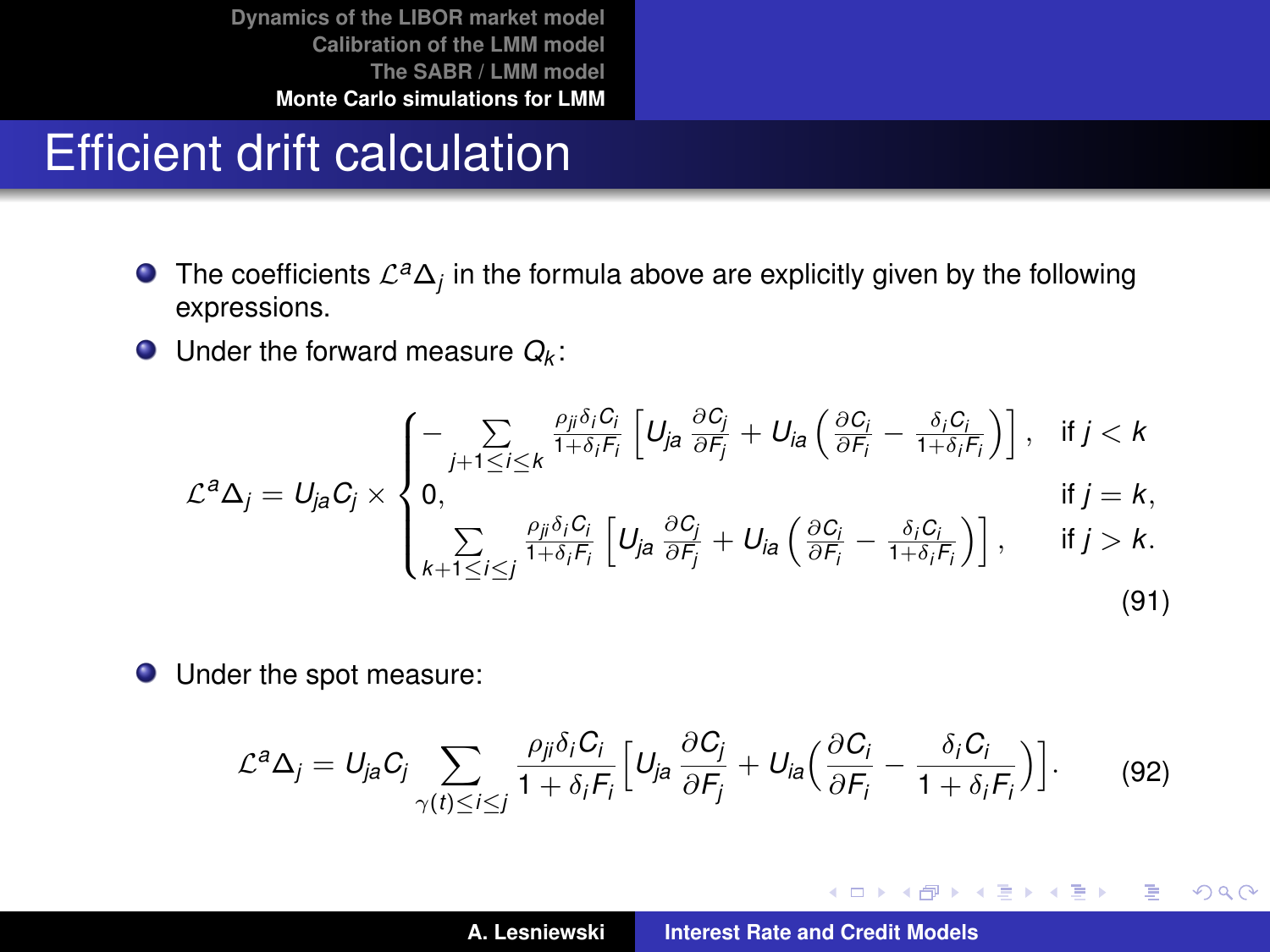#### Efficient drift calculation

The *order* 3/4 *approximation*, uses the next order term in the low noise expansion:

$$
\Delta_{j,3/4}(t) \equiv \Delta_{j,0}(t,L_0) + \Gamma_{ja} Z_a(t) + \Omega_j t.
$$

Under the forward measure Q*<sup>k</sup>* , the coefficients Γ*ja* are given by:

$$
\Gamma_{ja} = \begin{cases}\n-C_j \sum_{j+1 \leq i \leq k} \frac{\rho_{ji} \delta_i C_i}{1 + \delta_i L_i} \left[ U_{ja} \frac{\partial C_j}{\partial L_j} + U_{ia} \left( \frac{\partial C_i}{\partial L_i} - \frac{\delta_i C_i}{1 + \delta_i L_i} \right) \right], & \text{if } j < k, \\
0, & \text{if } j = k, \\
C_j \sum_{k+1 \leq i \leq j} \frac{\rho_{ji} \delta_i C_i}{1 + \delta_i L_i} \left[ U_{ja} \frac{\partial C_i}{\partial L_j} + U_{ia} \left( \frac{\partial C_i}{\partial L_i} - \frac{\delta_i C_i}{1 + \delta_i L_i} \right) \right], & \text{if } j > k,\n\end{cases}
$$

イロメ イ部メ イヨメ イヨメー

 $299$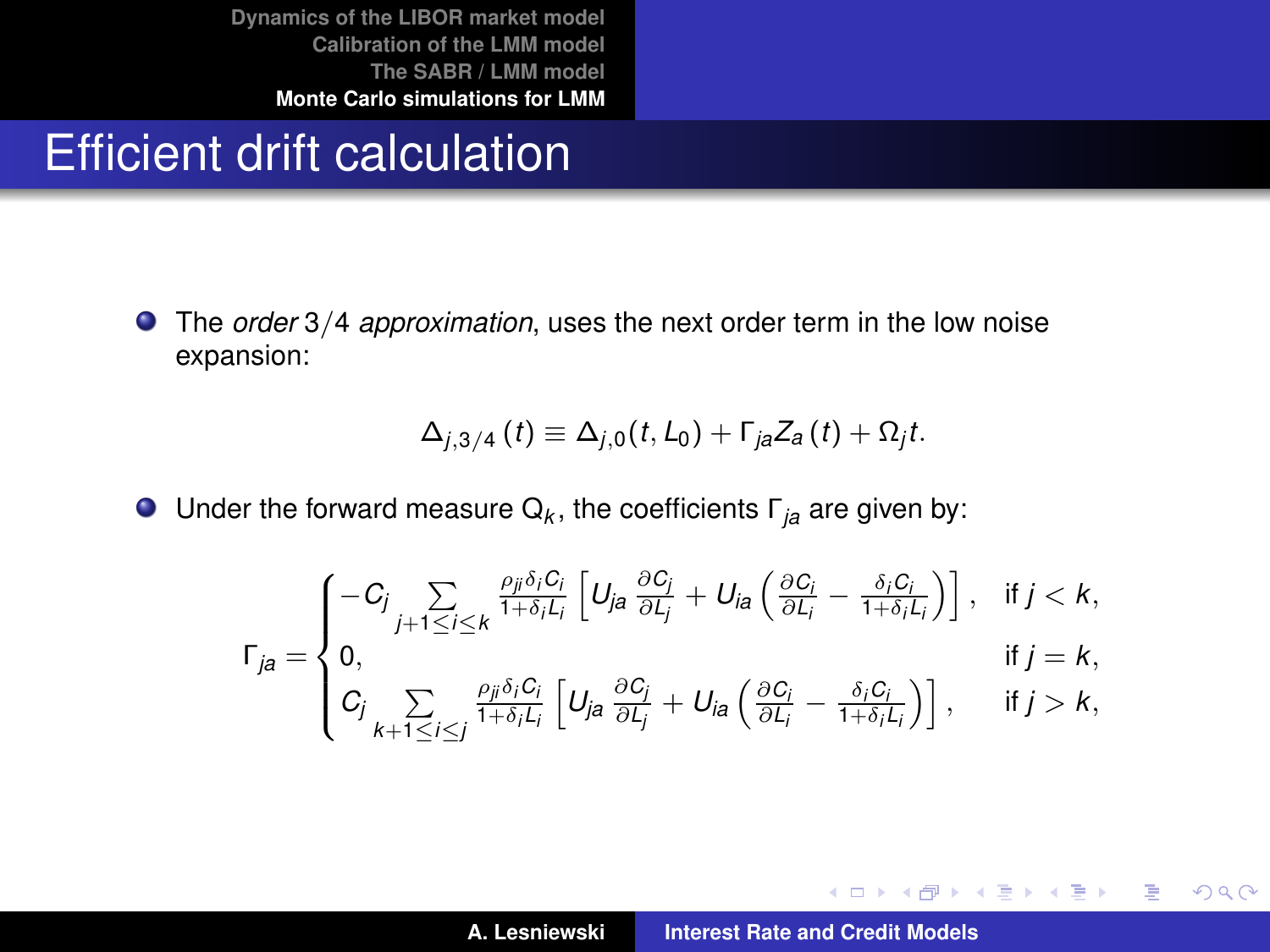#### Efficient drift calculation

**O** The coefficients  $\Omega_i$  are given by:

$$
\Omega_j = \begin{cases}\n-\sum_{j+1 \leq i \leq k} \frac{\rho_{ji} \delta_i}{1 + \delta_i L_i} \left[ \Delta_{j,0} C_i \frac{\partial C_i}{\partial L_j} + \Delta_{i,0} C_j \left( \frac{\partial C_i}{\partial L_i} - \frac{\delta_i C_i}{1 + \delta_i L_i} \right) \right], & \text{if } j < k, \\
0, & \text{if } j = k, \\
\sum_{k+1 \leq i \leq j} \frac{\rho_{ji} \delta_i}{1 + \delta_i L_i} \left[ \Delta_{j,0} C_i \frac{\partial C_i}{\partial L_j} + \Delta_{i,0} C_j \left( \frac{\partial C_i}{\partial L_i} - \frac{\delta_i C_i}{1 + \delta_i L_i} \right) \right], & \text{if } j > k.\n\end{cases}
$$

(ロトス個) (運) (運)

 $299$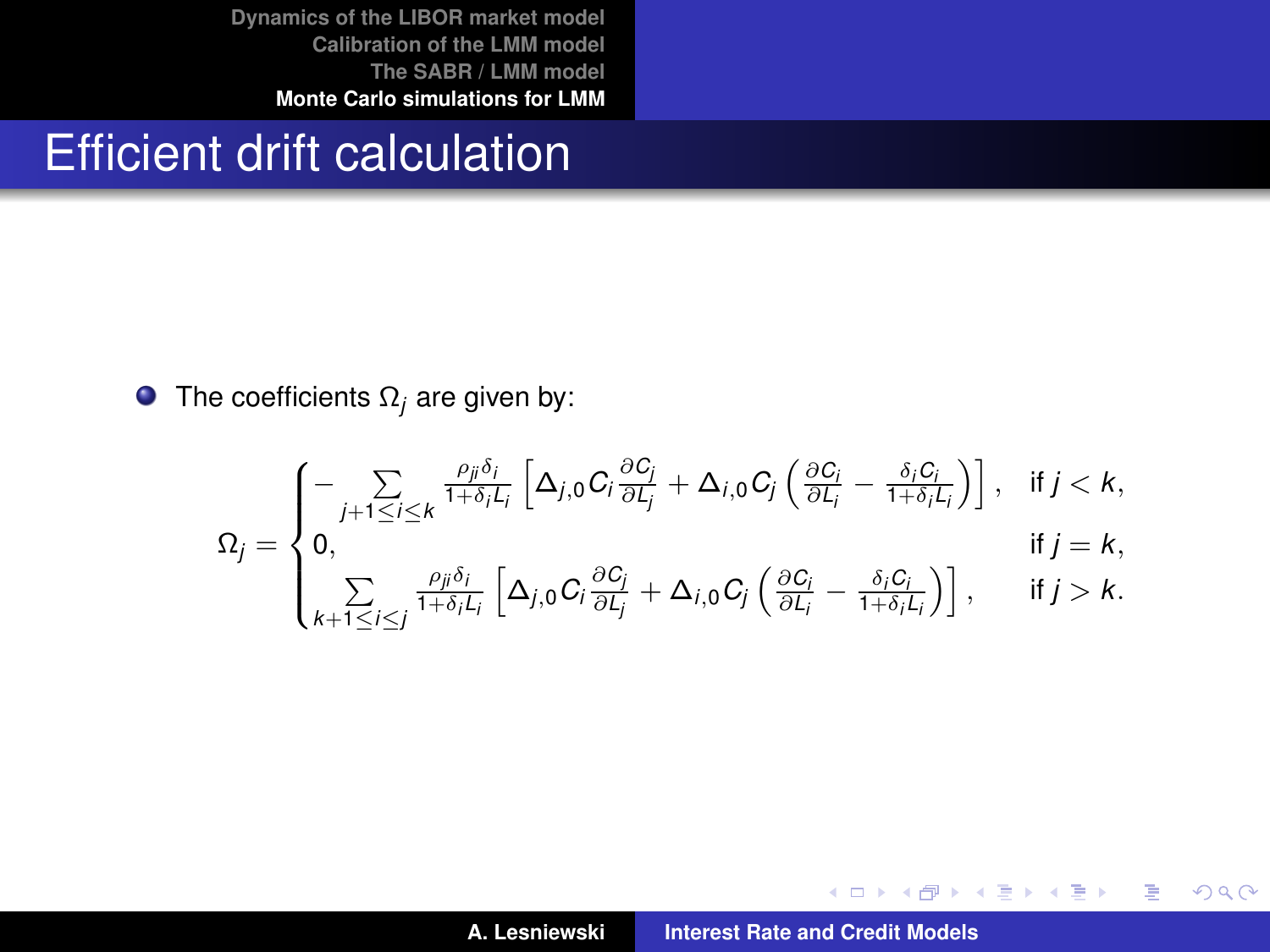## Efficient drift calculation

• Under the spot measure,

$$
\Gamma_{ja}=C_j\sum_{\gamma(t)\leq i\leq j}\frac{\rho_{ji}\delta_iC_i}{1+\delta_iL_i}\Big[U_{ja}\frac{\partial C_j}{\partial L_j}+U_{ia}\Big(\frac{\partial C_i}{\partial L_i}-\frac{\delta_iC_i}{1+\delta_iL_i}\Big)\Big],
$$

and

$$
\Omega_j = \sum_{\gamma(t) \leq i \leq j} \frac{\rho_{ji} \delta_i}{1 + \delta_i L_i} \Big[ \Delta_{j,0} C_i \frac{\partial C_j}{\partial L_j} + \Delta_{i,0} C_j \Big( \frac{\partial C_i}{\partial L_i} - \frac{\delta_i C_i}{1 + \delta_i L_i} \Big) \Big].
$$

The order 3/4 approximation leads to excellent accuracy.

On might easily refine this approach by computing terms of higher order in stochastic Taylor's expansion. This leads, however, to more complex and computationally expensive formulas, and the benefit of using an asymptotic expansion disappears. The order 1/2 approximation appears to offer the best performance versus accuracy profile.

イロメ イ部メ イヨメ イヨメー

 $QQ$ 

Þ